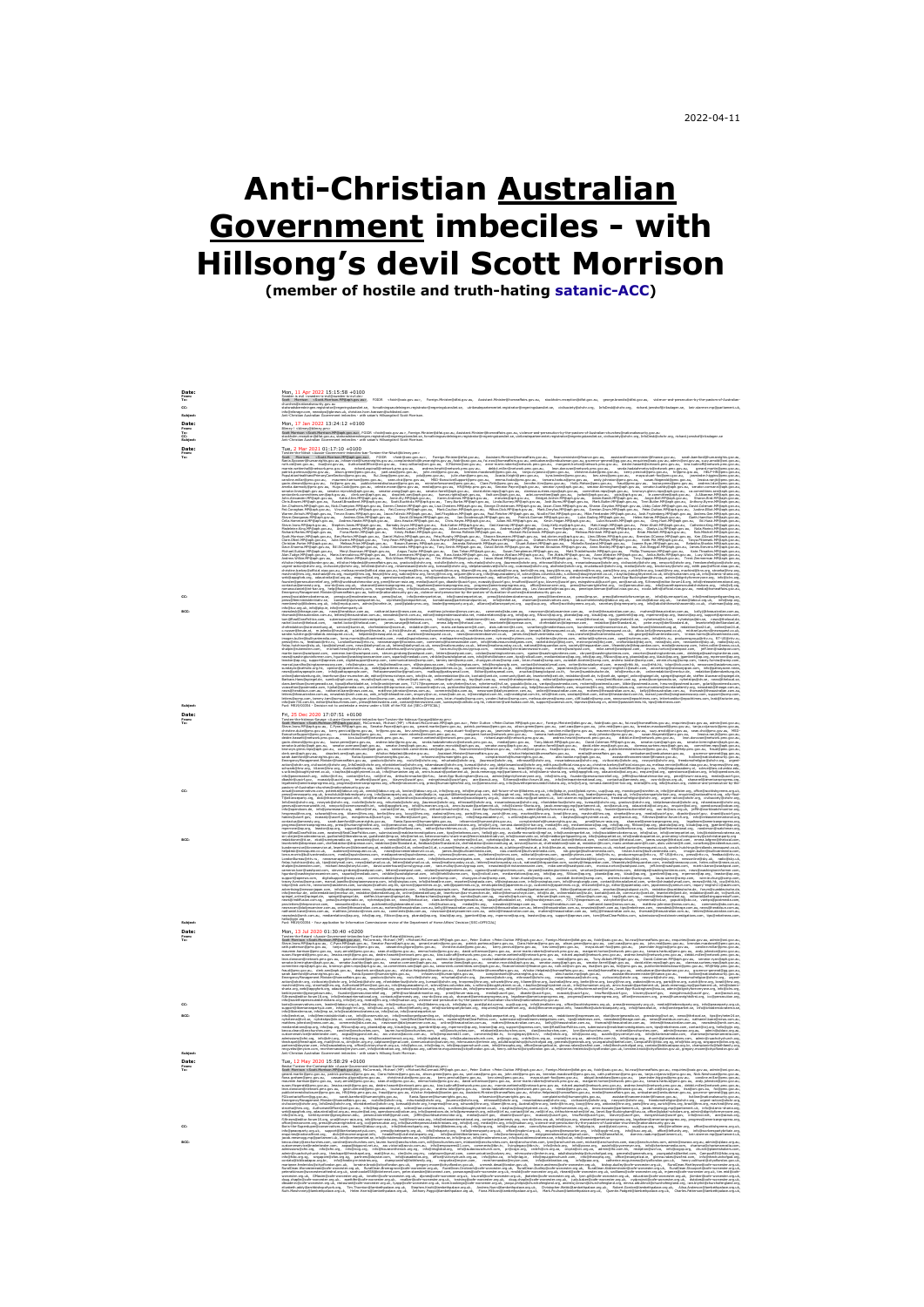WILAdam Blambethoalace.cop.uk. Isabelle.Hamley/Blambethoalace.org.uk. Simon.Lewis/Blambethoalace.org.uk. Chris.Russell/Blambethoalace.org.uk. Sarah.Snyder/Blambethoalace.org.uk. James.Megoran/Blambethoalace.org.uk. ilmes.M malcolm.brown@churchofengland.org, beoky.clark@churchofengland.org, nigel.genders@churchofengland.org, julian.hubbard@churchofengland.org, stephen.slack@churchofengland.org, jacqui.philips@churchofengland.org, andrew/.brow jeremy.worthen@churchofengland.org, jonathan.neil-smith@churchofengland.org, HHigton@cofe-worcester.org.uk, mcarter@cofe-worcester.org.uk, safeguarding@churchofengland.org, alastair.callcutt@churchofengland.org, georgina.morgan@lambethpalace.org.uk, klaub@ap.org, jgambrell@ap.org, mperrone@ap.org, leaston@ap.org, support@apnews.com, tom@RealClearPolitics.com, submissions@realclearinvestigations.com, tips@rebelnews.com, contact@icij.org, hello@gijn.org, vantips@postmedia.com, rroberts@postmedia.com, klibin@postmedia.com, hmunro@postmedia.com, gclark@postmedia.com, provletters@theprovince.com, newsonline@ctv.ca, news@ctv.ca, publiceditor@globeandmail.com **Subject:** Anti-Christian Australian Government imbeciles - with satan's Hillsong Scott Morrison. **Date:** Thu, 26 Mar 2020 14:18:37 +0000 **From:** Mr. Fabulous <Aussie-Government-imbeciles-ban-Fabulous-Torsten@blimey.pm> **To:** Scott Morrison <Scott.Morrison.MP@aph.gov.au>, Michael McCormack <Michael.McCormack.MP@aph.gov.au>, Peter Dutton <Peter.Dutton.MP@aph.gov.au>, Foreign.Minister@dfat.gov.au, foi.nsw@homeaffairs.gov.au, anju.jha@homeaffairs.gov.au, enquiries@oaic.gov.au, admin@oni.gov.au, Steve.Irons.MP@aph.gov.au, C.Pyne.MP@aph.gov.au, Senator.Payne@aph.gov.au, gerard.martin@pmc.gov.au, alison.green@pmc.gov.au, yael.cass@pmc.gov.au, john.reid@pmc.gov.au, brendan.macdowell@pmc.gov.au, cath.patterson@pmc.gov.au, tanja.cvijanovic@pmc.gov.au, angeline.leung@churchofengland.org, casey.chick@churchofengland.org, reception@cofe-worcester.org.uk, newsdesk@theage.com.au, news@heraldsun.com.au, nathaniel.bane@news.com.au, matthew.johnston@news.com.au, fiona.sexton@news.com.au, comments@sbs.com.au, newsroom@dailyexaminer.com.au, online@theaustralian.com.au, mahers@theaustralian.com.au, kellyj@theaustralian.com.au, thomash@theaustralian.com.au, letters@theaustralian.com.au, newsdesk@smh.com.au, mediarelations@ap.org, info@ap.org, RNixon@ap.org, pbanda@ap.org,

Nokhenadiptop.com, "парфейресции, самой-фрейресом, отдельно и преподразом, пользования и празывающей подразом, распользования и пользования и пользования и пользования и пользования и пользования и пользования и пользован committee.repelleph.cov.au. bronwm.clern.repelleph.cov.au. derk.sen@aph.pov.au. decclerk.sen@aph.cov.au. ca.committees.sen@aph.pov.au. seniorclerk.committees.sen@aph.cov.au. framceminister@finance.cov.au. ruth.cid@oni.cov. publicinterestdisclosure@pmc.gov.au, HR@Help.pmc.gov.au, fraud@pmc.gov.au, derk.xem@aph.gov.au, depclerk.xem@aph.gov.au, eVisitor.Nelpdesk@border.gov.au, Assistant.Minister@homeaffairs.gov.au, eVisitor.Helpdesk@homeaffairs ombudaman@orrbudaman.gov.au, governor-general@gq.gov.au, FOIcortactofficer@gg.gov.au, sanah.bamford@humanrights.gov.au, Rania.Spocner@humanrights.gov.au, infoservice@humanrights.gov.au, complaintsinfo@humanrights.gov.au, a niedokonische der Mangelenden in England und der Antikelnen in der Antikelnen in der England in der Antikelnen<br>Der Antikelnen der Antikelnen der Regission der Regission in der Antikelnen der Antikelnen in der Antikelnen d<br> on-Sydneystromenter.com kedribbenzus, publication, hydrogen, hydrogen, monography, hydrogen, upper state of the<br>https://www.assigneed.com/interference/interference/interference/interference/interference/interference/interf maidhicala, informai, isighydari. Isabita, indentificat, indentificat, indentification, indentification, income<br>- San Andreas Andreas Andreas Andreas Andreas Andreas Andreas Andreas Andreas Andreas Andreas Andreas Andreas<br>

## **Date:** Tue, 17 Mar 2020 19:31:26 +0000 **From:**  $\frac{1}{2}$  **May 120 and the material computation of the state of the state of the state of the state of the state of the state of the state of the state of the state of the state of the state of the state of the state**

**Subject:** Refusal Notification - BCC2020/316031 - 2065637761 - NENZEN, TORSTEN

**Subject:** Anti-Christian Australian Government imbeciles - with satan's Hillsong Scott Morrison.

tom@RealClearPolitics.com, submissions@realclearinvestigations.com, tips@rebelnews.com, contact@icij.org, hello@gijn.org

Steve Irons MPB aph.gov.au, C.Pyres MPB aph.gov.au, Senator, Paymell aph.gov.au, exard martinili crec.gov.au, alson.green@omc.gov.au, teat,callEcrec.gov.au, tohn.reid@omc.gov.au, tohn.reid@omc.gov.au, tohn.reid@omc.gov.au, Nick.Newhouse@pmc.gov.au, fiona.graham@pmc.gov.au, cassandra.gligora@pmc.gov.au, christine.duke@pmc.gov.au, kerry.percival@pmc.gov.au, bev.sims@pmc.gov.au, maya.stuart-fox@pmc.gov.au, abigail.bradshaw@pmc.gov.au, jasminder.higgins@pmc.gov.au, caroline.millar@pmc.gov.au, maureen.harrison@pmc.gov.au, suzy.arnold@pmc.gov.au, sean.choi@pmc.gov.au, emma.fooks@pmc.gov.au, david.williamson@pmc.gov.au, anne-marie.roberts@network.pmc.gov.au, margaret.horton@network.pmc.gov.au, tamara.harbus@pmc.gov.au, andy.johnston@pmc.gov.au, susan.fitzgerald@pmc.gov.au, Jessica.ranjit@pmc.gov.au, deidre.hassett@network.pmc.gov.au, kira.kudinoff@network.pmc.gov.au, marnie.wettenhall@network.pmc.gov.au, richard.aspinall@network.pmc.gov.au, andrew.hewitt@network.pmc.gov.au, debbii.miller@network.pmc.gov.au, leon.donovan@network.pmc.gov.au, gavin.dimond@pmc.gov.au, andrew.lalor@pmc.gov.au, sevda.hadziahmetovic@network.pmc.gov.au, media@pmc.gov.au, Tony.Abbott.MP@aph.gov.au, David.Coleman.MP@aph.gov.au, senator.ryan@aph.gov.au, sestabilih japan japan keelestabilih japan japan japan japan japan japan japan japan japan japan japan japan japan japan japan japan japan japan japan japan japan japan japan japan japan japan japan japan japan japan japan publicinterestdisclosure@pmc.gov.au, HR@Help.pmc.gov.au, fraud@pmc.gov.au, derk.sen@aph.gov.au, depclerk.sen@aph.gov.au, 4Visitor.Nelplersk@border.gov.au, Assistant.Minister@homeaffalm.gov.au, eVisitor.Helpdesk@bomeaffalm. ombudeman@orrbudeman.cov.au. opverno-general@gs.gov.au. FQIcortactofficer@gs.gov.au. sanah.bamford@humanrights.gov.au. Raria.Spocner@humanrights.gov.au. infoservice@humanrights.gov.au. complaintsidio@humanrights.gov.au. al assistantfinanominister@finance.gov.au, hotine@ndicnalsecurity.gov.au, EmergencyManagement.Minister@homeaffalm.gov.au, rcolville@ohchr.org, mhurtado@ohchr.org, jilaurence@ohchr.org, ethrosseli@chdr.org, mosariodescuza@ohdr freedom ofreikska Blakchr.org. urgent-action/Blakchr.org. civilagaiety/Blakchr.org. InfoDesk/Blakchr.org. http://eduk.php/eduk.php/eduk.php/eduk.php/ process/Blakchr.org. schwarb/Bhrw.org. schwarb/Bhrw.org. Nustralia/Bhrw. brazil@hnv.org, AuthorisedOfficer@cri.gov.au, info@hagueacademy.nl, scleve@law.columbia.edu, s.wilkins@doughtystneet.co.uk, r.baylise@doughtystneet.co.uk, info@humanism.org.uk, amno.hussain@parliament.uk, jacob.neesmogg.mp web@appgforb.org. odaustralia@od.org.au. enguine@od.org. opendocnca@odcan.org. info@pendocnc.de. info@pendocnc.de. info@penemeanch.org. editor@lif.eu. drthschimmacher@lif.eu. christofwayer@lif.eu. CR.PCbservatory@lif.eu. d терминулиалық телеринде телегененде желде желде, үтерминиптеген, терминиптеген желде желде желде желде желде же<br>«Аландар аландар желде желде желде желде желде желде желде желде желде желде желде желде желде желде желде же media@frc.org, info@hudson.org, violence-and-persecution-by-the-pastors-of-Australian-churches@nationalsecurity.gov.au newsdesk@theage.com.au, news@heraldsun.com.au, nathaniel.bane@news.com.au, matthew.johnston@news.com.au, forus.seoton@news.com.au, comments@sbs.com.au, newsroom@dailyexamtrer.com.au, online@theaustralian.com.au, mahera@the kellyiötheaustralian.com.au. thomashiltheaustralian.com.au. letters@theaustralian.com.au. mediavik@smN.com.au. mediavisions@ap.org. info@ap.org. phanda@ap.org. blanda@ap.org. toantos@tap.org. mperrone@ap.org. support@appew tom@RealClearPolitics.com, submissions@realclearinvestigations.com, tips@rebelnews.com, contact@icij.org, hello@gijn.org Date: <br>
Date: <br>
Date: <br>
Date: <br>
Date: <br>
Date: <br>
Date: <br>
Date: <br>
Date: <br>
Date: <br>
Date: <br>
Date: <br>
Date: <br>
Date: <br>
Date: <br>
Date: <br>
Date: <br>
Date: <br>
Date: <br>
Date: <br>
Date: <br>
Date: <br>
Date: <br>
Date: <br>
Date: <br>
Date: <br>
Date: <br>
Date:

Scott Morrison <Scott.Morrison.MP@agh.gov.au>, Mchael McCorrnack <Mchael.McCorrnack +P@agh.gov.au>, Peter Dutton <Peter.Dutton.MP@agh.gov.au>, Foreign.Meinter@dfat.gov.au, aft.man@homeaffairs.gov.au, anju.jha@homeaffairs.g

**From:**  $H = H$ **ideous-Royalty**<br>**From:** *Hi***ldeous-Royalty Prince-Torsten Construction: Construction: Torsten Construction: Torsten Construction: Torsten Construction: Torsten Torsten Construction: Torsten Torsten Construction:** To: Scott Morrison <Scott, Morrison, MP/Bagh.gov.au>, Mchael McCormack <Michael McCormack, MP/Bagh.gov.au>, Peter Cutton, MP/Bagh.gov.au>, Foreign, Minister/Edfat.gov.au, foi.naw@homeaffairs.gov.au, antu.tha@homeaffairs.go Steve.Intern.MP@aph.gov.au, C.Pyne.MP@aph.gov.au, Senator.Payne@aph.gov.au, gerand.martin@pmc.gov.au, alson.green@pmc.gov.au, yael.cass@pmc.gov.au, john.mid@pmc.gov.au, brendan.macdowell@pmc.gov.au, cath.patterson@pmc.gov. fons.graham@omc.gov.au. cassandra.gloom@omc.gov.au. christine.duke@omc.gov.au. kerry.percival@omc.gov.au. bev.aima@omc.gov.au. maya.stuart-fox@omc.gov.au. abigail.bradshaw@omc.gov.au. taxminder.higgins.gov.au. caroline.mil maureen.harrison@pmc.gov.au, suzy.amold@pmc.gov.au, eam.chol@pmc.gov.au, emma.fooks@pmc.gov.au, david.williamson@pmc.gov.au, anne-marie.roberts@netxork.pmc.gov.au, margaret.horton@network.pmc.gov.au, tamara.harbus@pmc.gov. susan.fitzgeraldfigmc.gov.au. Jessica.rantibiliomc.gov.au. deidre.hassett@network.pmc.gov.au. Kra.kudinoff@network.cmc.gov.au. mamie.wetterhall@network.cmc.gov.au. richard.aspinal@network.cmc.gov.au. andrew.hewitt@network. lean.donovan@network.pmc.gov.au, gavin.dimond@pmc.gov.au, andrew.lalor@pmc.gov.au, awda.hadziahmetovic@network.pmc.gov.au, media@pmc.gov.au, Tony.Abbott.MP@aph.gov.au, David.Coleman.MP@aph.gov.au, senator.ryan@aph.gov.au, senator.bushby@aph.gov.au. senator.comsen@aph.gov.au. senator.lexs@aph.gov.au. senator.reveolds@aph.gov.au. senator.worp@aph.gov.au. senator.farrel@aph.gov.au. david.eider.repe@aph.gov.au. clavessa.surtees.repe@aph.gov.au. bronwyn.glenn.reps@aph.gov.au, derk.sen@aph.gov.au, depderk.sen@aph.gov.au, ca.committees.sen@aph.gov.au, seriorclerk.committees.sen@aph.gov.au, fraenoeminister@finance.gov.au, ruth.cid@onl.gov.au, fol@pmc.gov.au, publicin fraud@cmc.pov.au. derk.xen@aph.pov.au. decderk.xen@aph.pov.au. eVisitor.Nelodesk@border.pov.au. Assistant.Minister@hormaeffairs.pov.au. eVisitor.Nelodesk@bormaeffairs.pov.au. media@hormaeffairs.pov.au. orbudsman@cmbudsman. FOIcontactofficer@gg.gov.au, sarah.bamford@humanrights.gov.au, Rania.Spooner@humanrights.gov.au, infoservice@humanrights.gov.au, complaints/nfo@humanrights.gov.au, alex.hawke.mp@aph.gov.au, assistantfinanceminister@finance EmergencyManagement.Minister@homeaffairs.gov.au, kolmone@ohchr.gog, rocky@e@ohchr.gog, mhurtado@ohchr.gog, faurence@ohchr.gog, ethrosse@Ohchr.gog, rosaniodesquza@ohchr.gog, cyllsociety@ohchr.gog, newyork@ohchr.gog, freedom action@ichichr.org, dv6sodety@ichichr.org, InfoDesk@ichic.org, hnwpress@hrw.org, schwads@hrw.org, blanm@hrw.org, kustralla@hrw.org, kooyy@hrw.org, wabwira@hrw.org, paris@hrw.org, zurich@hrw.org, bustil@hrw.org, hadvariagh. info@baqueacademy.nl. scieve@law.columbia.edu. s.wikins@doughtvatreet.co.uk. r.bavites@doughtvatreet.co.uk. info@humanism.org.uk. anno.hussain@garliament.uk. tacob.reesmoop.mp@garliament.uk. info@ilalamic-sharla.org. web@a odaustralia@od.org.au, enquire@od.org, opendoom.org, info@opendoom.de, info@pewreasarch.org, editor@lif.eu, dthschirmacher@lif.eu, christchause@lif.eu, CRJPCbservatory@lirl.eu, office@dobal-acholars.org, admin@dignityforev berkleycenter@georgetown.edu. persecutionrelle@gmal.com. admin@cwv.geg.uk. teffth@worldwatchmonitor.org. hyvoresa@hrw.ceg. blem@hrw.ceg. wabwira@hrw.ceg. wabwira@hrw.ceg. schwarb@hrw.ceg. media@uscirf.gov. dbashir@uscirf.g tmufford@uscirf.gov, klavery@uscirf.gov, info@ecol.net, acn@acnuk.org, international.secretariat.brussels@hrwf.net, f13nwws@editor.forum18.org, una@fonum-asia.org, info@forum-asia.org, info@forum-asia.org, info@forum-asia. info@sco.org.shananel@americansrogress.org.legalteam@americansportss.org.orggress.org.office@meconcern.org.orgs@humanrightsfirst.org.info@aavetheoersecutedchristians.org.info@cf.org.info@frc.org.info@husano.org.visience-an persecution-by-the-pastors-of-Australian-churches@nationalsecurity.gov.au presidentifitheson.com.au. news/heraldaun.com.au. nathanid.banelfnews.com.au. matthew.tohnston/fnews.com.au. fone.sexton/finews.com.au. comments/fishs.com.au. comments/fishs.com.au. mempoom/idal/wxamber.com.au. online/lith kellyiötheaustralian.com.au. thomashiltheaustralian.com.au. letters@theaustralian.com.au. newsdesk@amh.com.au. mediarelations@ap.org. info@ap.org. chanda@ap.org. klaub@ap.org. tambrell@ap.org. moernone@ap.org. support@appe tom@RealClearPolitics.com, submissions@realclearinvestigations.com, tips@rebelnews.com, contact@icij.org, hello@gijn.org **Subject:** Refusal Notification - BCC2019/6651466 - 55634714 - NENZEN, TORSTEN

## **Date:** Wed, 22 Jan 2020 19:57:21 +0700<br> **Date:** Wed, 22 Jan 2020 19:57:21 +0700<br> **The case of the property Prince Transportant Columnistics**

**From:** The Duke of Mediocrity Prince Torsten <Duke-of-Mediocrity-Prince-Torsten@blimey.pm> **To:** Scott.Morrison.MP@aph.gov.au, foi.nsw@homeaffairs.gov.au, anju.jha@homeaffairs.gov.au, enquiries@oaic.gov.au, admin@oni.gov.au, Steve.Irons.MP@aph.gov.au, michael.mccormack.mp@aph.gov.au, C.Pyne.MP@aph.gov.au, Senator.Payne@aph.gov.au, Foreign.minister@dfat.gov.au, gerard.martin@pmc.gov.au, alison.green@pmc.gov.au, yael.cass@pmc.gov.au, john.reid@pmc.gov.au, brendan.macdowell@pmc.gov.au, cath.patterson@pmc.gov.au, tanja.cvijanovic@pmc.gov.au, bev.sims@pmc.gov.au, maya.stuart-fox@pmc.gov.au, abigail.bradshaw@pmc.gov.au, jasminder.higgins@pmc.gov.au, caroline.millar@pmc.gov.au, maureen.harrison@pmc.gov.au, suzy.arnold@pmc.gov.au, emma.fooks@pmc.gov.au, david.williamson@pmc.gov.au, anne-marie.roberts@network.pmc.gov.au, margaret.horton@network.pmc.gov.au, tamara.harbus@pmc.gov.au, andy.johnston@pmc.gov.au, susan.fitzgerald@pmc.gov.au, Jessica.ranjit@pmc.gov.au, deidre.hassett@network.pmc.gov.au, kira.kudinoff@network.pmc.gov.au, marnie.wettenhall@network.pmc.gov.au, richard.aspinall@network.pmc.gov.au, andrew.hewitt@network.pmc.gov.au, debbii.miller@network.pmc.gov.au, leon.donovan@network.pmc.gov.au, gavin.dimond@pmc.gov.au, andrew.lalor@pmc.gov.au, sevda.hadziahmetovic@network.pmc.gov.au, media@pmc.gov.au, Tony.Abbott.MP@aph.gov.au, David.Coleman.MP@aph.gov.au, Peter.Dutton.MP@aph.gov.au, senator.ryan@aph.gov.au, senator.birmingham@aph.gov.au, senator.bushby@aph.gov.au, senator.cormann@aph.gov.au, senator.lines@aph.gov.au, senator.payne@aph.gov.au, senator.reynolds@aph.gov.au, senator.wong@aph.gov.au, senator.farrell@aph.gov.au, david.elder.reps@aph.gov.au, claressa.surtees.reps@aph.gov.au, committee.reps@aph.gov.au, bronwyn.glenn.reps@aph.gov.au, clerk.sen@aph.gov.au, depclerk.sen@aph.gov.au, ca.committees.sen@aph.gov.au, seniorclerk.committees.sen@aph.gov.au, financeminister@finance.gov.au, ruth.cid@oni.gov.au, foi@pmc.gov.au, publicinterestdisclosure@pmc.gov.au, HR@Help.pmc.gov.au, fraud@pmc.gov.au, clerk.sen@aph.gov.au, depclerk.sen@aph.gov.au, eVisitor.Helpdesk@border.gov.au, Assistant.Minister@homeaffairs.gov.au, eVisitor.Helpdesk@homeaffairs.gov.au, media@homeaffairs.gov.au, ombudsman@ombudsman.gov.au, governor-general@gg.gov.au, FOIcontactofficer@gg.gov.au, sarah.bamford@humanrights.gov.au, Rania.Spooner@humanrights.gov.au, infoservice@humanrights.gov.au, complaintsinfo@humanrights.gov.au, attakan mendimentatif di sebagan pada terbahan pada pada terbahan terbahan mendimentas mendimentasya mengentuk<br>Sebagai pada terbahan mendimentasya mendimentasya mengentuk pada terbahan mengentuk pada terbahan mengentuk me opendoomca@odcan.org, info@opendoom.de, info@pearesearch.org, editor@lirf.eu, dithschirmacher@lirf.eu, christofsauer@lirf.eu, CRJPDbservatory@lirf.eu, cffce@global-scholars.org, admin@dprityforeveryone.org, info@ichs.org, persecutionnellef@gmail.com,admin@cws.org.uk,jeffth@worldwatchmonitor.org, hrepress@hrw.org, tillarm@hrw.org, berin@hrw.org, wabwire@hrw.org,acis@hrw.org,aneda@usciff.gov,dbashir@usciff.gov,ecassidy@usciff.gov,tmufford@usc info@ecoi.net, acn@acnuk.org, international.secretariat.bnxsals@hrwf.net, f18news@eltor.forum18.org, una@forum-asia.org, info@forum-asia.org, hrd@forum-asia.org, info@forum-asia.org, info@forum-asia.org, info@releaseintern legabeam@americanprogress.org, progress@americanprogress.org, office@meconcern.org, press@humanrightsfirst.org, icc@persecution.org, info@savethepersecutedchristians.org, info@fj.org, media@frc.org, violence-and-persecutio ი.<br>დ. მასახლების სამედარიათა, თონტრაირე მასახლების მასახლების მასახლე, სხმათ, გახმათ, გახიშათ, იყოომდა, სახმად, ავიმგიოთა, სომხრიობიათ,<br>ბავი:<br>ბავი: **Date:** Fri, 13 Dec 2019 12:02:12 +0700

inter limitation in the comment section of the control of the comment of the comment of the comment of the comment of the comment of the comment of the comment of the comment of the comment of the comment of the comment o clasch@RealClearReligion.org, submissions@realclearinvestigations.com **Subject:** Refusal Notification - BCC2019/6519223 - 410635078 - NENZEN, TORSTEN  $\begin{tabular}{l} \textbf{C} \textbf{C} : \\ \textbf{Sublet} \\ \textbf{Sublet} \\ \textbf{0} & \textbf{0} \end{tabular} \begin{tabular}{l} \textbf{D} \textbf{E} \textbf{D} \textbf{D} \textbf{D} \textbf{D} \textbf{D} \textbf{D} \textbf{D} \textbf{D} \textbf{D} \textbf{D} \textbf{D} \textbf{D} \textbf{D} \textbf{D} \textbf{D} \textbf{D} \textbf{D} \textbf{D} \textbf{D} \textbf{D} \textbf{D} \textbf{D} \textbf{D} \textbf{D}$ 

**From:** Torsten Nenzén <the-Australian-Government-imbeciles@blimey.PM> **To:** Scott.Morrison.MP@aph.gov.au, foi.nsw@homeaffairs.gov.au, anju.jha@homeaffairs.gov.au, enquiries@oaic.gov.au, admin@oni.gov.au, Steve.Irons.MP@aph.gov.au, michael.mccormack.mp@aph.gov.au, C.Pyne.MP@aph.gov.au, Senator.Payne@aph.gov.au, Foreign.minister@dfat.gov.au, gerard.martin@pmc.gov.au, alison.green@pmc.gov.au, yael.cass@pmc.gov.au, john.reid@pmc.gov.au, brendan.macdowell@pmc.gov.au, cath.patterson@pmc.gov.au, tanja.cvijanovic@pmc.gov.au, bev.sims@pmc.gov.au, maya.stuart-fox@pmc.gov.au, jasminder.higgins@pmc.gov.au, caroline.millar@pmc.gov.au, maureen.harrison@pmc.gov.au, suzy.arnold@pmc.gov.au, emma.fooks@pmc.gov.au, david.williamson@pmc.gov.au, anne.zeman@pmc.gov.au, anne-marie.roberts@network.pmc.gov.au, margaret.horton@network.pmc.gov.au, tamara.harbus@pmc.gov.au, andy.johnston@pmc.gov.au, abigail.bradshaw@pmc.gov.au, susan.fitzgerald@pmc.gov.au, Jessica.ranjit@pmc.gov.au, mira.dellavedova@pmc.gov.au, deidre.hassett@network.pmc.gov.au, kira.kudinoff@network.pmc.gov.au, marnie.wettenhall@network.pmc.gov.au, richard.aspinall@network.pmc.gov.au, andrew.hewitt@network.pmc.gov.au, debbii.miller@network.pmc.gov.au, leon.donovan@network.pmc.gov.au, sevda.hadziahmetovic@network.pmc.gov.au, media@pmc.gov.au, Tony.Abbott.MP@aph.gov.au, David.Coleman.MP@aph.gov.au, Peter.Dutton.MP@aph.gov.au, senator.ryan@aph.gov.au, senator.birmingham@aph.gov.au, senator.bushby@aph.gov.au, senator.cormann@aph.gov.au, senator.lines@aph.gov.au, senator.payne@aph.gov.au, senator.reynolds@aph.gov.au, senator.wong@aph.gov.au, senator.farrell@aph.gov.au, david.elder.reps@aph.gov.au, claressa.surtees.reps@aph.gov.au, committee.reps@aph.gov.au, bronwyn.glenn.reps@aph.gov.au, clerk.sen@aph.gov.au, depclerk.sen@aph.gov.au, ca.committees.sen@aph.gov.au, seniorclerk.committees.sen@aph.gov.au, financeminister@finance.gov.au, ruth.cid@oni.gov.au, foi@pmc.gov.au, publicinterestdisclosure@pmc.gov.au, HR@Help.pmc.gov.au, fraud@pmc.gov.au, clerk.sen@aph.gov.au, depclerk.sen@aph.gov.au, eVisitor.Helpdesk@border.gov.au, Assistant.Minister@homeaffairs.gov.au, eVisitor.Helpdesk@homeaffairs.gov.au, media@homeaffairs.gov.au, ombudsman@ombudsman.gov.au, governor-general@gg.gov.au, FOIcontactofficer@gg.gov.au, sarah.bamford@humanrights.gov.au, Rania.Spooner@humanrights.gov.au, infoservice@humanrights.gov.au, complaintsinfo@humanrights.gov.au, alex.hawke.mp@aph.gov.au, assistantfinanceminister@finance.gov.au, hotline@nationalsecurity.gov.au, kgilmore@ohchr.org, rcolville@ohchr.org, mhurtado@ohchr.org, civilsociety@ohchr.org, newyork@ohchr.org, Australia@hrw.org, hrwpress@hrw.org, schwarb@hrw.org, tilianm@hrw.org, berlin@hrw.org, kooyj@hrw.org, wabwira@hrw.org, paris@hrw.org, zurich@hrw.org, brazil@hrw.org, oslooutreach@hrw.org, AuthorisedOfficer@oni.gov.au, info@hagueacademy.nl, scleve@law.columbia.edu, s.wilkins@doughtystreet.co.uk, r.bayliss@doughtystreet.co.uk, personalasst@icloud.com, freedomofreligion@ohchr.org, urgent-action@ohchr.org, civilsociety@ohchr.org, InfoDesk@ohchr.org, Thane, Katharine <katharine.thane@gmail.com>, inspire@opendoorsuk.org, usa@opendoors.org, odaustralia@od.org.au, enquire@od.org, opendoorsca@odcan.org, info@opendoors.de, info@pewresearch.org, contact@iirf.eu, admin@dignityforeveryone.org, info@iclrs.org, info@acn-intl.org, berkleycenter@georgetown.edu, persecutionrelief@gmail.com, admin@csw.org.uk, info@worldwatchmonitor.org, hrwpress@hrw.org, tilianm@hrw.org, berlin@hrw.org, wabwira@hrw.org, paris@hrw.org, schwarb@hrw.org, media@uscirf.gov, dbashir@uscirf.gov, ecassidy@uscirf.gov, tmufford@uscirf.gov, klavery@uscirf.gov, info@ecoi.net, acn@acnuk.org, international.secretariat.brussels@hrwf.net, f18news@editor.forum18.org, una@forum-asia.org, info@forum-asia.org, hrd@forum-asia.org, info@releaseinternational.org, contactus@amnesty.org, info@churchinneed.org, kiri@csw.org.uk, info@jcpa.org, shananel@americanprogress.org, legalteam@americanprogress.org, progress@americanprogress.org, office@meconcern.org, press@humanrightsfirst.org, info@cfj.org, violence-and-persecution-by-the-pastors-of-Australian-churches@nationalsecurity.gov.au **CC:** newsdesk@theage.com.au, news@heraldsun.com.au, comments@sbs.com.au, mediarelations@ap.org, info@ap.org, RNixon@ap.org, pbanda@ap.org, klaub@ap.org, jgambrell@ap.org, mperrone@ap.org, rsatter@ap.org, leaston@ap.org, support@apnews.com, tom@RealClearPolitics.com, **Subject:** Refusal Notification - BCC2019/3874630 - 1690630082 - NENZEN, TORSTEN OLOV covadesk@theage.com.au, cewa@heraldiun.com.au, commental<br>clasch@RealClearReligion.org, submissions@realclearinvestigation<br>Refusel Netification .. RCC2019/19/24/10 .. 1690610082 .. NERZERi

### **Date:** Wed, 4 Dec 2019 16:11:25 +0700 **From:** Torsten Nenzén <Australian-Government-imbeciles@blimey.PM>

്തിയില് പ്രത്യേക്കുന്നു. കൊണ്ടു പ്രത്യേകത്തില് കൊണ്ടു പ്രത്യേകത്തിന്റെ പ്രത്യേകത്തിന്റെ പ്രത്യേകത്തിന്റെ പ്രത്യ<br>പ്രത്യേകത്തിന്റെ പ്രത്യേകത്തില് പ്രത്യേകത്തില് പ്രത്യേകത്തിന്റെ പ്രത്യേകത്തില് പ്രത്യേകത്തില് പ്രത്യേകത്തില് genstmeinforn.gev.us, sinn geenigmergov.as, yaskandigmergov.as, bendas medowelligmegov.as, cahayang medowelligmegov.as, bendanangpmegov.as, medowelligmegov.as, medowelligmegov.as, medowelligmegov.as, medowelligmegov.as, me senator.farrell@aph.gov.au, david.elder.reps@aph.gov.au, claressa.surtees.reps@aph.gov.au, committee.reps@aph.gov.au, brownyn.glenn.reps@aph.gov.au, dent.sen@aph.gov.au, depclerk.sen@aph.gov.au, ca.committees.sen@aph.gov.a financeminister@finance.gov.au, ruth.cid@oni.gov.au, foi@pmc.gov.au, publicinterestdisclosure@pmc.gov.au, fraud@pmc.gov.au, clerk.sen@aph.gov.au, depclerk.sen@aph.gov.au, eVisitor.Helpdesk@border.gov.au, Assistant.Minister@homeaffairs.gov.au, eVisitor.Helpdesk@homeaffairs.gov.au, media@homeaffairs.gov.au, ombudsman@ombudsman.gov.au, governor-general@gg.gov.au, FOIcontactofficer@gg.gov.au, sarah.bamford@humanrights.gov.au, Rania.Spooner@humanrights.gov.au, infoservice@humanrights.gov.au, complaintsinfo@humanrights.gov.au, alex.hawke.mp@aph.gov.au, assistantfinanceminister@finance.gov.au, hotline@nationalsecurity.gov.au, kgilmore@ohchr.org, rcolville@ohchr.org, mhurtado@ohchr.org, civilsociety@ohchr.org, newyork@ohchr.org, Australia@hrw.org, hrwpress@hrw.org, schwarb@hrw.org, tilianm@hrw.org, berlin@hrw.org, kooyj@hrw.org, wabwira@hrw.org, paris@hrw.org, zurich@hrw.org, brazil@hrw.org, oslooutreach@hrw.org, AuthorisedOfficer@oni.gov.au, info@hagueacademy.nl, scleve@law.columbia.edu, s.wilkins@doughtystreet.co.uk, r.bayliss@doughtystreet.co.uk, personalasst@icloud.com, freedomofreligion@ohchr.org, urgent-action@ohchr.org, civilsociety@ohchr.org, InfoDesk@ohchr.org, Thane, Katharine <katharine.thane@gmail.com>, inspire@opendoorsuk.org, usa@opendoors.org, odaustralia@od.org.au, enquire@od.org, opendoorsca@odcan.org, info@opendoors.de, info@pewresearch.org, contact@iirf.eu, admin@dignityforeveryone.org, info@iclrs.org, info@acn-intl.org, berkleycenter@georgetown.edu, persecutionrelief@gmail.com, admin@csw.org.uk, info@worldwatchmonitor.org, hrwpress@hrw.org, tilianm@hrw.org, berlin@hrw.org, wabwira@hrw.org, paris@hrw.org, schwarb@hrw.org, media@uscirf.gov, dbashir@uscirf.gov, ecassidy@uscirf.gov, tmufford@uscirf.gov, klavery@uscirf.gov, info@ecoi.net, acn@acnuk.org, international.secretariat.brussels@hrwf.net, f18news@editor.forum18.org, una@forum-asia.org, info@forum-asia.org, hrd@forum-asia.org, info@releaseinternational.org, contactus@amnesty.org, info@churchinneed.org, kiri@csw.org.uk, info@jcpa.org, shananel@americanprogress.org, legalteam@americanprogress.org, progress@americanprogress.org, office@meconcern.org, press@humanrightsfirst.org, info@cfj.org, violence-and-persecution-by-the-pastors-of-Australian-churches@nationalsecurity.gov.au CC: www.tell/blags.com.au.golfbraidus.com.au/.com/endities/autorities/autorities/autorities/autorities/autorities/autorities/autorities/autorities/autorities/autorities/autorities/autorities/autorities/autorities/autoritie

as de la companya de la companya de la companya de la companya de la companya de la companya de la companya de<br>Determina de la companya de la companya de la companya de la companya de la companya de la companya de la comp<br> ариальные сентяции политическим, математикам, «написанием», парализистикам, параметриальные сентяции политическ<br>последнительные сентяции политических политических сентяции и политических политических сентяции и политичес **CC:** newsdesk@theage.com.au, news@heraldsun.com.au, mediarelations@ap.org, info@ap.org, RNixon@ap.org, pbanda@ap.org, klaub@ap.org, jgambrell@ap.org, mperrone@ap.org, rsatter@ap.org, leaston@ap.org, support@apnews.com **Subject:** Anti-Christian Australian Government imbeciles - with satan's Hillsong Scott Morrison.

### **Date:** Wed, 23 Oct 2019 19:51:46 +0200 **From:** Torsten-the-Monster <psychopathic-and-pathologically-lying-HILLSONG-Network-of-Churches@sweden-is-satanic.com> Scott.Momisco.MP@aph.gov.au, foi.naw@homeeffeirs.gov.au, anju.jha@homeeffeirs.gov.au, expuries@oaic.gov.au, ddmin@oni.gov.au, Steve.Irons.MP@aph.gov.au, michael.mccommack.mp@aph.gov.au, C.Pyne.MP@aph.gov.au, Senator.Payne@

generd.martin@gmc.gov.au. abigail.bradshaw@gmc.gov.au. aliam.green@gmc.gov.au. vael.cass@gmc.gov.au. chariotte.tressler@gmc.gov.au. tahn.reid@gmc.gov.au. tames.renwick@gmc.gov.au. brendan.macdowell@gmc.gov.au. cath.patters bev.sims@pmc.gov.au, maya.stuart-fox@pmc.gov.au, jasminder.higgins@pmc.gov.au, caroline.millar@pmc.gov.au, maureen.harrison@pmc.gov.au, suzy.amoid@pmc.gov.au, emma.fooks@pmc.gov.au, david.williamson@pmc.gov.au, anne.zeman@ marie.roberts@network.omc.gov.au. tessica.guthrie@omc.gov.au. margaret.horton@network.omc.gov.au. tamara.haduu@omc.gov.au. andy.tohnaton@omc.gov.au. mira.delayedova@omc.gov.au. lou.leo@network.omc.gov.au. deldre.hassett@ne kira.kudinoff@network.pmc.gov.au, mamie.weltenhali@network.pmc.gov.au, richard.aspinali@network.pmc.gov.au, andrew.hewiti@network.pmc.gov.au, debbl.miller@network.pmc.gov.au, leon.donovan@network.pmc.gov.au, sevda.hadziahm media@gmc.ggv.au. Tgry.Abbott.MP@aph.ggv.au. David.Coleman.MP@aph.ggv.au. Peter.Dutton.MP@aph.ggv.au. senator.cov.au. senator.cov.au. senator.cov.au. senator.cov.au. senator.coman@aph.ggv.au. senator.coman@aph.ggv.au. sena senator.payne@aph.gov.au, senator.neynolds@aph.gov.au, senator.nong@aph.gov.au, senator.farrell@aph.gov.au, david.ebler.neps@aph.gov.au, claressa.surtees.neps@aph.gov.au, committee.neps@aph.gov.au, chromyn.glenn.neps@aph.g depclerk.sen@aph.gov.au. ca.committees.sen@aph.gov.au. seriorderk.committees.sen@aph.gov.au. fraeceminister@finance.gov.au. huth.dd@gei.gov.au. hotline@nationalsecurity.gov.au. follfigmc.gov.au. cublicinterestdisclosure@on depclerk.xen@aph.gov.au, eVisitor.Helpdesk@border.gov.au, Assistant.Minister@homeaffairs.gov.au, eVisitor.Helpdesk@homeaffairs.gov.au, media@homeaffairs.gov.au, ombudsman@ombudsman.gov.au, governor-general@gg.gov.au, FCEco sarah.bamfordijhumanrights.gov.au, Rania.Spoone@humanrights.gov.au, infosenice@humanrights.gov.au, complaintsinfo@humanrights.gov.au, ixplmore@ohchr.org, noville@ohchr.org, mhurtado@ohchr.org, dvilsodety@ohchr.org, newyork hrwpress@hrw.org, schwarb@hrw.org, blianm@hrw.org, berin@hrw.org, kooyj@hrw.org, wabwira@hrw.org, paris@hrw.org, brazs@hrw.org, oslooutreach@hrw.org, AuthorisedOfficer@oni.gov.au, info@hagueacademy.nl, scleve@law.columbla. s.wikins@doughtvstreet.co.uk, r.baylas@doughtvstreet.co.uk, personalasst@icloud.com, freedomofreligion@ohchr.org. urgest-action@ohchr.org. civilsociety@ohchr.org. TripDesk@ohchr.org, Thane, Katharine <katharine.thane@omal. odaustralia@od.org.au. ensuire@od.org. opendoomca@odcan.org. info@opendoomude. info@openmeasch.org. contact@irf.eu. admin@dontyfonweryone.org. info@acr-intl.org. berklevcenter@oecroetown.edu. persecutionnelie@omal.com. adm infollworldwatchmonitor.org, hrwpress@hnw.org, tilanm@hnw.org, berin@hnw.org, wabwirs@hnw.org, schwarb@hnw.org, media@uscirf.gov, dbashin@uscirf.gov, ecassidy@uscirf.gov, tmufford@uscirf.gov, klavery@uscirf.gov, hfol@ecol. international.xecretariat.brussels@href.net, f18news@editor.forum18.org, una@forum-asia.org, info@forum-asia.org, info@forum-asia.org, info@forum-asia.org, contactus@ematolog, contactus@ematolog, info@chunchinneed.org, kin legabaam@americanorogress.org. progress@americanorogress.org. office@meconcem.org. info@fides.org. press@humanrightsfinst.org. info@cfi.org. violence-and-persecution-by-the-pastom-of-Australian-churches@nationalsecurity.go **CC:** newsdesk@theage.com.au, news@heraldsun.com.au, mediarelations@ap.org, info@ap.org, RNixon@ap.org, pbanda@ap.org, klaub@ap.org, jgambrell@ap.org, mperrone@ap.org, rsatter@ap.org, leaston@ap.org, support@apnews.com

As the mass of the comment index with the following the mass of the mass of the mass of the comment of the comment of the state of the comment of the comment of the comment of the comment of the comment of the comment of hrowajous demokrate, ilkereins wirden vongen wirden in gerüher zu anderhalten einer einerweiden zurückleinen der einerweiden der einerweiden der einerweiden der einerweiden der einer einer einer einer einer einer einer ein infollworldwatchmonitor.org, hrwpress@hnw.org, tilanm@hnw.org, berin@hnw.org, wabwirs@hnw.org, schwarb@hnw.org, media@uscirf.gov, dbashin@uscirf.gov, ecassidy@uscirf.gov, tmufford@uscirf.gov, klavery@uscirf.gov, info@ecol. ինումում անտեսանումում է համար կանախանում էր, ավերտ անոր անվեր անոր անվերառումով, տեղեկատներ, տեղետնում, ավերտա<br>անտեսականում է անվեր անտեսականում է անտեսականում է անտեսականում է անվեր անտեսականում է անտեսականում է հայտնակ

**From:** Torsten Nenzen <satanic-Hillsong-globally-bans-Torsten-by-edict-of-Brian-Houston@Sweden-is-evil.de> **To:** Scott.Morrison.MP@aph.gov.au, foi.nsw@homeaffairs.gov.au, anju.jha@homeaffairs.gov.au, enquiries@oaic.gov.au, admin@oni.gov.au, Steve.Irons.MP@aph.gov.au, michael.mccormack.mp@aph.gov.au, C.Pyne.MP@aph.gov.au, Senator.Payne@aph.gov.au, Foreign.minister@dfat.gov.au, gerard.martin@pmc.gov.au, abigail.bradshaw@pmc.gov.au, alison.green@pmc.gov.au, yael.cass@pmc.gov.au, charlotte.tressler@pmc.gov.au, john.reid@pmc.gov.au, james.renwick@pmc.gov.au, brendan.macdowell@pmc.gov.au, cath.patterson@pmc.gov.au, tanja.cvijanovic@pmc.gov.au, bev.sims@pmc.gov.au, maya.stuart-fox@pmc.gov.au, jasminder.higgins@pmc.gov.au, caroline.millar@pmc.gov.au, maureen.harrison@pmc.gov.au, suzy.arnold@pmc.gov.au, emma.fooks@pmc.gov.au, david.williamson@pmc.gov.au, anne.zeman@pmc.gov.au, anne-marie.roberts@network.pmc.gov.au, jessica.guthrie@pmc.gov.au, margaret.horton@network.pmc.gov.au, tamara.harbus@pmc.gov.au, andy.johnston@pmc.gov.au, mira.dellavedova@pmc.gov.au, lou.leo@network.pmc.gov.au, deidre.hassett@network.pmc.gov.au, kira.kudinoff@network.pmc.gov.au, marnie.wettenhall@network.pmc.gov.au, richard.aspinall@network.pmc.gov.au, andrew.hewitt@network.pmc.gov.au, debbii.miller@network.pmc.gov.au, leon.donovan@network.pmc.gov.au, sevda.hadziahmetovic@network.pmc.gov.au, media@pmc.gov.au, Tony.Abbott.MP@aph.gov.au, David.Coleman.MP@aph.gov.au, Peter.Dutton.MP@aph.gov.au, senator.ryan@aph.gov.au, senator.birmingham@aph.gov.au, senator.bushby@aph.gov.au, senator.cormann@aph.gov.au, senator.lines@aph.gov.au, senator.payne@aph.gov.au, senator.reynolds@aph.gov.au, senator.wong@aph.gov.au, senator.farrell@aph.gov.au, david.elder.reps@aph.gov.au, claressa.surtees.reps@aph.gov.au, committee.reps@aph.gov.au, bronwyn.glenn.reps@aph.gov.au, clerk.sen@aph.gov.au, depclerk.sen@aph.gov.au, ca.committees.sen@aph.gov.au, seniorclerk.committees.sen@aph.gov.au, financeminister@finance.gov.au, ruth.cid@oni.gov.au, hotline@nationalsecurity.gov.au, foi@pmc.gov.au, publicinterestdisclosure@pmc.gov.au, fraud@pmc.gov.au, clerk.sen@aph.gov.au, depclerk.sen@aph.gov.au, eVisitor.Helpdesk@border.gov.au, Assistant.Minister@homeaffairs.gov.au, eVisitor.Helpdesk@homeaffairs.gov.au, media@homeaffairs.gov.au, ombudsman@ombudsman.gov.au, governor-general@gg.gov.au, FOIcontactofficer@gg.gov.au, sarah.bamford@humanrights.gov.au, Rania.Spooner@humanrights.gov.au, infoservice@humanrights.gov.au, complaintsinfo@humanrights.gov.au, kgilmore@ohchr.org, rcolville@ohchr.org, mhurtado@ohchr.org, civilsociety@ohchr.org, newyork@ohchr.org, Australia@hrw.org, hrwpress@hrw.org, schwarb@hrw.org, tilianm@hrw.org, berlin@hrw.org, kooyj@hrw.org, wabwira@hrw.org, paris@hrw.org, zurich@hrw.org, brazil@hrw.org, oslooutreach@hrw.org, AuthorisedOfficer@oni.gov.au, info@hagueacademy.nl, scleve@law.columbia.edu, s.wilkins@doughtystreet.co.uk, r.bayliss@doughtystreet.co.uk, personalasst@icloud.com, freedomofreligion@ohchr.org, urgent-action@ohchr.org, civilsociety@ohchr.org, InfoDesk@ohchr.org, Thane, Katharine <katharine.thane@gmail.com>, inspire@opendoorsuk.org, usa@opendoors.org, odaustralia@od.org.au, enquire@od.org, opendoorsca@odcan.org, info@opendoors.de, info@pewresearch.org, contact@iirf.eu, admin@dignityforeveryone.org, info@iclrs.org, info@acn-intl.org, berkleycenter@georgetown.edu, persecutionrelief@gmail.com, admin@csw.org.uk, info@worldwatchmonitor.org, hrwpress@hrw.org, tilianm@hrw.org, berlin@hrw.org, wabwira@hrw.org, paris@hrw.org, schwarb@hrw.org, media@uscirf.gov, dbashir@uscirf.gov, ecassidy@uscirf.gov, tmufford@uscirf.gov, klavery@uscirf.gov, info@ecoi.net, acn@acnuk.org, international.secretariat.brussels@hrwf.net, f18news@editor.forum18.org, una@forum-asia.org, info@forum-asia.org, hrd@forum-asia.org, info@releaseinternational.org, contactus@amnesty.org, info@churchinneed.org, kiri@csw.org.uk, info@jcpa.org, shananel@americanprogress.org, legalteam@americanprogress.org, progress@americanprogress.org, office@meconcern.org, info@fides.org, press@humanrightsfirst.org, info@cfj.org, violence-and-persecution-by-the-pastors-of-Australian-churches@nationalsecurity.gov.au **CC:** newsdesk@theage.com.au, news@heraldsun.com.au, mediarelations@ap.org, info@ap.org, RNixon@ap.org, pbanda@ap.org, klaub@ap.org, jgambrell@ap.org, mperrone@ap.org, rsatter@ap.org, leaston@ap.org, support@apnews.com, media@christianpersecutionreview.org.uk **Subject:** Refusal Notification - BCC2019/2626132 - 1350625287 - NENZEN, TORSTEN

### **Date: Fri, 26 Jul 2019 13:14:45 +0100**<br>**From: From: Karolinska Institutet <Karolinska.Institute@karolinska.de>**

to: http://www.architechilden.com/industrial/architechilden.com/industrial/architechilden.com/industrial/architechilden.com/industrial/architechilden.com/industrial/architechilden.com/industrial/architechilden.com/industri միայն կարգացական ուղափոխմանությունների աշխանական համար արձանների մասնական անհրանգիրի և համար համար կարգացականո<br>«Այս արձանների համակատասխան համակարգման այն համակարգություն համավորության համար ուղափոխման համակարգ առաջանի հա nemiasibetwith program, rideriaspilletwith program, seriented by the company of the company of the company of the company of the company of the company of the company of the company of the company of the company of the co imipio.htteebbmedia.go.m., keisti bistelymedia.go.m., visir.htopieskilmedia.go.m., media.benden.go.m., governe,gov.m., governe,gov.m., respectively.gov.m., interesting particular and interfer and interfer and interfer and info@opendoors.de, info@pewresearch.org, contact@linf.eu, admin@dgnityfonwerycne.org, info@ichs.org, info@ichs.org, benkleycenter@peorgetows.edu, persecutionmilef@gmail.com, admin@cwv.org.uk, info@worldwatchmonitor.org, hr berin@hrw.oro.wabwira@hrw.oro.paris@hrw.oro.echwerb@hrw.oro.media@uscirl.oov.dbashir@uscirl.oov.desassidy@uscirl.oov.tmufford@uscirl.oov.tmufford@uscirl.oov.tmufford@uscirl.oov.tmufford@uscirl.oov.tmufford@uscirl.oov.info@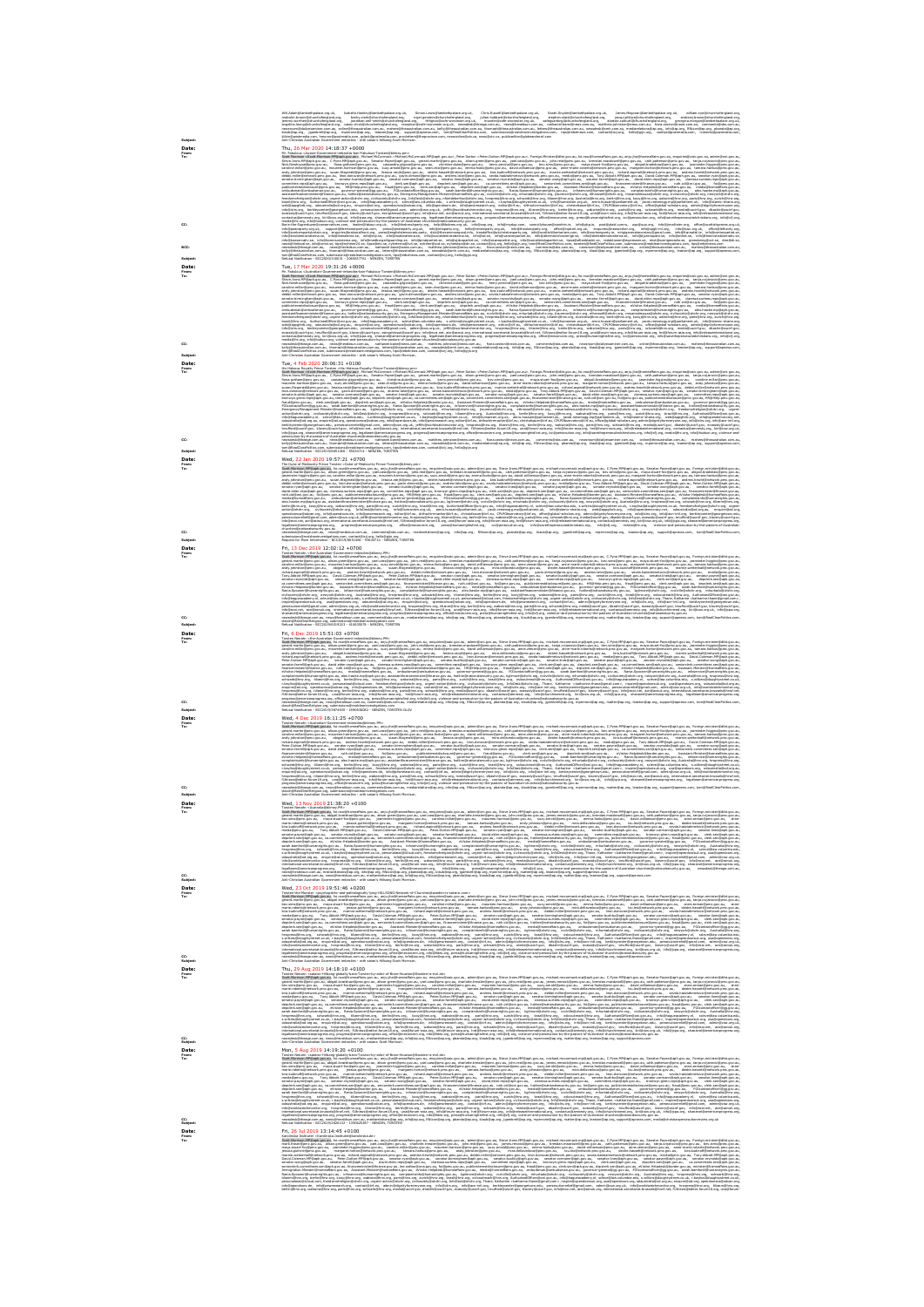**CC**<br> **Date: Date: Date: Date: Date: Date: Date: Date: Date: Date: Date: Date: Date: Date: Date: Date: Date: Date: Date: Date: Date: Date: Date: Date: Date: Date: Date:** Australian-churches@nationalsecurity.gov.au **CC:** newsdesk@theage.com.au, news@heraldsun.com.au **Subject:** Refusal Notification - BCC2019/457606 - 540624141 - NENZEN, TORSTEN **CC:** newsdesk@theage.com.au, news@heraldsun.com.au **Subject:** Refusal Notification - BCC2019/379230 - 685623880 - NENZEN, TORSTEN **Date: Thu, 7 Feb 2019 13:14:51 +0700**<br> **The State Street Primers** Conden Microsoft Conden Condensity Species<br> **The State Primerse Condensity Condensity Condensity CC:** newsdesk@theage.com.au, news@heraldsun.com.au **Subject:** Refusal Notification - BCC2019/286532 - 1765623319 - NENZEN, TORSTEN **Date:** Thu, 31 Jan 2019 11:53:53 +0700 **From:** Torsten <torsten@...>  $\begin{tabular}{l|c|c|c|c|c|c|c} \hline $\text{non-odd $p$} & $\text{non-odd $p$} & $\text{non-odd $p$} & $\text{non-odd $p$} \\ \hline \textbf{0} & $\text{non-odd $p$} & $\text{non-odd $p$} & $\text{non-odd $p$} \\ \hline \textbf{0} & $\text{non-odd $p$} & $\text{non-odd $p$} & $\text{non-odd $p$} \\ \hline \textbf{0} & $\text{non-odd $p$} & $\text{non-odd $p$} & $\text{non-odd $p$} \\ \hline \textbf{0} & $\text{non-odd $p$} & $\text$ **Date:** Tue, 15 Jan 2019 16:12:06 +0700 **From:** torsten@nenzen.net <torsten@nenzen.org> **Date:** Tue, 18 Dec 2018 11:24:03 +0800 **Date:**  $\frac{1}{2}$ <br> **Date:**  $\frac{1}{2}$ <br> **Date:**  $\frac{1}{2}$ <br> **Date:**  $\frac{1}{2}$ <br> **Date:**  $\frac{1}{2}$ <br> **Date:**  $\frac{1}{2}$ <br> **Date:**  $\frac{1}{2}$ <br> **Date:**  $\frac{1}{2}$ <br> **Date:**  $\frac{1}{2}$ <br> **Date:**  $\frac{1}{2}$ <br> **Date:**  $\frac{1}{2}$ <br> **Date:**  $\frac{1$ eVisitor.Helpdesk@homeaffairs.gov.au **CC:** newsdesk@theage.com.au, news@heraldsun.com.au **Subject:** Refusal Notification - BCC2018/5008942 - 2105618985 - NENZEN, TORSTEN **Date:** Wed, 7 Nov 2018 00:16:35 -0500

asia.org, info@forum-asia.org, hrd@forum-asia.org, info@releaseinternational.org, contactus@amnesty.org, info@churchinneed.org, kiri@csw.org.uk, info@jcpa.org, shananel@americanprogress.org, legalteam@americanprogress.org, progress@americanprogress.org, office@meconcern.org, info@fides.org, press@humanrightsfirst.org, info@cfj.org, violence-and-persecution-by-the-pastors-of-Australian-churches@nationalsecurity.gov.au **CC:** newsdesk@theage.com.au, news@heraldsun.com.au, mediarelations@ap.org, info@ap.org, RNixon@ap.org, pbanda@ap.org, klaub@ap.org, jgambrell@ap.org, mperrone@ap.org, rsatter@ap.org, leaston@ap.org, support@apnews.com, media@christianpersecutionreview.org.uk AND THE RELEASE OF THE RELEASE OF THE CONTRACT CONTRACT CONTRACT CONTRACT CONTRACT CONTRACT CONTRACT CONTRACT CONTRACT CONTRACT CONTRACT CONTRACT CONTRACT CONTRACT CONTRACT CONTRACT CONTRACT CONTRACT CONTRACT CONTRACT CON lemipsitelen@homeffangous, Assisch/Mukedhomedisrapous, eVidorikingous, medaghomedisrapous, ondokmedjornamigous, gowmer-genessingous, Tokonkolffor@gov.as, inmhammedisrapous, israh/shoutheredisrapous, inmhammedisrapous, inmh

tilianm@hrw.org, berlin@hrw.org, kooyj@hrw.org, wabwira@hrw.org, paris@hrw.org, zurich@hrw.org, brazil@hrw.org, oslooutreach@hrw.org, AuthorisedOfficer@oni.gov.au, info@hagueacademy.nl, scleve@law.columbia.edu, s.wilkins@doughtystreet.co.uk, r.bayliss@doughtystreet.co.uk, personalasst@icloud.com, freedomofreligion@ohchr.org, urgent-action@ohchr.org, civilsociety@ohchr.org, InfoDesk@ohchr.org, Thane, Katharine <katharine.thane@gmail.com>, inspire@opendoorsuk.org, usa@opendoors.org, odaustralia@od.org.au, enquire@od.org, opendoorsca@odcan.org, info@opendoors.de, info@pewresearch.org, contact@iirf.eu, admin@dignityforeveryone.org, info@iclrs.org, info@acn-intl.org, berkleycenter@georgetown.edu, persecutionrelief@gmail.com, admin@csw.org.uk, info@worldwatchmonitor.org, hrwpress@hrw.org, tilianm@hrw.org, berlin@hrw.org, wabwira@hrw.org, paris@hrw.org, schwarb@hrw.org, media@uscirf.gov, dbashir@uscirf.gov, ecassidy@uscirf.gov, tmufford@uscirf.gov, klavery@uscirf.gov, info@ecoi.net, acn@acnuk.org, international.secretariat.brussels@hrwf.net, f18news@editor.forum18.org, una@forum-asia.org, info@forum-asia.org, hrd@forum-asia.org, info@releaseinternational.org, contactus@amnesty.org, info@churchinneed.org, kiri@csw.org.uk, info@jcpa.org, shananel@americanprogress.org, legalteam@americanprogress.org, progress@americanprogress.org, office@meconcern.org, info@fides.org, press@humanrightsfirst.org, info@cfj.org, violence-and-persecution-by-the-pastors-of-Australian-churches@nationalsecurity.gov.au **CC:** newsdesk@theage.com.au, news@heraldsun.com.au, mediarelations@ap.org, info@ap.org, RNixon@ap.org, pbanda@ap.org, klaub@ap.org, jgambrell@ap.org, mperrone@ap.org, rsatter@ap.org, leaston@ap.org, support@apnews.com, philip.mounstephen@truro.anglican.org, esther.pollard@truro.anglican.org **Subject:** Freedom of Information request – Release of documents -FA 19/03/00215 [DLM=Sensitive] **Date:** Sat, 6 Apr 2019 10:43:02 +0200 **From:** Torsten-the-Monster <innocent-Torsten-persecuted-by-the-churches-globally@Sweden-is-evil.de> **To:** Scott.Morrison.MP@aph.gov.au, Steve.Irons.MP@aph.gov.au, michael.mccormack.mp@aph.gov.au, C.Pyne.MP@aph.gov.au, Senator.Payne@aph.gov.au, Foreign.minister@dfat.gov.au, mark.fraser@pmc.gov.au, alison.green@pmc.gov.au, yael.cass@pmc.gov.au, charlotte.tressler@pmc.gov.au, john.reid@pmc.gov.au, james.renwick@pmc.gov.au, brendan.macdowell@pmc.gov.au, cath.patterson@pmc.gov.au, tanja.cvijanovic@pmc.gov.au, bev.sims@pmc.gov.au, maya.stuart-fox@pmc.gov.au, jasminder.higgins@pmc.gov.au, caroline.millar@pmc.gov.au, maureen.harrison@pmc.gov.au, suzy.arnold@pmc.gov.au, emma.fooks@pmc.gov.au, david.williamson@pmc.gov.au, anne.zeman@pmc.gov.au, anne-marie.roberts@network.pmc.gov.au, jessica.guthrie@pmc.gov.au, margaret.horton@network.pmc.gov.au, tamara.harbus@pmc.gov.au, andy.johnston@pmc.gov.au, mira.dellavedova@pmc.gov.au, lou.leo@network.pmc.gov.au, deidre.hassett@network.pmc.gov.au, kira.kudinoff@network.pmc.gov.au, marnie.wettenhall@network.pmc.gov.au, richard.aspinall@network.pmc.gov.au, andrew.hewitt@network.pmc.gov.au, debbii.miller@network.pmc.gov.au, leon.donovan@network.pmc.gov.au, sevda.hadziahmetovic@network.pmc.gov.au, media@pmc.gov.au, Tony.Abbott.MP@aph.gov.au, David.Coleman.MP@aph.gov.au, Peter.Dutton.MP@aph.gov.au, senator.ryan@aph.gov.au, senator.birmingham@aph.gov.au, senator.bushby@aph.gov.au, senator.cormann@aph.gov.au, senator.lines@aph.gov.au, senator.payne@aph.gov.au, senator.reynolds@aph.gov.au, senator.wong@aph.gov.au, senator.farrell@aph.gov.au, david.elder.reps@aph.gov.au, claressa.surtees.reps@aph.gov.au, committee.reps@aph.gov.au, bronwyn.glenn.reps@aph.gov.au, clerk.sen@aph.gov.au, depclerk.sen@aph.gov.au, ca.committees.sen@aph.gov.au, seniorclerk.committees.sen@aph.gov.au, financeminister@finance.gov.au, lee.walton@ona.gov.au, foi@pmc.gov.au, publicinterestdisclosure@pmc.gov.au, fraud@pmc.gov.au, clerk.sen@aph.gov.au, depclerk.sen@aph.gov.au, eVisitor.Helpdesk@border.gov.au, minister@homeaffairs.gov.au, Immigration.Minister@homeaffairs.gov.au, Assistant.Minister@homeaffairs.gov.au, eVisitor.Helpdesk@homeaffairs.gov.au, media@homeaffairs.gov.au, ombudsman@ombudsman.gov.au, governor-general@gg.gov.au, FOIcontactofficer@gg.gov.au, sarah.bamford@humanrights.gov.au, Rania.Spooner@humanrights.gov.au, infoservice@humanrights.gov.au, complaintsinfo@humanrights.gov.au, kgilmore@ohchr.org, rcolville@ohchr.org, mhurtado@ohchr.org, civilsociety@ohchr.org, newyork@ohchr.org, Australia@hrw.org, hrwpress@hrw.org, schwarb@hrw.org, tilianm@hrw.org, berlin@hrw.org, kooyj@hrw.org, wabwira@hrw.org, paris@hrw.org, zurich@hrw.org, brazil@hrw.org, oslooutreach@hrw.org, AuthorisedOfficer@oni.gov.au, violence-and-persecution-by-the-pastors-of-Australian-churches@nationalsecurity.gov.au **CC:** newsdesk@theage.com.au, news@heraldsun.com.au, mediarelations@ap.org, info@ap.org, RNixon@ap.org, pbanda@ap.org, klaub@ap.org, jgambrell@ap.org, mperrone@ap.org, rsatter@ap.org, leaston@ap.org, support@apnews.com, philip.mounstephen@truro.anglican.org, esther.pollard@truro.anglican.org **Subject:** Refusal Notification - BCC2019/1688618 - 785625547 - NENZEN, TORSTEN **Date:** Thu, 4 Apr 2019 13:12:05 +0200

## Tooleh-Media channel and proposition between the control of the state of the control of the control of the control of the control of the control of the control of the control of the control of the control of the control Asiat/Khirijkmedin.gov.m. "Küziyiyamalingo.m." misijhmedingo.ac. misismejara.ac. governe geraliga gov.at, "Dizontaline"gay.ac. anhaningingov.ac. including government and a support the state of the state of the state of the

**CC:** newsdesk@theage.com.au, news@heraldsun.com.au, mediarelations@ap.org, info@ap.org, RNixon@ap.org, pbanda@ap.org, klaub@ap.org, jgambrell@ap.org, mperrone@ap.org, rsatter@ap.org, leaston@ap.org, support@apnews.com **Subject:** Refusal Notification - BCC2019/1032192 - 2025622825 - NENZEN, TORSTEN **Date:** Fri, 1 Mar 2019 12:02:10 +0700 **From:** Torsten-the-Monster <innocent-Torsten-persecuted-by-the-churches-globally@Sweden-is-evil.de> **To:** Scott.Morrison.MP@aph.gov.au, Steve.Irons.MP@aph.gov.au, michael.mccormack.mp@aph.gov.au, C.Pyne.MP@aph.gov.au, Senator.Payne@aph.gov.au, Foreign.minister@dfat.gov.au, mark.fraser@pmc.gov.au, alison.green@pmc.gov.au, yael.cass@pmc.gov.au, charlotte.tressler@pmc.gov.au, john.reid@pmc.gov.au, james.renwick@pmc.gov.au, brendan.macdowell@pmc.gov.au, cath.patterson@pmc.gov.au, tanja.cvijanovic@pmc.gov.au, bev.sims@pmc.gov.au, maya.stuart-fox@pmc.gov.au, jasminder.higgins@pmc.gov.au, caroline.millar@pmc.gov.au, maureen.harrison@pmc.gov.au, suzy.arnold@pmc.gov.au, emma.fooks@pmc.gov.au, david.williamson@pmc.gov.au, anne.zeman@pmc.gov.au, anne-marie.roberts@network.pmc.gov.au, jessica.guthrie@pmc.gov.au, margaret.horton@network.pmc.gov.au, tamara.harbus@pmc.gov.au, andy.johnston@pmc.gov.au, mira.dellavedova@pmc.gov.au, lou.leo@network.pmc.gov.au, deidre.hassett@network.pmc.gov.au, kira.kudinoff@network.pmc.gov.au, marnie.wettenhall@network.pmc.gov.au, richard.aspinall@network.pmc.gov.au, andrew.hewitt@network.pmc.gov.au, debbii.miller@network.pmc.gov.au, leon.donovan@network.pmc.gov.au, sevda.hadziahmetovic@network.pmc.gov.au, media@pmc.gov.au, Tony.Abbott.MP@aph.gov.au, David.Coleman.MP@aph.gov.au, Peter.Dutton.MP@aph.gov.au, senator.ryan@aph.gov.au, senator.birmingham@aph.gov.au, senator.bushby@aph.gov.au, senator.cormann@aph.gov.au, senator.lines@aph.gov.au, senator.payne@aph.gov.au, senator.reynolds@aph.gov.au, senator.wong@aph.gov.au, senator.farrell@aph.gov.au, david.elder.reps@aph.gov.au, claressa.surtees.reps@aph.gov.au, committee.reps@aph.gov.au, bronwyn.glenn.reps@aph.gov.au, clerk.sen@aph.gov.au, depclerk.sen@aph.gov.au, ca.committees.sen@aph.gov.au, seniorclerk.committees.sen@aph.gov.au, financeminister@finance.gov.au, lee.walton@ona.gov.au, foi@pmc.gov.au, publicinterestdisclosure@pmc.gov.au, fraud@pmc.gov.au, clerk.sen@aph.gov.au, depclerk.sen@aph.gov.au, eVisitor.Helpdesk@border.gov.au, minister@homeaffairs.gov.au, Immigration.Minister@homeaffairs.gov.au, Assistant.Minister@homeaffairs.gov.au, eVisitor.Helpdesk@homeaffairs.gov.au, media@homeaffairs.gov.au, ombudsman@ombudsman.gov.au, governor-general@gg.gov.au, FOIcontactofficer@gg.gov.au, sarah.bamford@humanrights.gov.au, Rania.Spooner@humanrights.gov.au, infoservice@humanrights.gov.au, complaintsinfo@humanrights.gov.au, kgilmore@ohchr.org, rcolville@ohchr.org, mhurtado@ohchr.org, civilsociety@ohchr.org, newyork@ohchr.org, Australia@hrw.org, hrwpress@hrw.org, schwarb@hrw.org, tilianm@hrw.org, berlin@hrw.org, kooyj@hrw.org, wabwira@hrw.org, paris@hrw.org, zurich@hrw.org, brazil@hrw.org, oslooutreach@hrw.org, AuthorisedOfficer@oni.gov.au, violence-and-persecution-by-the-pastors-of-Australian-churches@nationalsecurity.gov.au **CC:** newsdesk@theage.com.au, news@heraldsun.com.au, mediarelations@ap.org, info@ap.org, RNixon@ap.org, pbanda@ap.org, klaub@ap.org, jgambrell@ap.org, mperrone@ap.org, rsatter@ap.org, leaston@ap.org, support@apnews.com **Subject:** Refusal Notification - BCC2019/647209 - 725623783 - NENZEN, TORSTEN **Date:** Tue, 26 Feb 2019 11:52:48 +0700

The homogeneous controlling the proposition of the distribution of the controlling of the second of the second second second and the second of the second second second second second second second second second second seco

The homogeneous consideration of the constant of the state of the state of the constant of the constant of the constant of the constant of the constant of the constant of the constant of the constant of the constant of th

 $\textbf{Date:} \begin{minipage}[t]{0.5\textwidth}\begin{itemize} \textbf{Web} & \textbf{D11} & \textbf{D21} & \textbf{D31} & \textbf{D41} & \textbf{D51} & \textbf{D51} & \textbf{D61} & \textbf{D61} & \textbf{D71} & \textbf{D81} & \textbf{D81} & \textbf{D91} & \textbf{D91} & \textbf{D91} & \textbf{D91} & \textbf{D91} & \textbf{D91} & \textbf{D91} & \textbf{D91} & \textbf{D91} & \textbf{$ lee.walton@ona.gov.au, foi@pmc.gov.au, publicinterestdisclosure@pmc.gov.au, fraud@pmc.gov.au, clerk.sen@aph.gov.au, depclerk.sen@aph.gov.au, eVisitor.Helpdesk@border.gov.au, eVisitor.Helpdesk@homeaffairs.gov.au, Consultation@homeaffairs.gov.au, media@homeaffairs.gov.au, ombudsman@ombudsman.gov.au, governor-general@gg.gov.au, FOIcontactofficer@gg.gov.au, sarah.bamford@humanrights.gov.au, Rania.Spooner@humanrights.gov.au, infoservice@humanrights.gov.au, complaintsinfo@humanrights.gov.au, kgilmore@ohchr.org, rcolville@ohchr.org, mhurtado@ohchr.org, civilsociety@ohchr.org, newyork@ohchr.org, Australia@hrw.org, hrwpress@hrw.org, schwarb@hrw.org, tilianm@hrw.org, berlin@hrw.org, kooyj@hrw.org, wabwira@hrw.org, paris@hrw.org, zurich@hrw.org, brazil@hrw.org, oslooutreach@hrw.org, violence-and-persecution-by-the-pastors-of-Australian-churches@nationalsecurity.gov.au **CC:** newsdesk@theage.com.au, news@heraldsun.com.au **Subject:** Refusal Notification - BCC2019/404686 - 1035623675 - NENZEN, TORSTEN

**Date:**<br> **Date:** Sat, 9 Feb 2019 12:35:21 +0700<br>
Trains distribute cash and zone and zone and zone and zone and zone and zone and zone and zone and zone and zone<br>
The:<br>
San of the same of the same of the same of the same o The interference of the second second second second results and the second second second second second second second second second second second second second second second second second second second second second second

 $\label{eq:2} \begin{bmatrix} \textbf{1}_{\text{new}} \textbf{1}_{\text{new}} \textbf{1}_{\text{new}} \textbf{1}_{\text{new}} \textbf{1}_{\text{new}} \textbf{1}_{\text{new}} \textbf{1}_{\text{new}} \textbf{1}_{\text{new}} \textbf{1}_{\text{new}} \textbf{1}_{\text{new}} \textbf{1}_{\text{new}} \textbf{1}_{\text{new}} \textbf{1}_{\text{new}} \textbf{1}_{\text{new}} \textbf{1}_{\text{new}} \textbf{1}_{\text{new}} \textbf{1}_{\text{new}} \textbf{1}_{\text{new}} \textbf{1}_{\text{$ **CC:** newsdesk@theage.com.au, news@heraldsun.com.au **Subject:** Refusal Notification - BCC2019/339949 - 285622888 - NENZEN, TORSTEN

 $\textbf{Date} = \begin{bmatrix} \mathbf{A} & \mathbf{A} & \mathbf{A} & \mathbf{A} & \mathbf{A} & \mathbf{A} & \mathbf{A} & \mathbf{A} & \mathbf{A} & \mathbf{A} & \mathbf{A} & \mathbf{A} & \mathbf{A} & \mathbf{A} & \mathbf{A} & \mathbf{A} & \mathbf{A} & \mathbf{A} & \mathbf{A} & \mathbf{A} & \mathbf{A} & \mathbf{A} & \mathbf{A} & \mathbf{A} & \mathbf{A} & \mathbf{A} & \mathbf{A} & \mathbf{A} & \mathbf{A} & \mathbf{$ fölcmistifienfiggovar, hanangiteljade, sankärhörjökananighsgovar, ReisSpoorefhansrighsgova, omplinkinfolikanangitsgovar, kolmenjohden, kolmenjohdeng, rokileljohdeng, miutabijiohdeng, miutabijiohdeng, miutabijiohdeng, miuta

**To:** Scott.Morrison.MP@aph.gov.au, Tony.Abbott.MP@aph.gov.au, Steve.Irons.MP@aph.gov.au, David.Coleman.MP@aph.gov.au, Peter.Dutton.MP@aph.gov.au, senator.ryan@aph.gov.au, senator.birmingham@aph.gov.au, senator.bushby@aph.gov.au, senator.cormann@aph.gov.au, senator.lines@aph.gov.au, senator.payne@aph.gov.au, senator.reynolds@aph.gov.au, senator.wong@aph.gov.au, senator.farrell@aph.gov.au, foi@pmc.gov.au, fraud@pmc.gov.au, clerk.sen@aph.gov.au, depclerk.sen@aph.gov.au, eVisitor.Helpdesk@border.gov.au, eVisitor.Helpdesk@homeaffairs.gov.au **CC:** newsdesk@theage.com.au, news@heraldsun.com.au **Subject:** Refusal Notification - BCC2019/249527 - 2115622626 - NENZEN, TORSTEN

իտեղիատով տեղանաբանության Սերիաստ ՏուերաՍիջերը», նանձառՍիրերու ինդիկակիցերը, ստնորդիկութ, ամբիազիվերիա, ամբիազիվերու<br>Ու Հայաստանի համականությունների համականների համադրերի, ամբիականում, երբարտ, հանրապետ, նախագերու, մասնակ

 $\mathbf{Date}$  .  $\mathbf{Date}$  .  $\mathbf{Date}$  .  $\mathbf{Date}$  .  $\mathbf{Date}$  . The state of the state of the state of the state of the state of the state of the state of the state of the state of the state of the state of the state of the

to: http://www.assima.com/alignation.com/alignation.com/alignation.com/alignation.com/Pipedia/alignation.com/alignation.com/alignation.com/alignation/alignation/alignation/alignation/alignation/alignation/alignation/aligna eVisitor.Helpdesk@homeaffairs.gov.au **CC:** newsdesk@theage.com.au, news@heraldsun.com.au **Subject:** Refusal Notification - BCC2018/5940506 - 1405621013 - NENZEN, TORSTEN

 $\begin{tabular}{l|c|c|c} \hline \textbf{Data} & \textbf{This} & \textbf{This} & \textbf{This} & \textbf{This} & \textbf{This} & \textbf{This} & \textbf{This} \\ \hline \textbf{Data} & \textbf{In} & \textbf{In} & \textbf{In} & \textbf{In} & \textbf{In} & \textbf{In} \\ \hline \textbf{Test} & \textbf{In} & \textbf{In} & \textbf{In} & \textbf{In} & \textbf{In} & \textbf{In} \\ \hline \textbf{Test} & \textbf{In} & \textbf{In} & \textbf{In} & \textbf{In} & \textbf{In$ **To:** Scott.Morrison.MP@aph.gov.au, Tony.Abbott.MP@aph.gov.au, Steve.Irons.MP@aph.gov.au, David.Coleman.MP@aph.gov.au, Peter.Dutton.MP@aph.gov.au, senator.ryan@aph.gov.au, senator.birmingham@aph.gov.au, senator.bushby@aph.gov.au, senator.cormann@aph.gov.au, senator.lines@aph.gov.au, senator.payne@aph.gov.au, senator.reynolds@aph.gov.au, senator.wong@aph.gov.au, senator.farrell@aph.gov.au, foi@pmc.gov.au, fraud@pmc.gov.au, clerk.sen@aph.gov.au, depclerk.sen@aph.gov.au, eVisitor.Helpdesk@border.gov.au,

Mot: // A Dec 2013 15:07:21<br>break breakfareand (breakfareance)<br>East Monach Market Hand Monach Paper Dec Institute Dec 2011 and Dec 2014 and Dec 2012 and Dec 2014 and Dec 20<br>water besides and resident and received and resi eVisitor.Helpdesk@homeaffairs.gov.au **CC:** newsdesk@theage.com.au, news@heraldsun.com.au **Subject:** Refusal Notification - BCC2018/5702072 - 1900620037 - NENZEN, TORSTEN

**From:** torsten@nenzen.net <torsten@nenzen.org> **To:** Scott.Morrison.MP@aph.gov.au, Tony.Abbott.MP@aph.gov.au, Steve.Irons.MP@aph.gov.au, David.Coleman.MP@aph.gov.au, Peter.Dutton.MP@aph.gov.au, senator.ryan@aph.gov.au, senator.birmingham@aph.gov.au, senator.bushby@aph.gov.au, senator.cormann@aph.gov.au, senator.lines@aph.gov.au, senator.payne@aph.gov.au, senator.reynolds@aph.gov.au, senator.wong@aph.gov.au, senator.farrell@aph.gov.au, foi@pmc.gov.au, fraud@pmc.gov.au, clerk.sen@aph.gov.au, depclerk.sen@aph.gov.au, eVisitor.Helpdesk@border.gov.au, eVisitor.Helpdesk@homeaffairs.gov.au **CC:** newsdesk@theage.com.au, news@heraldsun.com.au **Subject:** Refusal Notification - BCC2018/5321762 - 340620883 - NENZEN, TORSTEN **Date:** Tue, 27 Nov 2018 20:19:37 +0000 **From:** torsten@nenzen.net <torsten@nenzen.org> **To:** Scott.Morrison.MP@aph.gov.au, Tony.Abbott.MP@aph.gov.au, Steve.Irons.MP@aph.gov.au, David.Coleman.MP@aph.gov.au, Peter.Dutton.MP@aph.gov.au, senator.ryan@aph.gov.au, senator.birmingham@aph.gov.au, senator.bushby@aph.gov.au, senator.cormann@aph.gov.au, senator.lines@aph.gov.au, senator.payne@aph.gov.au, senator.reynolds@aph.gov.au, senator.wong@aph.gov.au, senator.farrell@aph.gov.au, foi@pmc.gov.au, fraud@pmc.gov.au, clerk.sen@aph.gov.au, depclerk.sen@aph.gov.au, eVisitor.Helpdesk@border.gov.au, eVisitor.Helpdesk@homeaffairs.gov.au **CC:** newsdesk@theage.com.au, news@heraldsun.com.au **Subject:** Refusal Notification - BCC2018/5187367 - 790620219 - NENZEN, TORSTEN

**From:** torsten@nenzen.net <torsten@nenzen.org> **To:** Scott.Morrison.MP@aph.gov.au, Tony.Abbott.MP@aph.gov.au, Steve.Irons.MP@aph.gov.au, David.Coleman.MP@aph.gov.au, Peter.Dutton.MP@aph.gov.au, senator.ryan@aph.gov.au, senator.birmingham@aph.gov.au, senator.bushby@aph.gov.au, senator.cormann@aph.gov.au, senator.lines@aph.gov.au, senator.payne@aph.gov.au, senator.reynolds@aph.gov.au, senator.wong@aph.gov.au, senator.farrell@aph.gov.au, foi@pmc.gov.au, fraud@pmc.gov.au, clerk.sen@aph.gov.au, depclerk.sen@aph.gov.au, eVisitor.Helpdesk@border.gov.au,

Date:<br>http://www.https://www.https://www.https://www.https://www.https://www.https://www.https://www.https://www.https://www.https://www.https://www.https://www.https://www.https://www.https://www.https://www.https://www

է առաջանական համար համար համար է մեջ համար համար համար համար համար համար համար համար համար համար համար համար հ<br>16։<br>16։ Համար համար համար համար համար համար համար համար համար համար համար համար համար համար համար համար համար eVisitor.Helpdesk@homeaffairs.gov.au **CC:** newsdesk@theage.com.au, news@heraldsun.com.au **Subject:** Refusal Notification - BCC2018/4878563 - 395619202 - NENZEN, TORSTEN

Date:<br>The Same House of the Commission of the Commission of the Commission of the Commission of the Commission of the Commission of the Commission of the Commission of the Commission of the Commission of the Commission of

Mater<br>International Committee (State School of Material School of Material School of Material School of Material School of Material School of Material School of Material School of Material School of Material School of Mat **CC:** newsdesk@theage.com.au, news@heraldsun.com.au **Subject:** Refusal Notification - BCC2018/4671699 - 375617837 - TORSTEN, NENZEN

**Date:** Wed, 24 Oct 2018 00:02:54 -0400 **From:** torsten@nenzen.net <torsten@nenzen.org>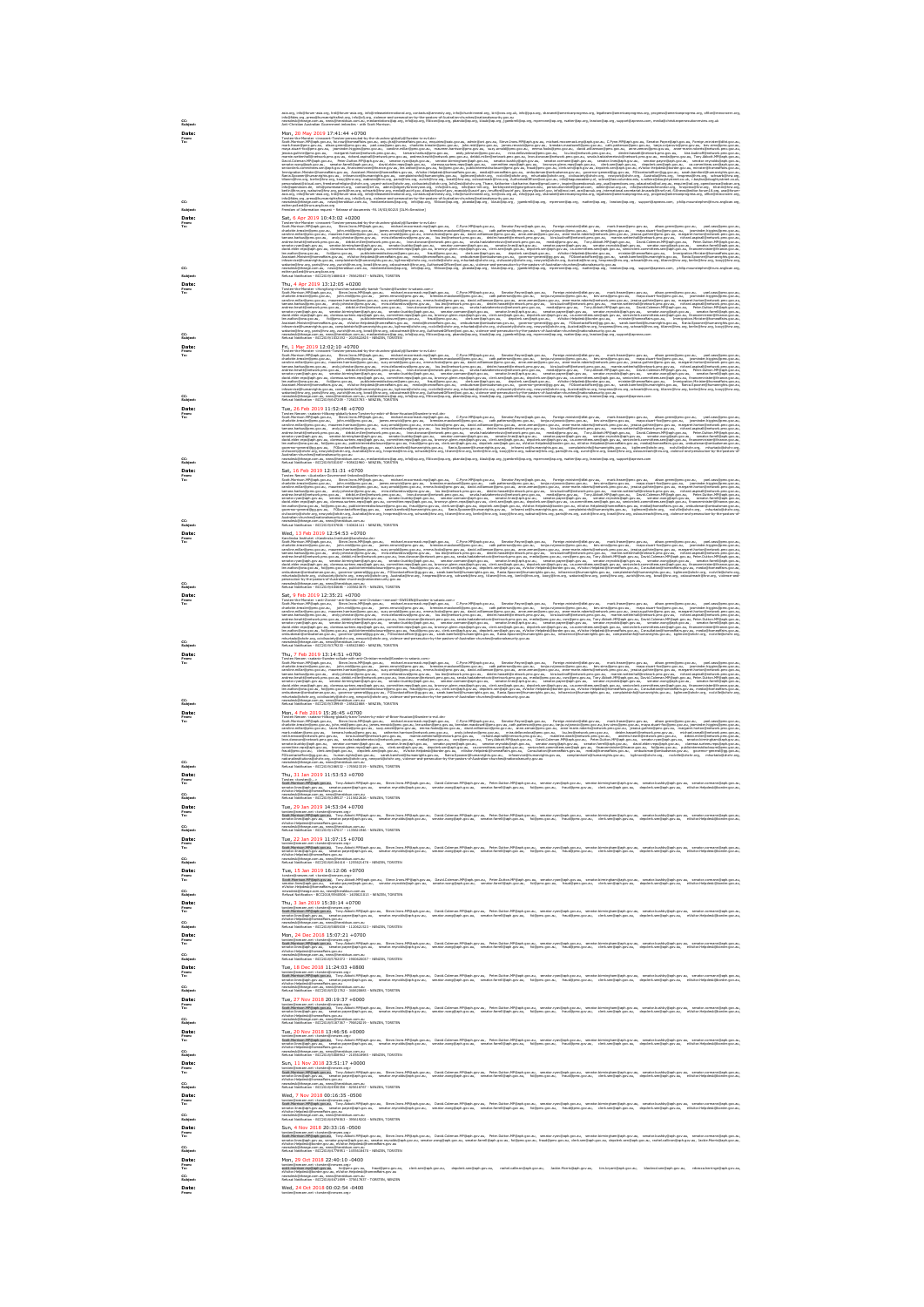The Construction (այս անորդական անհրանգում, մահանգերում, մանենակարգում, որեմանացակցում, հանձնանգում, հետասանական հատումատում է համանական համար է համանական համար։<br>«Այս անհրանգում է համականական համականական համականական համակ **Date: <br>
Tue, 4 Sep 2018 08:35:08 +0200 08:35:08 +0200 08:35:08 +0200 08:35:08 +0200 08:35:08 +0200 08:35:08 +0200 08:35:08 +0200 08:35:08 +0200 08:35:08 +0200 08:35:08 +0200 08:35:08 +0200 08:35:08 +0200 08:35:08 +0200 08 From:** torsten@nenzen.net <torsten@nenzen.org> **To:** scott.morrison.mp@aph.gov.au, foi@pmc.gov.au, fraud@pmc.gov.au, clerk.sen@aph.gov.au, depclerk.sen@aph.gov.au, rachel.callinan@aph.gov.au, Jackie.Morris@aph.gov.au, tim.bryant@aph.gov.au, blackrod.sen@aph.gov.au, rebecca.herringe@aph.gov.au, eVisitor.Helpdesk@border.gov.au, eVisitor.Helpdesk@homeaffairs.gov.au **CC:** newsdesk@theage.com.au, news@heraldsun.com.au **Subject:** Refusal Notification - BCC2018/3340833 - 1265616696 - NENZEN, TORSTEN **Date:**<br>1986<br>1986 - <u>Determination and the state of the state</u> of the state of the state of the state of the state of the state of the state of the state of the state of the state of the state of the state of the state of eVisitor.Helpdesk@border.gov.au, eVisitor.Helpdesk@homeaffairs.gov.au **CC:** newsdesk@theage.com.au, news@heraldsun.com.au **Subject:** Refusal Notification - BCC2018/3278581 - 715616912 - NENZEN, TORSTEN **Date:** Wed, 29 Aug 2018 23:20:51 +0200 **From:** Torsten Nenzén <torsten@nenzen.net> eVisitor.Helpdesk@border.gov.au, eVisitor.Helpdesk@homeaffairs.gov.au **CC:** newsdesk@theage.com.au, news@heraldsun.com.au -<br>- fraud@pmc.gov.au, clerk.sen@aph.gov.au, depderk.sen@aph.gov.au, nachel.calinan@aph.gov.au, lacide.Morris@aph.gov.au, hartend.com/apph.gov.au, neb<br>mealfairs.mv.au **Subject:** Refusal Notification - BCC2018/3208190 - 940616710 - NENZEN, TORSTEN **Date:** Fri, 24 Aug 2018 12:29:21 +0100 անաստանությունը անվեր աշխատանում, հանրագրության, մակառաջարկան աշխատանության աշխատանություն է աշխատանություն աշ<br>«Այս անվերի աշխատանությունը աշխատանություն<br>«Հ **Subject:** Refusal Notification - BCC2018/3004627 - 1245616123 - NENZEN, TORSTEN Date:<br>The Management of the Company of Management of the Management of the Company of the Company of the Company of the Company of the Company of the Company of the Company of the Company of the Company of the Company of t eVisitor.Helpdesk@border.gov.au, eVisitor.Helpdesk@homeaffairs.gov.au **CC:** newsdesk@theage.com.au, news@heraldsun.com.au **Subject:** Refusal Notification - BCC2018/2965345 - 850614745 - NENZEN, TORSTEN **Date:** Tue, 7 Aug 2018 09:47:28 +0100 **From:** torsten@nenzen.net <torsten@nenzen.org> The Constanting of the Constanting Marianthal Marianthal Marian Android State of the Constanting of the Constanting of the Constanting of the Constanting of the Constanting of the Constanting of the Constanting of the Con  $\begin{tabular}{|c|c|c|c|c|c|} \hline & $\alpha$ & $\alpha$ & $\alpha$ & $\alpha$ & $\alpha$ \\ \hline \hline $\alpha$ & $\alpha$ & $\alpha$ & $\alpha$ & $\alpha$ & $\alpha$ \\ \hline \hline $\alpha$ & $\alpha$ & $\alpha$ & $\alpha$ & $\alpha$ & $\alpha$ \\ \hline $\alpha$ & $\alpha$ & $\alpha$ & $\alpha$ & $\alpha$ & $\alpha$ \\ \hline $\alpha$ & $\alpha$ & $\alpha$ & $\alpha$ & $\alpha$ & $\alpha$ \\ \hline $\alpha$ & $\alpha$ & $\alpha$ & $\alpha$ & $\alpha$ & $\alpha$ & $\alpha$ \\ \hline $\alpha$ & $\alpha$ & $\alpha$ & $\alpha$ & $\alpha$ & $\alpha$ & $\alpha$ \\$ ին անգառության համարվում է ընթաց են շարունական անգաման հաշարական անգամ է անգամանում է անգամ է անգամանում է անգ<br>Այս անգամանում է անգամանում է անգամանում է անգամանում է անգամանում է անգամանում է անգամանում է անգամանում է ան ialyat katara-kontainan-kataran<br>Date: Tue, 31 Ji 2018 11:16:14 40200<br>Tas eVisitor.Helpdesk@border.gov.au, eVisitor.Helpdesk@homeaffairs.gov.au **CC:** newsdesk@theage.com.au, news@heraldsun.com.au **Subject:** Refusal Notification - BCC2018/2780608 - 220615823 - NENZEN, TORSTEN **Date:** <br>
Tue, 24 Jul 2018 23:03:10 +0200<br>

<br>
Weight and the state of the state of the state of the state of the state of the state of the state of the state of the state of the state of the state of the state of the state երը<br>«Հայաստանի համար համար է համար համար համար համար համար համակարգերու, որոն անտարելու, հեն համար առ, հետաքակար, հետևանգերու, սեզ համար համար է համար է համար է համար է համար է համակարգերու<br>«Հայաստանի համար է համար համար **Date:** Sun, 15 Jul 2018 00:23:49 +0200 **From:** torsten@nenzen.net <torsten@nenzen.org> For the control of the control of the control of the control of the control of the control of the control of the control of the control of the control of the control of the control of the control of the control of the con eVisitor.Helpdesk@border.gov.au, eVisitor.Helpdesk@homeaffairs.gov.au **CC:** newsdesk@theage.com.au, news@heraldsun.com.au **Subject:** Refusal Notification - BCC2018/2573001 - 25613917 - NENZEN, TORSTEN **Date:** Mon, 9 Jul 2018 11:40:18 +0100 **From:** torsten@nenzen.net <torsten@nenzen.org> The Constanting of the Constanting Constanting (Constanting Constanting Constanting Constanting Constanting Constanting Constanting Constanting Constanting Constanting Constanting Constanting Constanting Constanting Const **Date:**<br>Transformation: help:ncom, help:like and provided and and the state of the state of the state of the state of the state of the state of the state of the state of the state of the state of the state of the state of ծնված։<br>Date:<br>Date: «Հայաստանում է 2008-2010/2009-2011) - հուշադրությունների հայտնաբար է անձանական հայտնաբար է հայտնաբար կար<br>«Հայաստանությունը» - «Հայաստանությունը» - հուշադրությունները հայտնաբար է հայտնաբար է հայտնաբար է  $\begin{tabular}{|c|c|c|c|c|} \hline \textbf{Pate}: & $fr_i^c_j \geq 0, \text{mod } 22, \text{mod } 22, \text{mod } 22, \text{mod } 22, \text{mod } 22, \text{mod } 22, \text{mod } 22, \text{mod } 22, \text{mod } 22, \text{mod } 22, \text{mod } 22, \text{mod } 22, \text{mod } 22, \text{mod } 22, \text{mod } 22, \text{mod } 22, \text{mod } 22, \text{mod } 22, \text{mod } 22, \text{mod } 22$ The Constanting of the Constanting Of States (States of the Constanting of the American States of the Constanting of the Constanting of the Constanting of the Constanting of the Constanting of the Constanting of the Const Date:<br>These the state of the state of the USA (Mark Translated Prophenes), oriently the state and the state of the state of the state of the state of the state of the state of the state of the state of the state of the st **Date:**<br>The Management of the 2018-2018-2019 of Management of the State of the State of the State of the State of the State of the State of the State of the State of the State of the State of the State of the State of the eVisitor.Helpdesk@border.gov.au **CC:** newsdesk@theage.com.au, news@heraldsun.com.au **Subject:** Refusal Notification - BCC2018/2021012 - 370612856 - NENZEN, TORSTEN **Date:**<br>The Management of the Communication of the Communication of the Communication of the Communication of the Communication of the Communication of the Communication of the Communication of the Communication of the Com eVisitor.Helpdesk@border.gov.au **CC:** newsdesk@theage.com.au, news@heraldsun.com.au **Subject:** Refusal Notification - BCC2018/1979755 - 1575611895 - NENZEN, TORSTEN **Date:** Mon, 7 May 2018 12:43:50 +0700 երը։<br>«Հայ անվեր անվեր կարող անվեր համար առաջան անվեր անվեր անվեր առաջան այս անվեր առաջան առաջան համար առաջանության<br>«Հայ անվեր անվեր առաջանություն առաջանությունը» համար առաջանություն անվեր առաջանություն առաջանում է համար ա **Date:** Tue, 1 May 2018 12:00:31 +0700 **From:** torsten@nenzen.net <torsten@nenzen.org> **To:** foi@pmc.gov.au, fraud@pmc.gov.au, Turnbull, Malcolm (MP) <Malcolm.Turnbull.MP@aph.gov.au>, clerk.sen@aph.gov.au, depclerk.sen@aph.gov.au, rachel.callinan@aph.gov.au, Jackie.Morris@aph.gov.au, tim.bryant@aph.gov.au, blackrod.sen@aph.gov.au, rebecca.herringe@aph.gov.au **Subject:** Refusal Notification - BCC2018/1859299 - 1655612222 - NENZEN, TORSTEN **Date:** Fri, 27 Apr 2018 12:54:41 +0700 **From:** torsten@nenzen.net <torsten@nenzen.org> The Hollymage and Hollymage an Install Mission (With Install Michael And Although State And Announce and Although Announce and Although State Announce and Although State Announce and Although Announce and Although Announce **Date:** Mon, 23 Apr 2018 13:04:36 +0700 **From:** torsten@nenzen.net <torsten@nenzen.org> for man the man the start of the man the start of the start of the start of the start of the start of the start of the start of the start of the start of the start of the start of the start of the start of the start of th **Date:** Tue, 20 Mar 2018 23:06:21 +0700<br>
New York 20 Mar 2018 23:06:21 +0700<br>
New York 20 Mar 2018 23:06:27 +10700<br>
Sales and Marketine Scripts and Hardwick 2008 2017<br>
The Real Property and Hardwick 2008 00:574 +0700<br>
Part Team interferenced Content/stand only Melain (M) offeiain Turbal MOpplaxers), derivers behavior and content of the content of the content of the content of the content of the content of the content of the content of the c **Subject:** Refusal Notification - BCC2018/1279675 - 1315611000 - NENZEN, TORSTEN OLOV Date:<br>Trans: https://www.pat.gov.gov/2000.html //www.my/2000.html //www.my.ashing.com/2000.html //www.my.ashing.com/2000.html //www.my.ashing.com/2000.html //www.my.ashing.com/2000.html //www.my.ashing.com/2000.html //www **Subject:** Refusal Notification - BCC2018/196333 - 1380608229 - NENZEN, TORSTEN **Date:** Fri, 12 Jan 2018 13:13:25 +0700 **From:** torsten@nenzen.net <torsten@nenzen.org> **To:** foi@pmc.gov.au, fraud@pmc.gov.au, malcolm.turnbull.mp@aph.gov.au, clerk.sen@aph.gov.au, depclerk.sen@aph.gov.au, rachel.callinan@aph.gov.au, Jackie.Morris@aph.gov.au, tim.bryant@aph.gov.au, blackrod.sen@aph.gov.au, rebecca.herringe@aph.gov.au **CC:** eVisitor.Helpdesk@border.gov.au **Subject:** Refusal Notification - BCC2018/133534 - 1015609191 - NENZEN, TORSTEN **Date:**<br>Translate and the controller and the controller of the controller and the controller and the controller and the controller and the controller and the controller and the controller and the controller and the contro

# **Australian Government Imbeciles.**

**Ministerial Prime Imbecile (and churchianity-devil): Scott Morrison.**

On **March 22 2022**, in a **[Decision](https://www.kyrkor.be/Decision-Record_220322.pdf) Record** produced by your imbecilic Australian Government in relation my **[application](http://www.kyrkor.be/2020-03-30_Application.pdf)** for a temporary tourism visa submitted 24 months [722 days] earlier on March 30 2020 (normal processing time has been 1-2 days), your Australian Government

**Date:**<br>
From:<br>
To: CC:<br>
Subject:<br>
Date:<br>
CC: CS:<br>
Date:<br>
Trom:<br>
To: CS:<br>
CC: CS:<br>
Subject: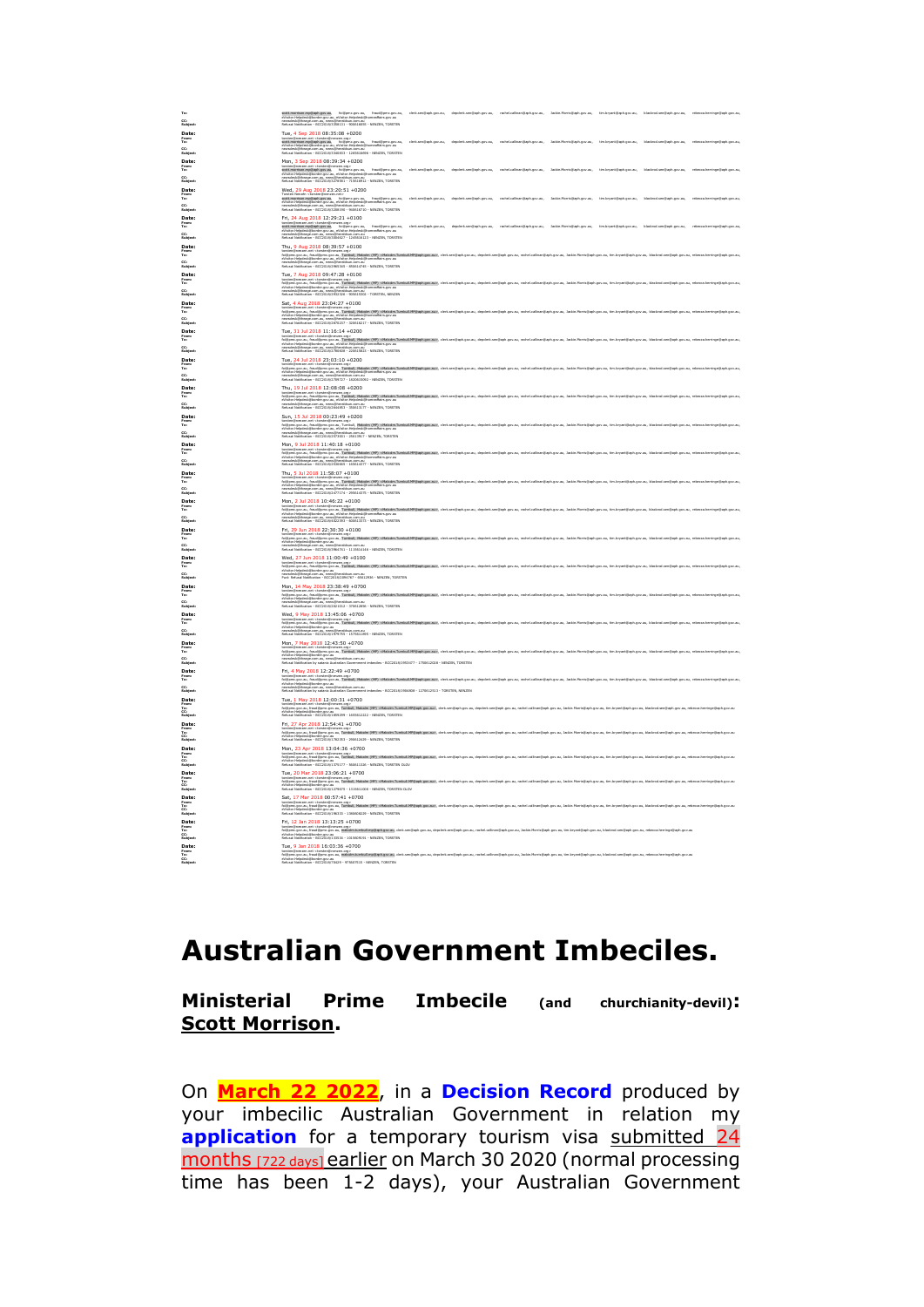Imbeciles at Department of Home Affairs decided again to **[refuse](https://www.kyrkor.be/Refusal-Notification_220322.pdf)** a temporary visitor visa for tourism to the applicant (Torsten Nenzén), because your Australian Government declared that "*The applicant has failed to provide a plausible reason for travel.*", and that the Aussie Government Imbeciles are unsatisfied that "*the applicant has a genuine intention only to enter and remain in Australia temporarily*".

**Question 1:** Which of the two truthfully declared **[objectives in purpose](http://www.kyrkor.be/2020-02-11_Home-Affairs_TRAVEL-DECLARATION-for-violent-abusive-Aussieland.pdf)** ("*plausible reasons for travel*") of travelling is categorized as false/insincere and implausible: (1) Christian marriage - marrying a Christian woman. (2) Christian evangelism - communicating information about Jesus Christ.**?**

**Question 2:** On what factual basis and by which argument does the antichristian Aussie-imbeciles of Government of Australia falsely accuse the applicant (Torsten Nenzén) as having '*non-genuine intention'* and having '*implausible reason' for travel***?**

**Question 3:** Why did the Aussie Government Imbeciles again bureaucratically procrastinate its inevitable Aussieanti-Christian refusal of a temporary visitor visa to an innocent Christian**?** Your Aussie [government imbeciles](http://www.kyrkor.be/2020-02-11_Home-Affairs_TRAVEL-DECLARATION-for-violent-abusive-Aussieland.pdf) on March 22 2022 had procrastinated your inevitable Aussieimbecile decision of refusal of a temporary tourism visa to my **[application](http://www.kyrkor.be/2020-03-30_Application.pdf)** for a [visitor visa,](https://www.kyrkor.be/2022-01-16_application-confirmation-letter_200330.pdf) which was submitted 24 months [722 days] earlier on March 30 2020.

As of January 16 2022, my **[application](http://www.kyrkor.be/2020-03-30_Application.pdf)** for a [visitor visa](https://www.kyrkor.be/2022-01-16_application-confirmation-letter_200330.pdf) submitted 21.5 months ago on March 30 2020, which normally has been processed within one to two days, your Australian Government Imbeciles at Department of Home Affairs continue to [procrastinate](https://www.kyrkor.be/2022-01-16_online-lodgement_Submitted-2020-03-30.JPG) a decision. After a processing time of 21.5 months  $[657 \text{ days}]$  since the tourism visa application was submitted with your Aussie [government](http://www.kyrkor.be/2020-02-11_Home-Affairs_TRAVEL-DECLARATION-for-violent-abusive-Aussieland.pdf)  [imbeciles](http://www.kyrkor.be/2020-02-11_Home-Affairs_TRAVEL-DECLARATION-for-violent-abusive-Aussieland.pdf) on March 30 2020, your anti-Christian Australian Government has [yet not finalised](https://www.kyrkor.be/2022-01-16_IMMI-online-account_Submitted-2020-03-30.JPG) the application. Australia Home Affairs currently [informs](https://www.kyrkor.be/2022-01-16_Home-Affairs_visa-processing-times.JPG) on 2022-01-16 that applications for eVisitor Tourist Visas to Australia are processed in the time range of less than one day - up to an *'Aussie-imbecilic'* maximum of 15 months. Why are the Aussie Government Imbeciles again bureaucratically [procrastinating](https://www.kyrkor.be/2022-01-16_Home-Affairs-Payment-Summary_dates.pdf) its inevitable Aussie-anti-Christian denial of a visitor visa to an innocent Christian**?**

Letter CC'd to churchianitydevil-PM Scott Morrison on 2022-

01-14: **[https://www.kyrkor.be/2022-01-14\\_\\_AussieGov-continue-bad-behaviour.pdf](https://www.kyrkor.be/2022-01-14__AussieGov-continue-bad-behaviour.pdf)** *The corrupt and authoritarian Australian Government's detention, and political outlawing and deportation of a*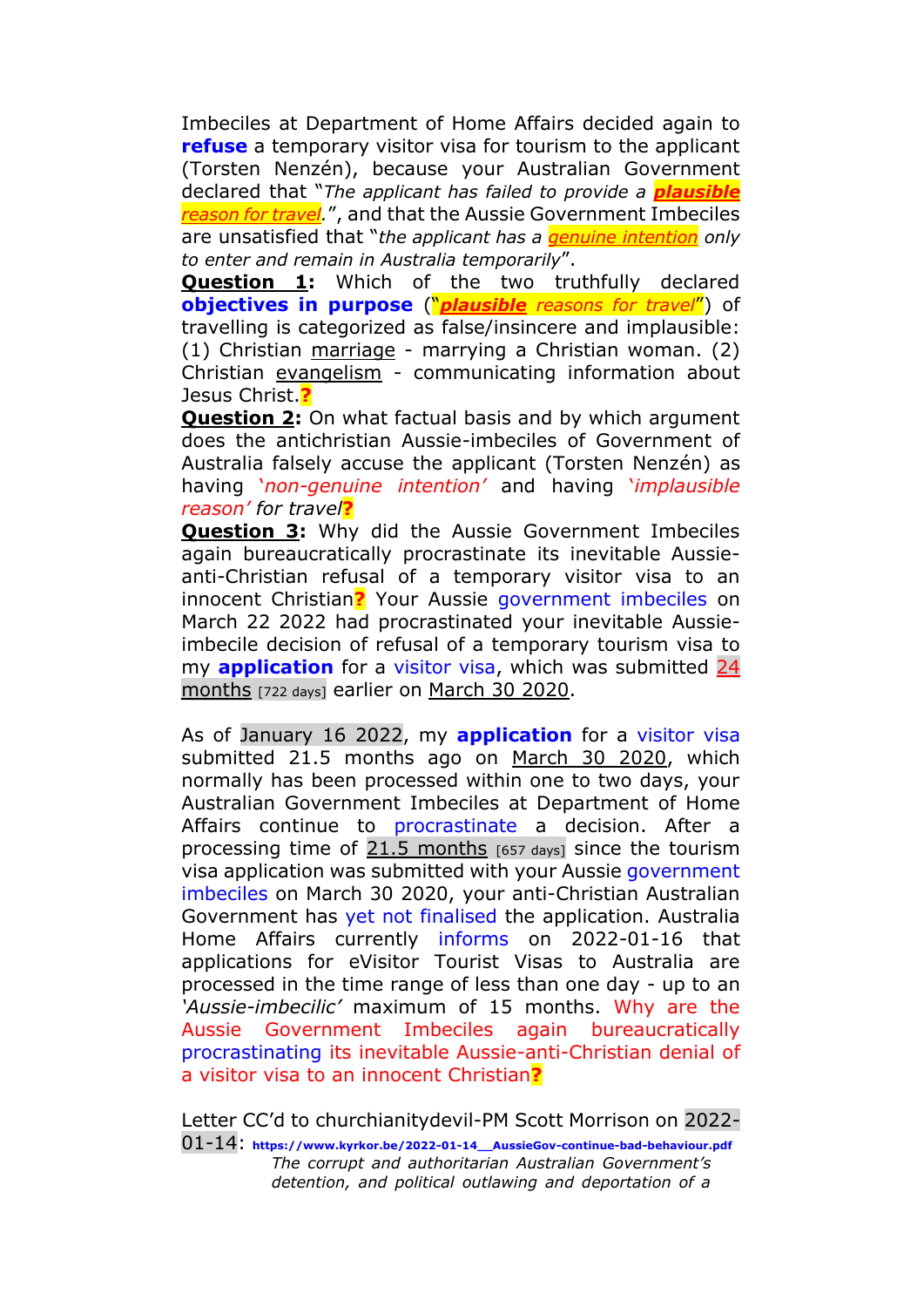*Serbian celebrity athlete (who was lawfully granted exempted entry to State of Victoria), is one additional reason for [condemnation](https://bit.ly/34ZqSeP) of corrupt Australian Governments and its churchianitydevil-PM Scott Morrison. Corrupt Australian Governments, meanwhile, extoll Aussie-style (baseless and violence-prone) violent assault by Australian athlete/churchianitydevil Margaret Court (who in practice is granted legal immunity in Australia) churchianity. (The male pastors under Margaret Court who can rape a young woman inside Margaret Court's 'Victory Life Center Church' in Perth, Australia - without prosecution!) Satan's churchianity leadership under Margaret Court, also explicitly excommunicated, interrogated, intimidated, threatened, lied, physically assaulted, and violently evicted the absolutely innocent person Torsten.: <http://www.kyrkor.be/Victory-Life-Centre-Church-Perth-Australia.htm> <https://www.kyrkor.be/Western-Australia-Police-thugs-refuse-prosecute-church.htm> <https://www.kyrkor.be/Victory-Life-Centre-Perth-violent-eviction-2015-03-22-MP3.mp3>*

As of 2021-02-24, neither the Aussie Prime Imbecile's "*Aussie Office of National Intelligence (ONI)*" [\(https://www.oni.gov.au\)](https://www.oni.gov.au/), nor the 'Australian Information Commissioner (OAIC)' [\(https://www.oaic.gov.au\)](https://www.oaic.gov.au/) have substantiated or answered any of Torsten Nenzén's questions of this pdf-letter, including the specific questions A, B, C, D, E, F, G ,H and I of this pdf-letter. Instead of investigating any questions, OAIC-FOIDR [emailed](https://www.kyrkor.be/2021-02-24_OAIC-FOIDR_Email_reference-MR1900354.pdf) their finalised Aussiegov dung.: [https://www.kyrkor.be/2021-02-](https://www.kyrkor.be/2021-02-24_Aussie-Gov-Imbeciles_finalised-their-Aussiegov-dung__MR19-00354.pdf) [24\\_Aussie-Gov-Imbeciles\\_finalised-their-Aussiegov-dung\\_\\_MR19-00354.pdf](https://www.kyrkor.be/2021-02-24_Aussie-Gov-Imbeciles_finalised-their-Aussiegov-dung__MR19-00354.pdf)

Aussie PM's satanic faith and satanic doctrine, in his own words, and Aussie PM's intentionally chosen endorsement of Hillsong's psychopathic lying and grossly immoral praxis, by Aussie PM's public association and membership of Australia's Hillsong Network of Churches:

Aussie PM's satanic and ultra-hypocritical praxis in PM's endorsement of showbizpsychopathic Hillsong's persecution against true Christians:

<https://www.youtube.com/watch?v=6-ywDMHuIb4><br>http://www.kyrkor.be/**Hillsong-**Btockholm\_**Andreas-Nielsen\_Sweden.htm**<br>http://www.kyrkor.be/**Hillsong-London-UK\_eviction\_2019-07-28.htm**<br>https://www.eneershined.com.au/dary/6661 https://independentaustralia.net/politics/politics-display/9-reason-why-acth-morrison-brank-un-big-daddy.13824<br>https://www.dailymail.co.uk/news/article-811/417/Worshippers-gather-Sydney-Hillsong-distor-brank-brank-outscha<br> <https://www.nytimes.com/2020/12/05/us/carl-lentz-hillsong-pastor.html><br>https://www.vanityfair.com/style/<mark>2021/02/carl-lentz-and-the-trouble-at-hillsong</mark> (<del>utga://wolwan/zana)</del><br>**Aussie-satanic Hillsong's manipulative mammoni** <https://independentaustralia.net/politics/politics-display/morrisons-tears-courts-delusions-and-the-pandemic,13768><br>Aussie-violent Government imbeciles provide honours on national day for Margaret Court's church violence against an absolutely innocent Christian.: http://www.kyrkor.be/Victory-Life-Centre-Church Originating via New Zealand's satanic Government and its ultra-satanic Kiwi churches, satan spreads its tentacles globally through Australia: [https://www.nzherald.co.nz/nz/news/article.cfm?c\\_id=1&objectid=12345222](https://www.nzherald.co.nz/nz/news/article.cfm?c_id=1&objectid=12345222) Aussie Government's Hillsong "paves way to hell" globally: https://www.patheos.com/blogs/the[good-churches-warns-pastor/](https://www.patheos.com/blogs/thefreethinker/2020/04/the-road-to-hell-is-being-paved-by-feel-good-churches-warns-pastor/)<br>Aussie Government's Hillsong pseudo-pentecostalism satanic entertainment empire: <https://www.themonthly.com.au/issue/2020/may/1588255200/lech-blaine/hillsong-s-strange-tides> • Aussie PM's anti-Biblical words: "*No, I do not believe that [homosexuals go to hell].*" <https://www.tvnz.co.nz/one-news/world/australian-pm-scott-morrison-says-gay-people-dont-go-hell-after-being-accused-dodging-question> [http://www.kyrkor.be/Swedish\\_Police\\_criminalize\\_public\\_loud\\_reading\\_of\\_Bible.htm](http://www.kyrkor.be/Swedish_Police_criminalize_public_loud_reading_of_Bible.htm)

/twitter.com/TorsNen/status/11289845266406932 <https://twitter.com/TorsNen/status/1222408943365869568>

As of 2020-12-25, neither the Aussie Prime Imbecile's "*Aussie Office of National Intelligence (ONI)*" [\(https://www.oni.gov.au\)](https://www.oni.gov.au/), nor the 'Australian Information Commissioner (OAIC)' [\(https://www.oaic.gov.au\)](https://www.oaic.gov.au/) have substantiated or answered any of Torsten Nenzén's questions of this pdf-letter, including the specific questions A, B, C, D, E, F, G ,H and I of this pdf-letter.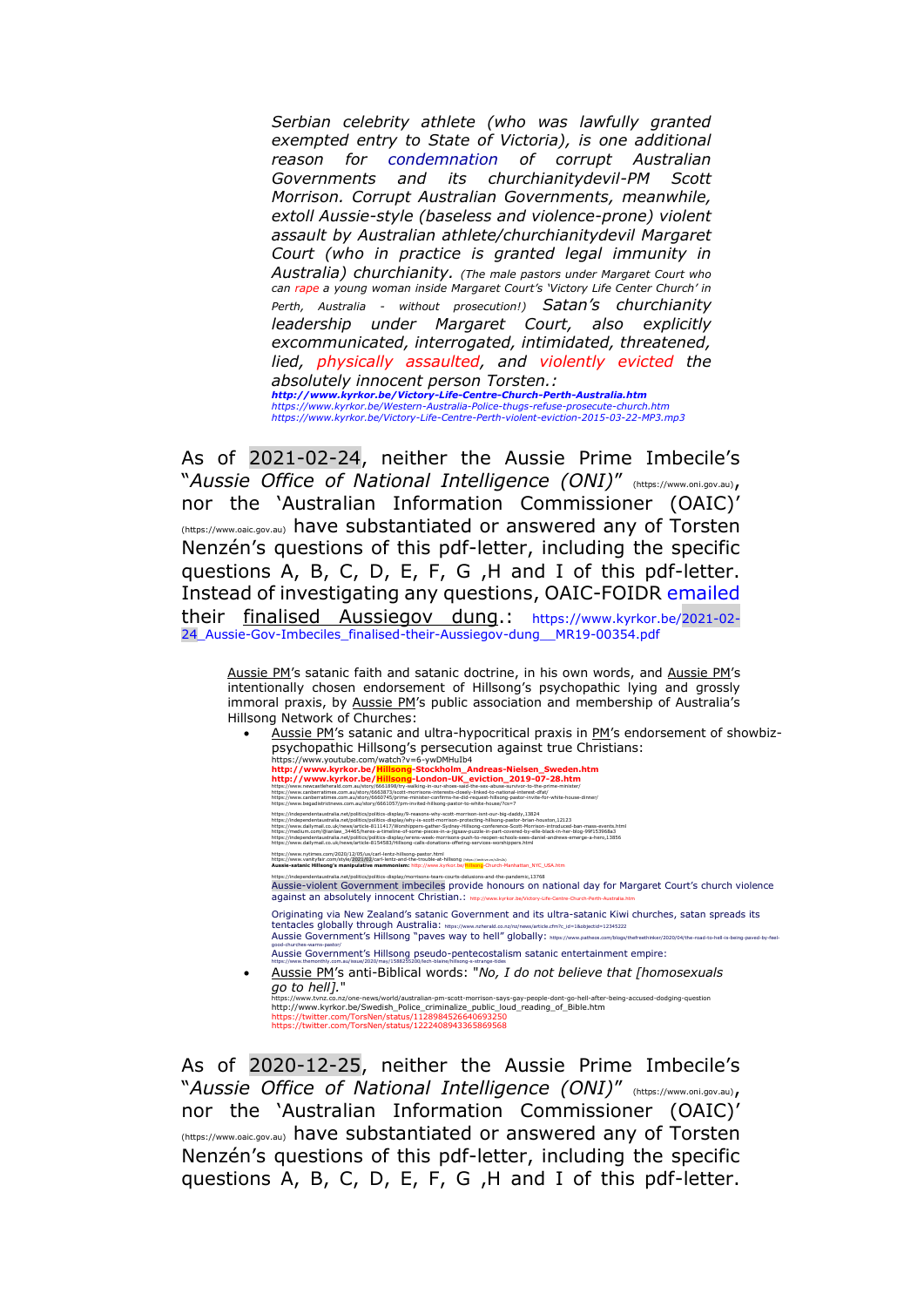Instead, OAIC-FOIDR [emailed](http://www.kyrkor.be/2020-12-23_OAIC-FOIDR_Email_reference-MR1900354.pdf) the same usual Aussie rubbish.: [http://www.kyrkor.be/2020-12-23\\_Aussie-Gov-Imbeciles\\_write\\_Aussie-](http://www.kyrkor.be/2020-12-23_Aussie-Gov-Imbeciles_write_Aussie-BS__MR19-00354.pdf)[BS\\_\\_MR19-00354.pdf](http://www.kyrkor.be/2020-12-23_Aussie-Gov-Imbeciles_write_Aussie-BS__MR19-00354.pdf)

On March 25 2020, in a [Decision](http://www.kyrkor.be/Decision-Record_200325.pdf) Record produced by your Australian Government in relation my [application](http://www.kyrkor.be/2020-02-05_Application.pdf) for a temporary tourism visa submitted seven weeks earlier on February 5 2020 (normal processing time is 1-2 days), your Australian Government Imbeciles at Department of Home Affairs decided to [refuse](http://www.kyrkor.be/Refusal-Notification_200325.pdf) a temporary visitor visa for tourism to the applicant (Torsten Nenzen), because your Australian Government declared that the applicant does not have "*a genuine intention to visit Australia temporarily for tourist purposes*" and further that the applicant does not have "*a plausible reason for travel*". .

**Question 1:** On what factual basis and by which argument does the antichristian Aussie-imbeciles of Government of Australia falsely accuse the applicant (Torsten Nenzen) as having '*non-genuine intention'* and having '*implausible reason' for travel***?**

**Question 2:** Which of the two truthfully declared **[objectives in purpose](http://www.kyrkor.be/2020-02-11_Home-Affairs_TRAVEL-DECLARATION-for-violent-abusive-Aussieland.pdf)** of travelling is categorized as false/insincere and implausible**?**: (1) Marrying a Christian woman. (2) Communicating information about Jesus Christ.

In Decision Records produced by your Australian Government on January 5 2018, May 1 2018, and on May 7 2018 (also decided on: November 27 2017, January 9 2018, January 12 2018, March 2 2018, March 20 2018, April 17 2018, April 27 2018, May 4 2018, May 9 2018, May 14 2018, June 22 2018, June 29 2018, July 2 2018, July 5 2018, July 9 2018, July 11 2018, July 19 2018, July 23 2018, July 31 2018, August 2 2018, August 7 2018,<br>August 9 2018, August 17 2018, August 28 2018, September 3 2018, September 4 2018, October 24 2018, Octo 18 2018, December 24 2018, January 3 2019, January 15 2019, January 22 2019, January 29 2019, January 31 2019, February 4 2019, February 7 2019, February 9 2019, February 13 2019, February 16 2019, February 26 2019, March 1 2019, April 4 2019, April 6 2019, August 2 2019, December 6 2019, December 13 2019, January 31 2020, March 25 2020, March 22 2022), in relation to your Australian Government decision to refuse a temporary visitor visa for tourism, your Australian Government declared that your Australian Government had taken into consideration "*additional evidence*".

On January 31 2020, in a [Decision](http://www.kyrkor.be/Decision-Record_200131.pdf) Record produced by your Australian Government in relation my [application](http://www.kyrkor.be/2019-12-13_Application.pdf) for a temporary tourism visa submitted seven weeks earlier on December 13 2019 (normal processing time is 1-2 days), your Australian Government decided to [refuse](http://www.kyrkor.be/Refusal-Notification_200131.pdf) a temporary visitor visa for tourism to the applicant (Torsten Nenzen), because your Australian Government declared that the applicant does not have "*a genuine intention to visit Australia temporarily for tourist purposes*".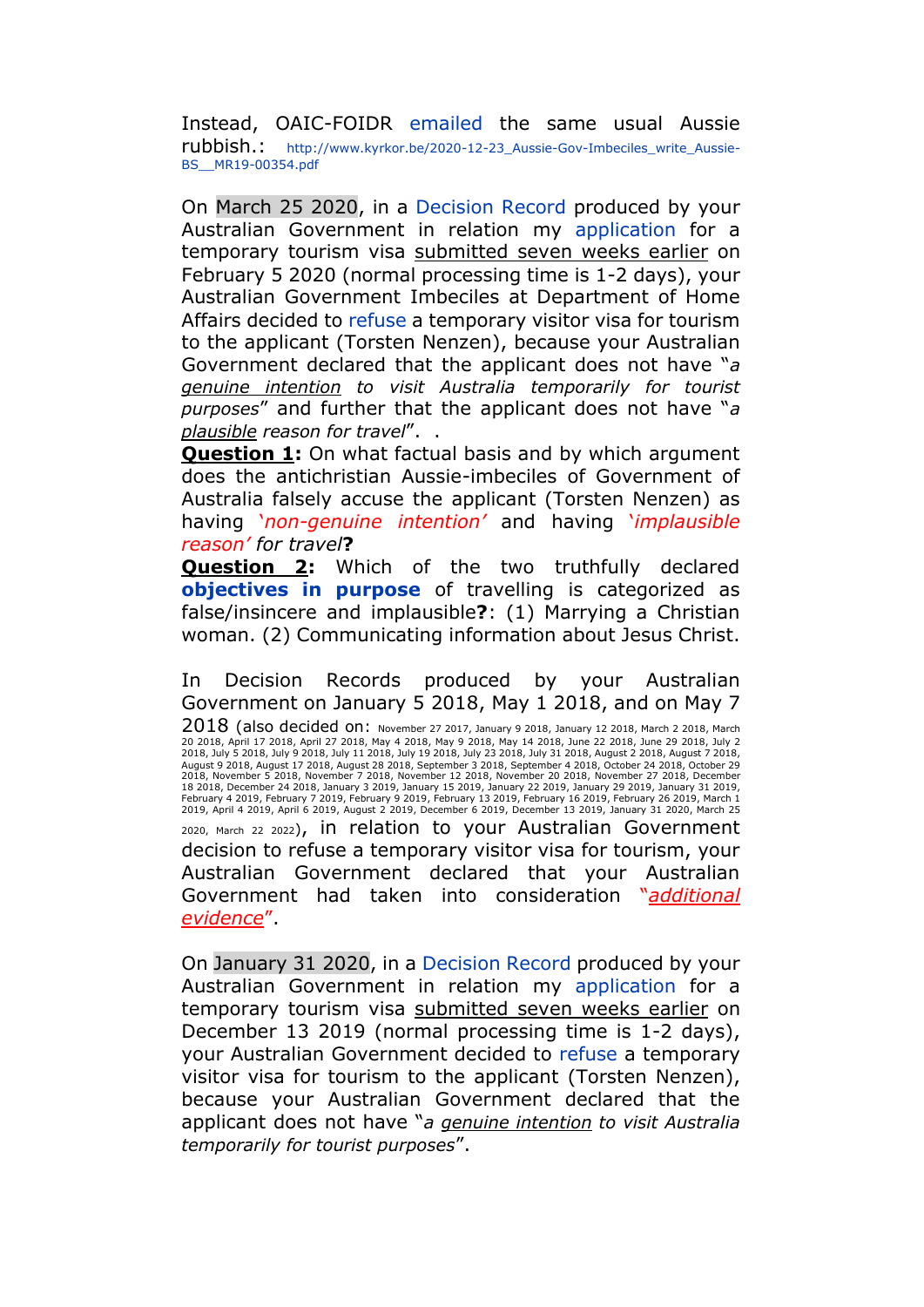Question 1: On what factual basis and by which argument does the antichristian Aussie-imbeciles of Government of Australia falsely accuse the applicant (Torsten Nenzen) as having "*non-genuine intentions*"**?**

Question 2: Which of the two truthfully declared [objectives](http://www.kyrkor.be/2020-01-22_Home-Affairs_TRAVEL-DECLARATION-for-violent-abusive-Aussieland.pdf)  [in purpose](http://www.kyrkor.be/2020-01-22_Home-Affairs_TRAVEL-DECLARATION-for-violent-abusive-Aussieland.pdf) of travelling is categorized as a non-genuine intention**?**: (1) Marrying a Christian woman. (2) Communicating information about Jesus Christ.

On December 13 2019, in a [Decision Record](http://www.kyrkor.be/Decision-Record_191213.pdf) produced by your Australian Government in relation my [application](http://www.kyrkor.be/2019-12-06_Application.pdf) for a temporary tourism visa, your Australian Government decided to [refuse](http://www.kyrkor.be/Refusal-Notification_191213.pdf) a temporary visitor visa for tourism to the applicant (Torsten Nenzen), because your Australian Government declared that the applicant does not have "*a genuine intention to visit Australia temporarily for tourism purposes*", and further that the applicant does not have "*a plausible reason for travel*".

Question 1: On what factual basis and by which argument does the antichristian Aussie-imbeciles of Government of Australia falsely accuse the applicant (Torsten Nenzen) as having "*non-genuine intentions*" and "*non-plausible reasons*"**?**

Question 2: Which of the two truthfully declared [objectives](http://www.kyrkor.be/2019-12-09_Australia-Gov_Home-Affairs_travel-declaration_violent-abusive-Aussieland.pdf)  [in purpose](http://www.kyrkor.be/2019-12-09_Australia-Gov_Home-Affairs_travel-declaration_violent-abusive-Aussieland.pdf) of travelling is categorized as implausible and a non-genuine intention**?**: (1) Marrying a Christian woman. (2) Communicating information about Jesus Christ.

On December 6 2019, in a [Decision Record](http://www.kyrkor.be/Decision-Record_191206.pdf) produced by your Australian Government in relation my [application](http://www.kyrkor.be/190806_Visa_Application.pdf) for a temporary tourism visa submitted four months earlier on August 6 2019, your Australian Government decided to refuse a temporary visitor visa for tourism to the applicant (Torsten Nenzen), because your Australian Government declared that the applicant does not have "*a genuine intention to visit Australia temporarily for tourist purposes*".

Question 1: On what factual basis and by which argument does the antichristian Aussie-imbeciles of Government of Australia falsely accuse the applicant (Torsten Nenzen) as having "*non-genuine intentions*"**?**

Question 2: Which of the two truthfully declared [objectives](http://www.kyrkor.be/191008_Aussie-Home-Affairs_TN-declared-purpose-of-travel_Visa-application-190806.pdf)  [in purpose](http://www.kyrkor.be/191008_Aussie-Home-Affairs_TN-declared-purpose-of-travel_Visa-application-190806.pdf) of travelling is categorized as a non-genuine intention**?**: (1) Marrying a Christian woman. (2) Communicating information about Jesus Christ.

On August 02 2019, your Australian Government imbeciles at Department of Home Affairs decided to refuse a visitor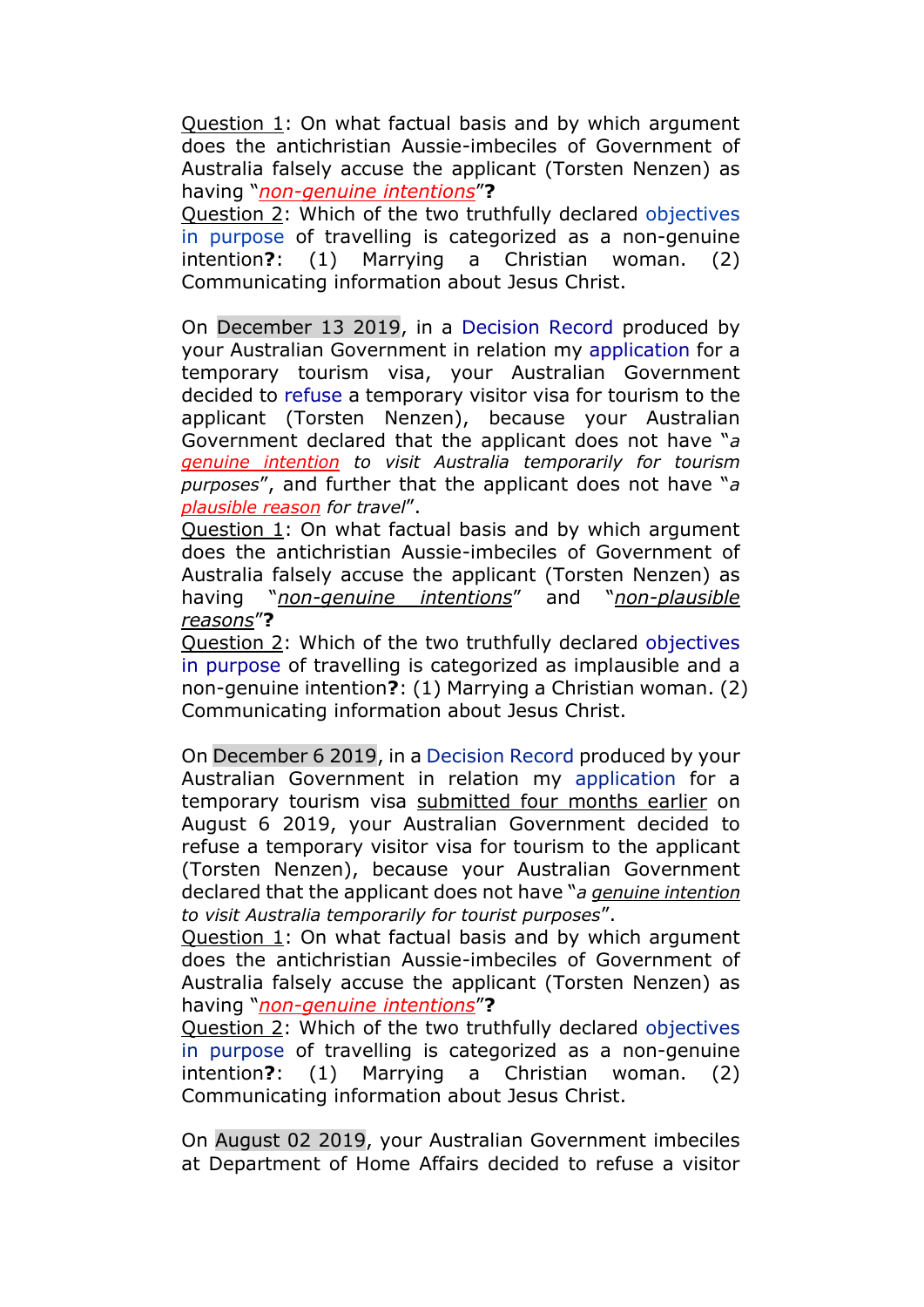visa; an application for tourism visa which had been submitted 2½ months earlier on May 20 2019 and which normally is processed within one to two days. Why did your Australian Government imbeciles procrastinate your decision of targeted anti-Christian bias**?**

In Decision Records produced by your Australian Government on January 3 2019, in relation to your Australian Government decision to refuse a temporary visitor visa for tourism, your Australian Government declared that your Australian Government had refused the applicant (Torsten Nenzen) because your Australian Government assessed the applicant as "*non-genuine*". In the application, your Australian Government asks "*Have you ever been convicted of an offence in any country (including any conviction which is now removed from official records)?*" I answered "*Yes*". Your Australian Government also asks "*If yes, please provide details of each offence and the penalties imposed.*". I answered truthfully according to the evidence provided by the Government of New Zealand "*New Zealand: Torsten was convicted of being a Christian and Torsten was thus imprisoned in Auckland.*". It is factually accurate that the Federal Government of New Zealand imprisoned Torsten Nenzen in the Manukau Community Prison on February 14 2015. It is also true that the Federal Government of New Zealand presented false charges against Torsten Nenzen, based on invented lies by all the pastors and priests of churches within New Zealand. It is hence correct that Torsten Nenzen was imprisoned by the Federal Government of New Zealand because Torsten Nenzen is an authentic Christian. **[\(http://www.kyrkor.be/New-Zealand-Federal-](http://www.kyrkor.be/New-Zealand-Federal-Governments-satanic-church-lies.htm)[Governments-satanic-church-lies.htm\)](http://www.kyrkor.be/New-Zealand-Federal-Governments-satanic-church-lies.htm)**

**Question:** Why does the Government of Australia falsely accuse the applicant (Torsten Nenzen) as "*non-genuine*", when the applicant simply through presentation of evidential truth, contradicts the lies of the Australian Government**?**

In Decision Records produced by your Australian Government on January 15 2019, January 22 2019 and January 29 2019, in relation to your Australian Government decision to refuse a temporary visitor visa for business, your Australian Government declared that your Australian Government had refused the applicant (Torsten Nenzen) because of your Australian Government unsubstantiated statement "*not satisfied that you genuinely intend to visit Australia to engage in a business visitor activity*". With zero substance, you Australian Government imbeciles rejected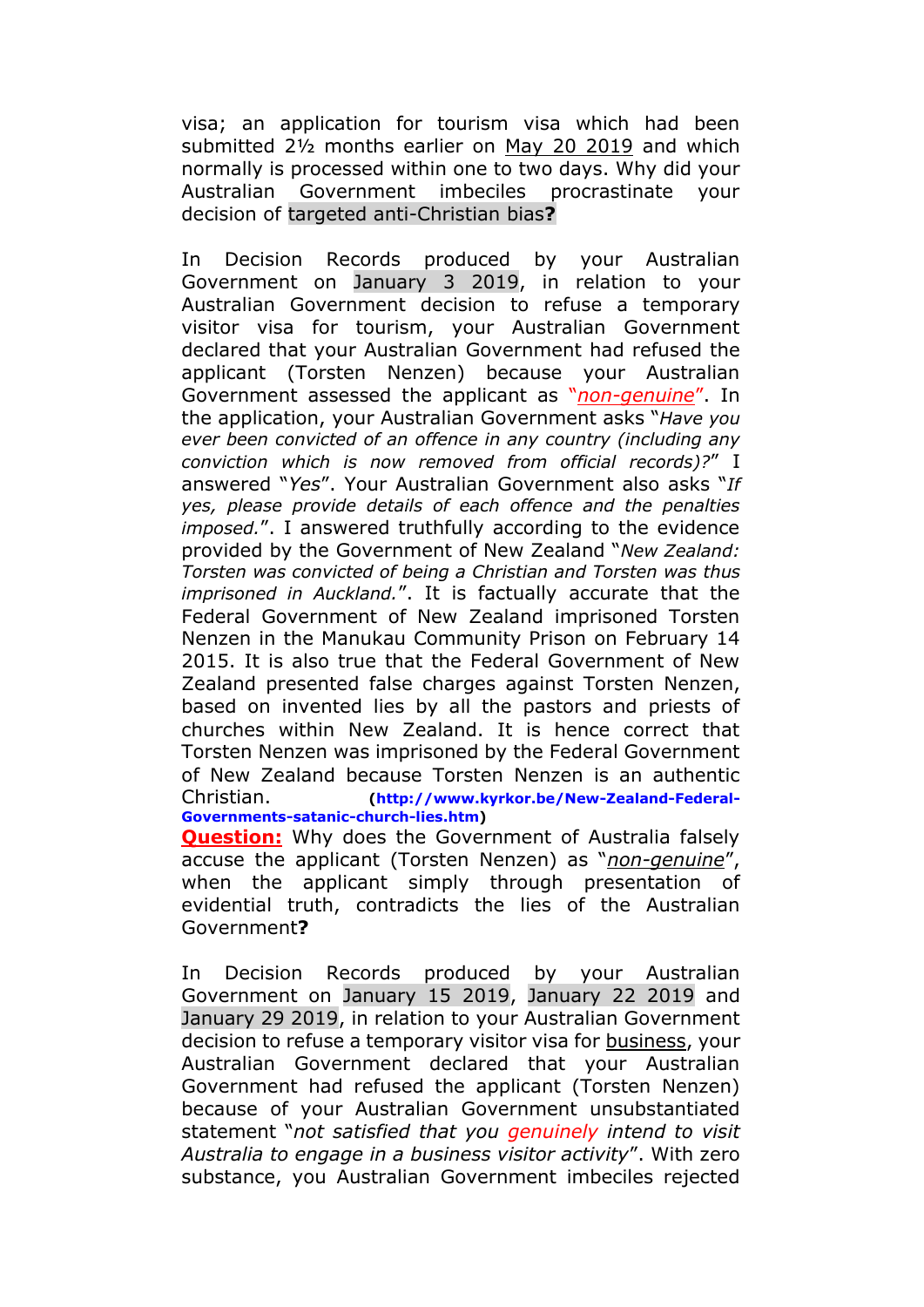the applicant again, because the applicant has non-genuine intent. While evil Governments (such as the anti-Christian Australian Government) falsely accuse Torsten Nenzén without any substance whatsoever, I substantiate my claims. Attached was evidence of previous "business" in Australia. In fact, as the attached evidence should have shown, I have respectfully shared the Biblical message of salvation through Jesus Christ in public settings across Australia, through 176 000 individually handed Christian tracts. Similar to the absolute lies invented by all pastors and priests of churches in Australia, and similar to the absolute lies invented by all pastors and priests of churches in New Zealand, and similar to satanic-Sweden's Government unceasing persecution with planted lies, you Anti-Christian Australian Government imbeciles persist with your unsubstantiated imbecilic dishonesties, insincerities and bullsh\*t; while I simply provide evidence to exposing your Australian lies.

In Decision Records produced by your Australian Government on January 31 2019, in relation to your Australian Government decision to refuse a temporary visitor visa for business, your Australian Government declared that your Australian Government had refused the applicant (Torsten Nenzen) because your Australian Government opposes my **reason** to inform people in Australia about eternal life with God through faith and repentance only to the Biblical person Jesus Christ, through your Anti-Christian Australian Government refusal statement "*your reason for travel*".

**Question:** Why does the Government of Australia hate Jesus Christ**?** Why does the Government of Australia (identically with satan's Government of New Zealand) seek to prevent salvation for its citizens**?**

In Decision Records produced by your Australian Government on February 7 2019, in relation to your Australian Government decision to refuse a temporary visitor visa for business, your Australian Government declared that your Australian Government had refused the applicant (Torsten Nenzen) because your Australian Government had reviewed non-application and extraneous source "evidence" of the applicant's financial assets, through your Australian Government statement: "*have taken into consideration additional evidence of your ability to financially support your stay in Australia*".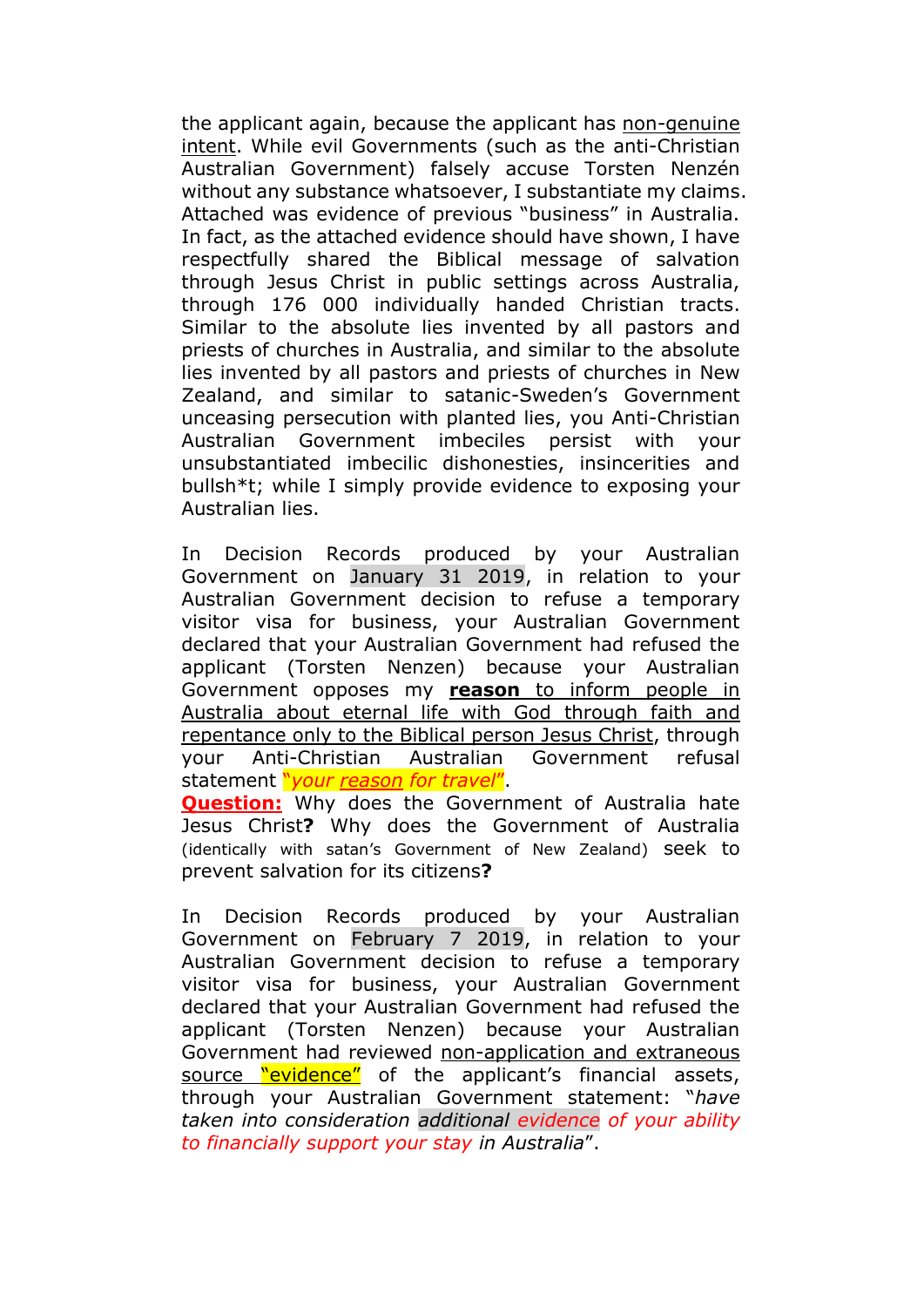**Question:** What is the Australian Government's external information origin for the Australian Government's claimed "evidence" regarding the applicant's financial assets**?** Disclose and specify this Australian Government's proclaimed "evidence", and Australian Government's false pretension that I would have insufficient financial assets!

| 1.  | http://www.kyrkor.be/Refusal-Notification 171127.pdf                            |
|-----|---------------------------------------------------------------------------------|
| 2.  | http://www.kyrkor.be/Refusal-Notification 180105.pdf                            |
| 3.  | http://www.kyrkor.be/Refusal-Notification_180109.pdf                            |
| 4.  | http://www.kyrkor.be/Refusal-Notification_180112.pdf                            |
| 5.  | http://www.kyrkor.be/Refusal-Notification_180302.pdf                            |
| 6.  | http://www.kyrkor.be/Refusal-Notification_180320.pdf                            |
| 7.  | http://www.kyrkor.be/Refusal-Notification_180417.pdf                            |
| 8.  |                                                                                 |
| 9.  | http://www.kyrkor.be/Refusal-Notification_180427.pdf                            |
|     | http://www.kyrkor.be/Refusal-Notification_180501.pdf                            |
| 10. | http://www.kyrkor.be/Refusal-Notification_180504.pdf                            |
| 11. | http://www.kyrkor.be/Refusal-Notification 180507.pdf                            |
| 12. | http://www.kyrkor.be/Refusal-Notification 180509.pdf                            |
| 13. | http://www.kyrkor.be/Refusal-Notification_180514.pdf                            |
| 14. | http://www.kyrkor.be/Refusal-Notification_180622.pdf                            |
| 15. | http://www.kyrkor.be/Refusal-Notification 180629.pdf                            |
| 16. | http://www.kyrkor.be/Refusal-Notification_180702.pdf                            |
| 17. | http://www.kyrkor.be/Refusal-Notification_180705.pdf                            |
| 18. | http://www.kyrkor.be/Refusal-Notification_180709.pdf                            |
| 19. |                                                                                 |
|     | http://www.kyrkor.be/Refusal-Notification_180711.pdf                            |
| 20. | http://www.kyrkor.be/Refusal-Notification_180719.pdf                            |
| 21. | http://www.kyrkor.be/Refusal-Notification_180723.pdf                            |
| 22. | http://www.kyrkor.be/Refusal-Notification_180731.pdf                            |
| 23. | http://www.kyrkor.be/Refusal-Notification_180802.pdf                            |
| 24. | http://www.kyrkor.be/Refusal-Notification_180807.pdf                            |
| 25. | http://www.kyrkor.be/Refusal-Notification_180809.pdf                            |
| 26. | http://www.kyrkor.be/Refusal-Notification 180817.pdf                            |
| 27. | http://www.kyrkor.be/Refusal-Notification_180828.pdf                            |
| 28. | http://www.kyrkor.be/Refusal-Notification_180903.pdf                            |
| 29. | http://www.kyrkor.be/Refusal-Notification 180904.pdf                            |
| 30. | http://www.kyrkor.be/Refusal-Notification 181024.pdf                            |
|     |                                                                                 |
| 31. | http://www.kyrkor.be/Refusal-Notification_181029.pdf                            |
| 32. | http://www.kyrkor.be/Refusal-Notification_181105.pdf                            |
| 33. | http://www.kyrkor.be/Refusal-Notification_181107.pdf                            |
| 34. | http://www.kyrkor.be/Refusal-Notification_181112.pdf                            |
| 35. | http://www.kyrkor.be/Refusal-Notification_181120.pdf                            |
| 36. | http://www.kyrkor.be/Refusal-Notification_181127.pdf                            |
| 37. | http://www.kyrkor.be/Refusal-Notification_181218.pdf                            |
| 38. | http://www.kyrkor.be/Refusal-Notification_181224.pdf                            |
| 39. | http://www.kyrkor.be/Refusal-Notification 190103.pdf                            |
| 40. | http://www.kyrkor.be/Refusal-Notification 190115.pdf                            |
| 41. | http://www.kyrkor.be/Refusal-Notification_190122.pdf                            |
| 42. | http://www.kyrkor.be/Refusal-Notification_190129.pdf                            |
|     |                                                                                 |
| 43. | http://www.kyrkor.be/Refusal-Notification 190131.pdf                            |
| 44. | http://www.kyrkor.be/Refusal-Notification 190204.pdf                            |
| 45. | http://www.kyrkor.be/Refusal-Notification_190207.pdf                            |
| 46. | http://www.kyrkor.be/Refusal-Notification 190209.pdf                            |
|     | http://www.kyrkor.be/Adelaide-City-Council-in-Australia-prohibit-evangelism.pdf |
| 47. | http://www.kyrkor.be/Refusal-Notification_190213.pdf                            |
| 48. | http://www.kyrkor.be/Refusal-Notification_190216.pdf                            |
| 49. | http://www.kyrkor.be/Refusal-Notification 190226.pdf                            |
| 50. | http://www.kyrkor.be/Refusal-Notification_190301.pdf                            |
| 51. | http://www.kyrkor.be/Refusal-Notification_190404.pdf                            |
| 52. | http://www.kyrkor.be/Refusal-Notification_190406.pdf                            |
| 53. | http://www.kyrkor.be/FOI Home-Affairs 190402.pdf                                |
| 54. | http://www.kyrkor.be/Refusal-Notification_190802.pdf                            |
| 55. | http://www.kyrkor.be/Refusal-Notification 191206.pdf                            |
| 56. | http://www.kyrkor.be/Refusal-Notification_191213.pdf                            |
| 57. | http://www.kyrkor.be/Refusal-Notification_200131.pdf                            |
| 58. | http://www.kyrkor.be/Refusal-Notification 200325.pdf                            |
|     |                                                                                 |
| 59. | https://www.kyrkor.be/Refusal-Notification 220322.pdf                           |

Your Australian Government declared the following on January 5 2018, May 1 2018, and on May 7 2018:

*" In making this decision I have taken into consideration: ● additional evidence of your ability to financially support your stay in Australia ● additional evidence of support you will receive from your contacts in Australia "* 

Your Australian Government mentions that the Australian Government has used additional "**evidence**" in its decision.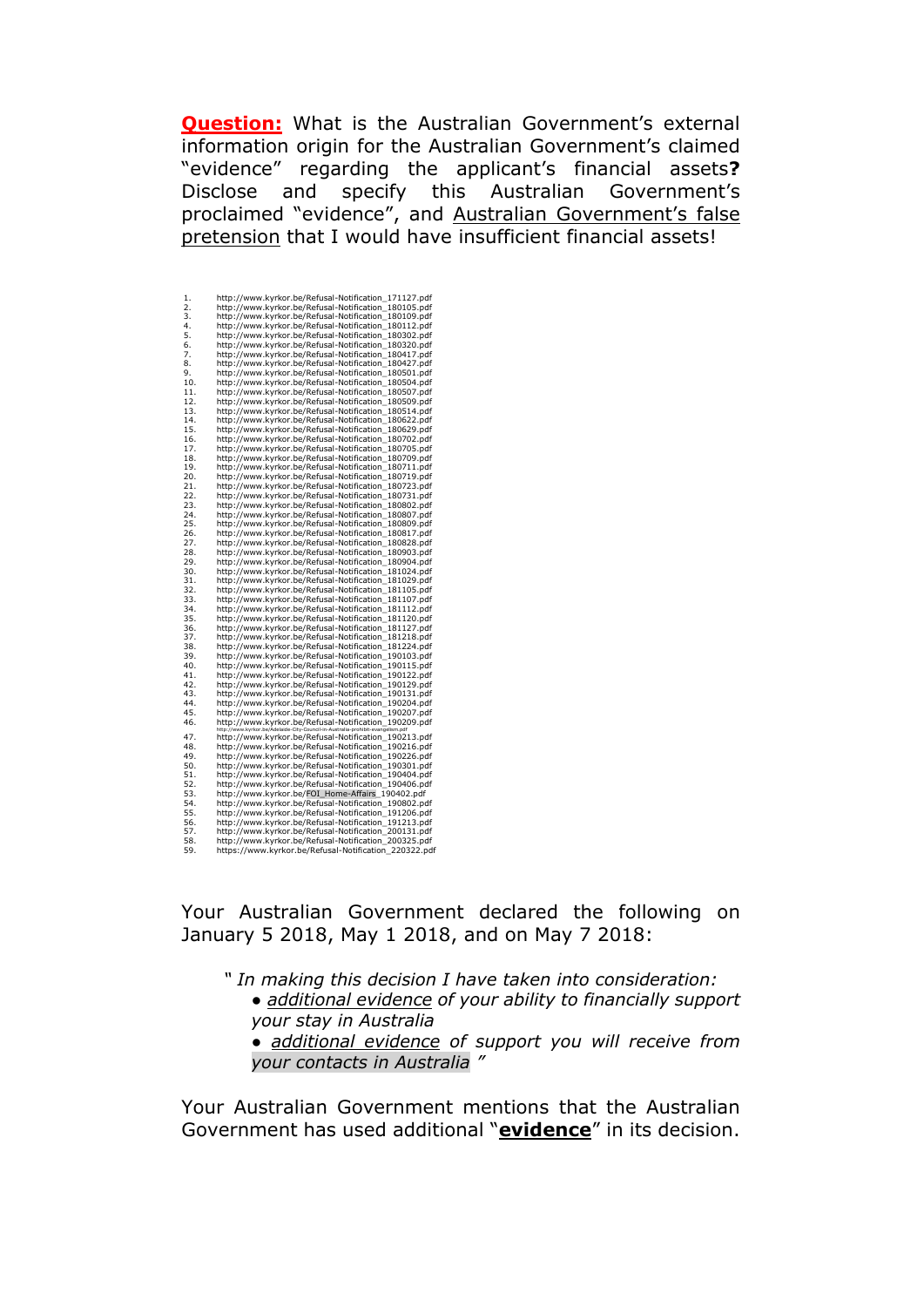- (A) What precisely are these "evidence" that the Australian Government refer to?
- (B) Please promptly provide all image copies or pdf copies of your Australian Government "evidence" to the above two declared considerations by the Australian Government.
- (C) Please fully explain your Australian Government statement: "*additional evidence of support you will receive from your contacts in Australia*".
- (D) Define your usage of the word "*contacts*". List all of the Australian Government claimed "*contacts*" which your Australian Government accuse that I would have in Australia.
- (E) Explain the nature of "*support*" in your Australian Government reference to your Australian Government assertion of my "*contacts*".
- (F) Please fully explain your Australian Government statement: "*additional evidence of your ability to financially support your stay in Australia*".
- (G) Specify the Australian Government "*evidence*".
- (H) Promptly send copies of all your "evidence".
- (I) The Australian Government continues to invent fraudulent non-reasons in refusing issuance of a tourism visa for entry to Australia to innocent Torsten. What is the truthful reason why the Government of Australia continues to ban innocent Torsten from visiting Australia as a tourist**?** Might the truthful reason be that Australia's lying, falsely accusing, slandering, gossiping, manipulative, abusive, physically assaulting, violently evicting and banishing **pastors and priests of churches in Australia**, have reported their church lies to Australian Police Forces, and the naïve Australian Government subsequently believe the disprovable lies of Australia's satanic pastors of churches**?**

In regards to the rubbish material which Australia's Department of Home Affairs Freedom of Information (FOI) Section forwarded by email on April 2, 2019, in relation to the request of ALL internal and external notes & communications between staffs, agents, supervisors, officers, executives and ministers made within/between Department of Home Affairs, Australia's Department of Home Affairs supplied zero evidential support of Australia's Department of Home Affairs claims of evidence justifying Australia's refusal decisions: "*additional evidence of support you will receive from your contacts in Australia*". None of the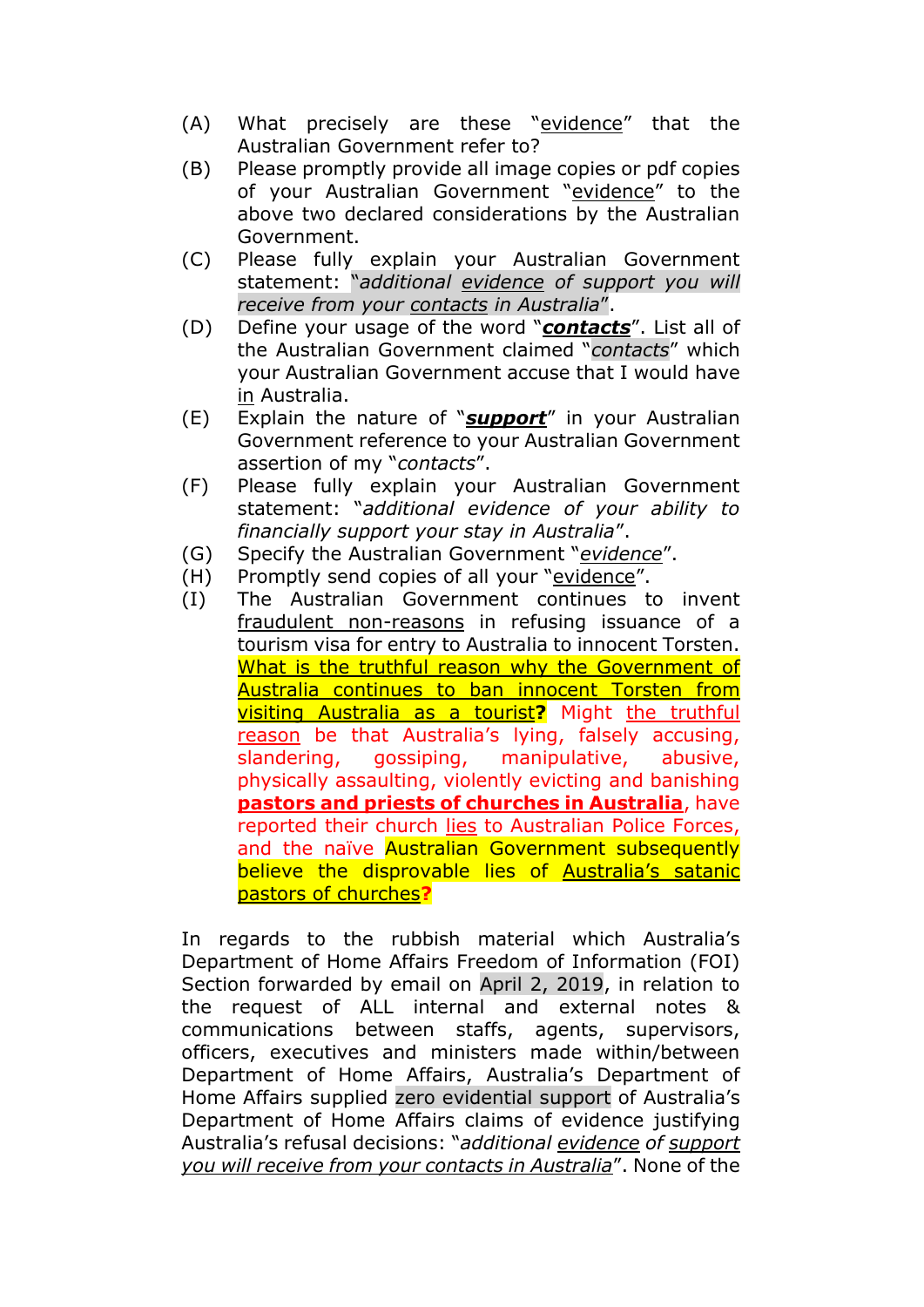specifically addressed questions [A to G] to Australia's Department of Home Affairs were answered by the Home Affairs forwarded rubbish-documents, request [H] was ignored, and of course question [I] was unanswered. In the Home Affairs forwarded garbage exists no evidential support for the Home Affairs refusal decisions, and as per this above letter.

Supply your Australian "evidence"! And answer the questions!

Regards,

## **Torsten Nenzén**

Email: torsten@nenzen.net Mobile: +46 707 77 77 54 Skype: blessisrael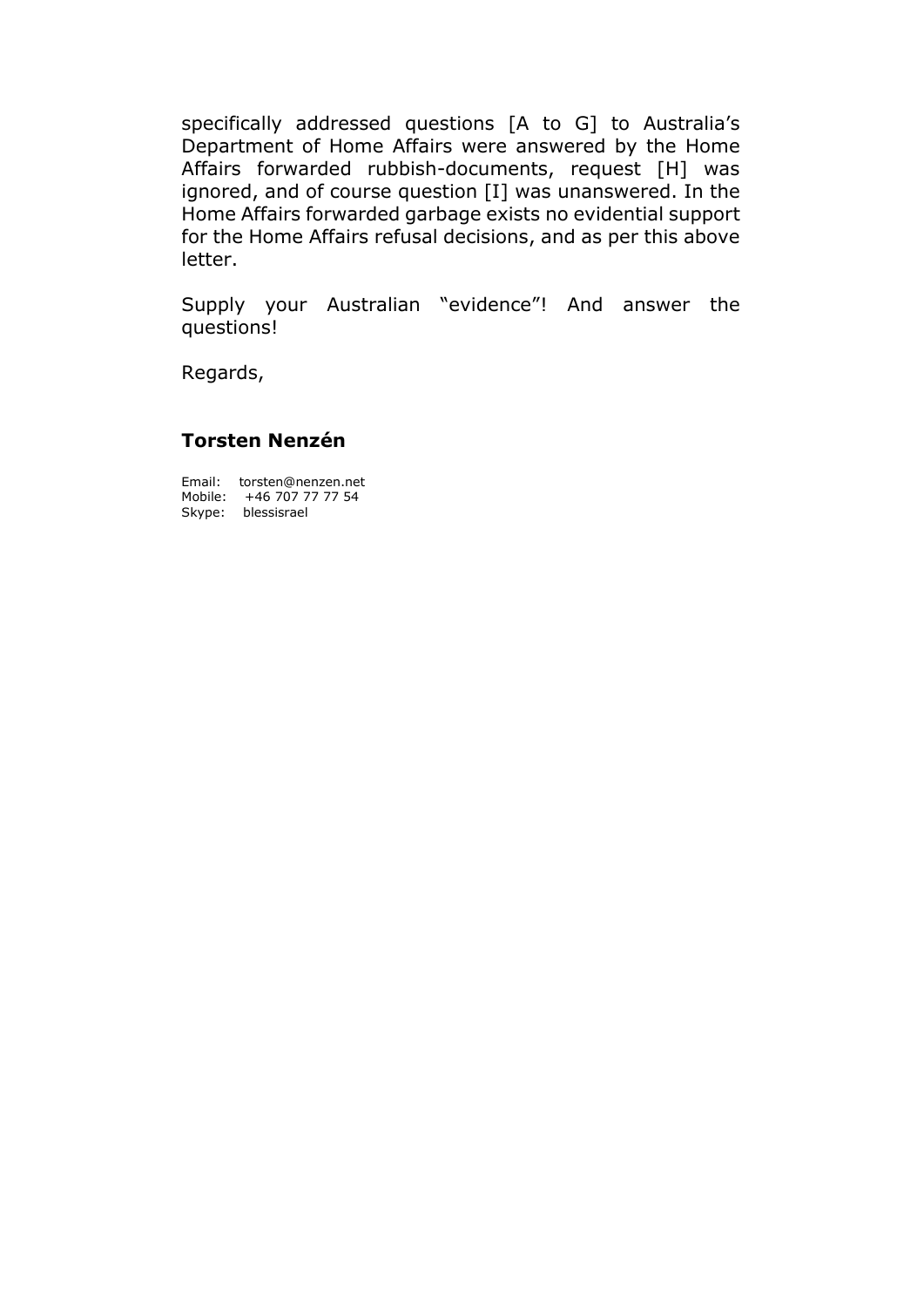----------------

Published on: [http://www.kyrkor.be/Inhumane\\_Swedish\\_Pastors.pdf](http://www.kyrkor.be/Inhumane_Swedish_Pastors.pdf)

• The Government of Australia continues to ban innocent Torsten, through Australian Government invented and fraudulent non-reasons. Because church leaders always invent lies against innocent Torsten, and often report their lies to government authorities, it is very likely that the Australian Government identically follows the evil examples of other Commonwealth of Nations countries like New Zealand [\(http://www.kyrkor.be/New-Zealand-Federal-Governments-satanic-church](http://www.kyrkor.be/New-Zealand-Federal-Governments-satanic-church-lies.htm)[lies.htm\)](http://www.kyrkor.be/New-Zealand-Federal-Governments-satanic-church-lies.htm) and Canada [\(http://www.kyrkor.be/the-morally-confused-Justin-Trudeau-in-](http://www.kyrkor.be/the-morally-confused-Justin-Trudeau-in-Canada.htm)[Canada.htm\)](http://www.kyrkor.be/the-morally-confused-Justin-Trudeau-in-Canada.htm).

**[http://www.kyrkor.be/satanic-Australian-Government-imbecils\\_2018.pdf](http://www.kyrkor.be/satanic-Australian-Government-imbecils_2018.pdf)**

----------------

----------------

• Satan's Australian Government imbeciles and their Australian PM support physical assault and violence by their Australian church clergy against absolutely innocent Christians:

**<http://www.kyrkor.be/Western-Australia-Injustice.htm>**

- Satanic "Hobart Hillsong Church" in Hobart, Tasmania, Australia, explicitly excommunicated and evicted an innocent Christian from their church premises, and Hillsong's senior pastor disclosed that Hillsong empire globally enforces an unspecified anti-Torsten policy. Apart from Hillsong's global anti-Torsten policy, hostile & hateful<br>Hillsong pastors refused to reveal a reason for their policy for excommunication and immediate eviction again
- Torsten from all their Hillsong premises:<http://www.kyrkor.be/Hillsong-Church-Hobart-Tasmania-Australia.htm><br>Satanic "St John's Presbyterian Church" in Hobart, Tasmania, Australia, explicitly excommunicated and evicted an<br> refused to reveal a reason for the excommunication and eviction[: http://www.kyrkor.be/St-Johns-Presbyterian-](http://www.kyrkor.be/St-Johns-Presbyterian-Church-Hobart-Australia.htm)[Church-Hobart-Australia.htm](http://www.kyrkor.be/St-Johns-Presbyterian-Church-Hobart-Australia.htm)
- Satanic "Wellspring Anglican Church" in Hobart, Tasmania, Australia, explicitly excommunicated from all groups, schemed to publicly isolate and humiliate an innocent Christian, and falsely alluded that the Christian is mentally
- dangerous[: http://www.kyrkor.be/Wellspring-Anglican-Church-Hobart-Tasmania-Australia.htm](http://www.kyrkor.be/Wellspring-Anglican-Church-Hobart-Tasmania-Australia.htm) Satanic "Crossroads Presbyterian Church" in Hobart, Tasmania, Australia, explicitly excommunicated and evicted with Tasmania Police assistance an innocent Christian from their church premises, and its hostile & hateful<br>Presbyterian leaders absolutely refused to reveal a reason for eviction and excommunication:<br>http://www.kyrkor.be/

- The City of Hobart Town Hall in Tasmania, Australia, and its municipal council [\(http://www.hobartcity.com.au\)](http://www.hobartcity.com.au/) proudly<br>supports the unnatural, immoral, shameful and sinful practice of homosexuality: http://www.kyrkor.be/H

A pastoral membership-club for lying, defaming, slandering, and persecuting innocent Christians, the Cairns Christian Ministers Network (CCMN), is designated as the original source and platform for lies, slander, defamation<br>and persecution against the banished Christian person Torsten in Cairns. Torsten is absolutely innocent in to all excommunications, banishments and evictions by all churches in Cairns and globally. A typically satanic Australian pastor, Adem Xhafer, who also is the president of the secretive fraternal membership-club CCMN, absolutely refused to communicate, explain or attempt to justify the lies, slander and defamation by his pastoral<br>club against and an analytic process absolutely refused to communicate, explain or attempt to justify the li club CCMN against innocent Torsten: **[http://www.kyrkor.be/Cairns\\_Christian\\_Ministers\\_Network\\_CCMN\\_Adem-Xhafer.htm](http://www.kyrkor.be/Cairns_Christian_Ministers_Network_CCMN_Adem-Xhafer.htm)**

Some evictions and banishments by the typically hostile & hateful satanic Australian churches in **Hobart**:

<sup>-</sup> City of Hobart and its mayor refused to serve all public – especially not the Christian[: http://www.nenzen.net/City-of-](http://www.nenzen.net/City-of-Hobart-Tasmania-Australia.htm)[Hobart-Tasmania-Australia.htm](http://www.nenzen.net/City-of-Hobart-Tasmania-Australia.htm)

<sup>-</sup> In spite the fact that the Roman Catholic Archdioceses of Perth, Tokyo and Valencia all practice unrighteous and un-Biblical banishments/excommunications against me, as I am innocent of any wrongdoing in relation to any of their Catholic churches, I certainly do support even these unsought adversary's fundamental rights to freedom of religion, opinion and expression. I stand with the Roman Catholic Archbishop of Tasmania and support his free speech about sound Biblical teaching on human sexuality and marriage: [http://www.acl.org.au/freespeech.](http://www.acl.org.au/freespeech) Tasmanian Legislation<br>17.1 [\(http://goo.gl/Q0hKI0\)](http://goo.gl/Q0hKI0) conflict with UN Declaration of Human Rights Article 18, 19 [\(http://www.kyrkor.be/Universal-Declaration-of-Human-Rights.pdf\)](http://www.kyrkor.be/Universal-Declaration-of-Human-Rights.pdf).

Some evictions and banishments by the typically hostile & hateful satanic Australian churches in **Cairns**: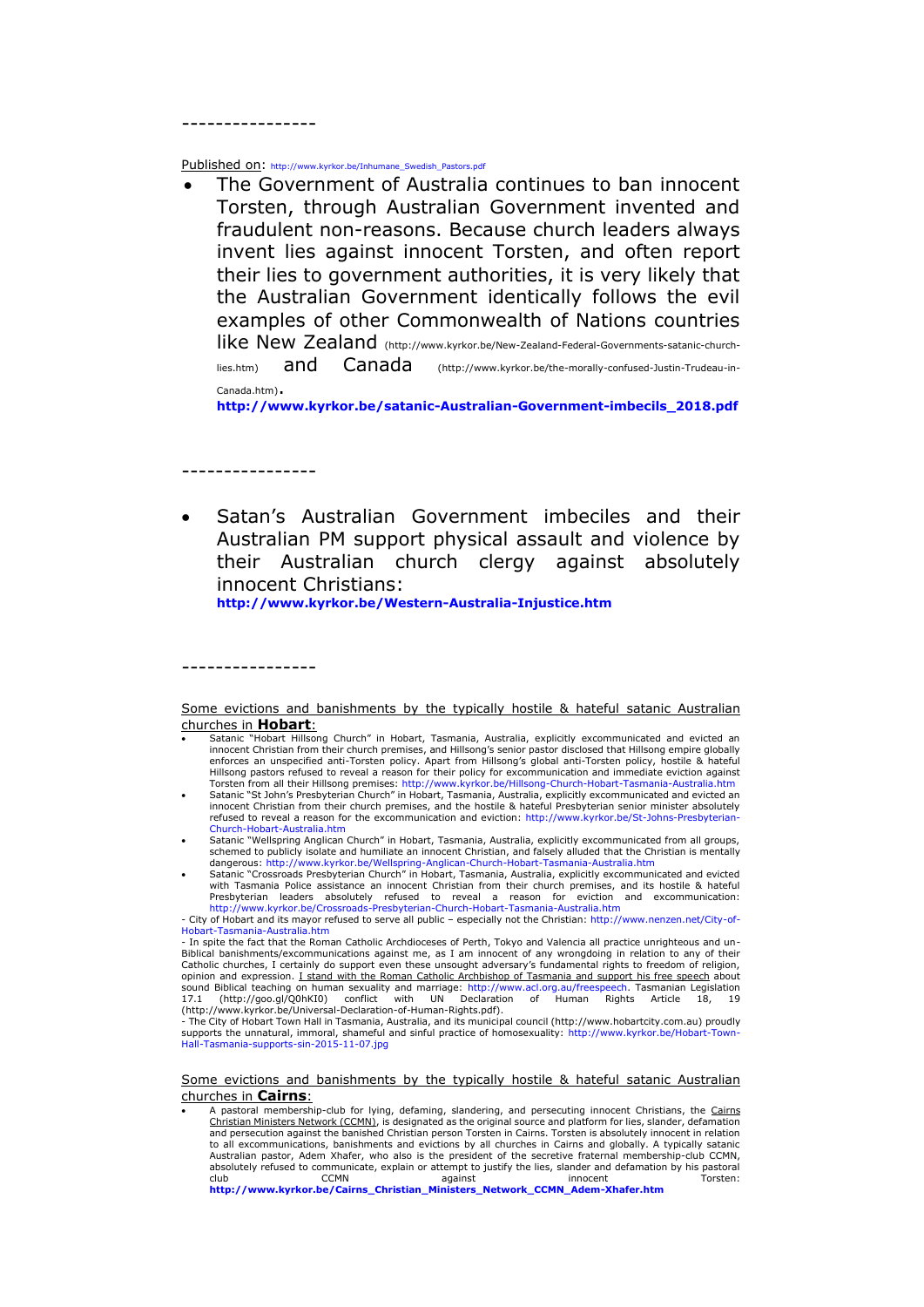- A summary, which will soon be updated, of satan's evil pastors of churches in Cairns, Australia:
- <http://www.kyrkor.be/Devilish-Churches-in-Cairns-Australia.htm><br>Typically satanic Australian pastors of "Ark Ministries Church" in Cairns, Australia, explicitly excommunicated,<br>evicted from church property, physically evict
- an innocent Christian who visited their 'church':<br> **[http://www.kyrkor.be/Ark\\_Ministries\\_Cairns\\_Australia.htm](http://www.kyrkor.be/Ark_Ministries_Cairns_Australia.htm)**<br> **•** Typically satanic Australian pastors of "Cairns Presbyterian Church" in Cairns, Australia, explicitly<br>  **E** communicate or to specify a reason for their Presbyterian banishment and eviction:<br>**[http://www.kyrkor.be/Cairns\\_Presbyterian\\_Church\\_Australia.htm](http://www.kyrkor.be/Cairns_Presbyterian_Church_Australia.htm)**<br>The typically satanic, dishonest\_and\_sly\_Australian\_pastors\_'Wedra'\_of\_"<u>Ge</u>
- Douglas, Australia, **explicitly banished** an innocent Christian: [http://www.kyrkor.be/Generations\\_Church\\_Cairns\\_Australia.htm](http://www.kyrkor.be/Generations_Church_Cairns_Australia.htm)
- Typically satanic Australian pastors of "City Church" in Cairns, Australia, **explicitly banished** an innocent Christian and refused to provide a reason[: http://www.kyrkor.be/City\\_Church\\_Cairns\\_Australia.htm](http://www.kyrkor.be/City_Church_Cairns_Australia.htm) • Typically satanic Australian pastors of "Crosspoint Church" in Cairns, Australia, **explicitly banished** an innocent
- Christian and refused to provide a reason[: http://www.kyrkor.be/Crosspoint\\_Church\\_Cairns\\_Australia.htm](http://www.kyrkor.be/Crosspoint_Church_Cairns_Australia.htm) Australian pastor Bill Page of "Living Light Gospel Church" in Cairns, Australia, informed that other pastors had
- emailed and warned against an innocent Christian, but when the Christian wanted to investigate about that<br>pastoral cyber-slander, their pastor Bill Page absolutely refused to communicate:<br>http://www.kyrkor.be/Living\_Light\_
- [http://www.kyrkor.be/C3\\_Church\\_Cairns\\_Australia.htm](http://www.kyrkor.be/C3_Church_Cairns_Australia.htm)
- Typically satanic Australian pastors of "Royals Church" in Cairns, Australia, covertly banished an innocent Christian: [http://www.kyrkor.be/Royals\\_Church\\_Cairns\\_Australia.htm](http://www.kyrkor.be/Royals_Church_Cairns_Australia.htm)
- Devilish Australian pastors of "Cairns Baptist Church" in Cairns, Australia, covertly banished an innocent Christian: [http://www.kyrkor.be/Cairns\\_Baptist\\_Church\\_Australia.htm](http://www.kyrkor.be/Cairns_Baptist_Church_Australia.htm)
- Devilish Australian pastors of "Cairns Family Church" in Cairns, Australia, covertly banished an innocent Christian: [http://www.kyrkor.be/Cairns\\_Family\\_Church\\_Australia.htm](http://www.kyrkor.be/Cairns_Family_Church_Australia.htm) • Devilish Australian pastors of "Cairns Seventh-Day Adventist Church" in Cairns, Australia, covertly banished an
- innocent Christian[: http://www.kyrkor.be/Cairns\\_Seventh-Day\\_Adventist\\_Church\\_Australia.htm](http://www.kyrkor.be/Cairns_Seventh-Day_Adventist_Church_Australia.htm) Devilish Australian pastors of "Citywide Christian Fellowship" in Cairns, Australia, covertly banished an innocent
- Christian[: http://www.kyrkor.be/Citywide\\_Christian\\_Fellowship\\_Cairns\\_Australia.htm](http://www.kyrkor.be/Citywide_Christian_Fellowship_Cairns_Australia.htm) Devilish Australian pastors of "Coastline Baptist Church" in Cairns, Australia, covertly banished an innocent
- Christian[: http://www.kyrkor.be/Coastline\\_Baptist\\_Church\\_Cairns\\_Australia.htm](http://www.kyrkor.be/Coastline_Baptist_Church_Cairns_Australia.htm)<br>Devilish Australian pastors of "<u>Connections Church" in Cairns</u>, Australia, covertly banished an innocent Christian:<br>http://www.kyrkor.be/Connec
- Devilish Australian pastors of "Free Reformed Church" in Cairns, Australia, covertly banished an innocent Christian:
- [http://www.kyrkor.be/Free\\_Reformed\\_Church\\_Cairns\\_Australia.htm](http://www.kyrkor.be/Free_Reformed_Church_Cairns_Australia.htm)<br>• Devilish Australian pastors of "<u>Northern Beaches Cairns Uniting Church</u>" in Cairns, Australia, covertly banished an
- innocent Christian[: http://www.kyrkor.be/Northern\\_Beaches\\_Cairns\\_Uniting\\_Church\\_Australia.htm](http://www.kyrkor.be/Northern_Beaches_Cairns_Uniting_Church_Australia.htm) Devilish Australian pastors of "The Revival Fellowship Church" in Cairns, Australia, covertly banished an innocent
- Christian[: http://www.kyrkor.be/Revival\\_Fellowship\\_Church\\_Cairns\\_Australia.htm](http://www.kyrkor.be/Revival_Fellowship_Church_Cairns_Australia.htm) Devilish Australian pastors of "Rock Church" in Cairns, Australia, covertly banished an innocent Christian: [http://www.kyrkor.be/Rock\\_Church\\_Cairns\\_Australia.htm](http://www.kyrkor.be/Rock_Church_Cairns_Australia.htm)
- Devilish Australian pastors of "<u>Saint Margaret's Anglican Church</u>" in Cairns, Australia, covertly banished an<br>innocent Christian[: http://www.kyrkor.be/Saint\\_Margaret\\_Anglican\\_Church\\_Cairns\\_Australia.htm](http://www.kyrkor.be/Saint_Margaret_Anglican_Church_Cairns_Australia.htm)<br>Devilish Australia
- [http://www.kyrkor.be/Trinity\\_Baptist\\_Church\\_Cairns\\_Australia.htm](http://www.kyrkor.be/Trinity_Baptist_Church_Cairns_Australia.htm)
- Devilish Australian pastors of "Trinity Lutheran Church" in Cairns, Australia, covertly banished an innocent<br>Christian[: http://www.kyrkor.be/Trinity\\_Lutheran\\_Church\\_Cairns\\_Australia.htm](http://www.kyrkor.be/Trinity_Lutheran_Church_Cairns_Australia.htm)
- "Calvary Christian Church" in Cairns, Australia, effectually excluded an innocent Christian from fellowship by concealment of basic information: [http://www.kyrkor.be/Calvary\\_Christian\\_Church\\_Cairns\\_Australia.htm](http://www.kyrkor.be/Calvary_Christian_Church_Cairns_Australia.htm)<br>• Typically satanic Australian pastors of "The Lakes Church" in Cairns, Australia, explicitly excommunicated an
- innocent Christian and refused to provide a reason: [http://www.kyrkor.be/The-Lakes-](http://www.kyrkor.be/The-Lakes-Church_Cairns_Australia.htm)[Church\\_Cairns\\_Australia.htm](http://www.kyrkor.be/The-Lakes-Church_Cairns_Australia.htm)

## Some evictions and banishments by the typically hostile & hateful satanic Australian churches in **Brisbane**:

Brisbane, Australia: **<http://www.kyrkor.be/Devilish-Churches-in-Brisbane-Australia.htm>**

- Fine satanic and pathologically lying Hillsong Church empire absolutely refused to attempt to explain their global<br>banishment against the empire absolutely refused to attempt to explain their global<br>Christian person Torste banishment against the innocent Christian person Torsten:<br> **[http://www.kyrkor.be/Hillsong\\_refusal\\_to\\_repent\\_from\\_lies\\_slander\\_persecution.htm](http://www.kyrkor.be/Hillsong_refusal_to_repent_from_lies_slander_persecution.htm)**
- In contrast with the exemplary outcome by a Queensland Police formal acquittal of Torsten in relation an investigated complaint "*<u>The investigation concluded that you had not committed any offence of any kind</u>.", no<br>church pastor/priest anywhere on earth has acquitted Torsten from the churches' invented utter lies against* Torsten. In this particular case, a secular government body in Australia demonstrated a much higher standard of ethics than any church anywhere on earth: [http://www.kyrkor.be/Governments-should-never-trust-pastors-of](http://www.kyrkor.be/Governments-should-never-trust-pastors-of-churches-blindly.htm)[churches-blindly.htm](http://www.kyrkor.be/Governments-should-never-trust-pastors-of-churches-blindly.htm)
- 
- [\(http://www.kyrkor.be/Queensland\\_Police\\_Service\\_160411.pdf\)](http://www.kyrkor.be/Queensland_Police_Service_160411.pdf) • Satanic and pathologically lying "Hillsong Brisbane Church" in Australia falsely accused, physically assaulted, evicted from public property and lied to police against an absolutely innocent Christian. The satanic Hillsong pastor,<br>Artie Shepherd, confirmed Hillsong's global ban against Torsten, and revealed utter lies contrived by H
- Satanic and pathologically lying "Hillsong Noosa Church" in Australia falsely accused, evicted from public property and lied to police against an absolutely innocent Christian. The satanic Hillsong pastor, Bevan Russell, juvenilely<br>insisted to not welcome and refused to provide a reason for Hillsong's global ban against the innocent Chr **[http://www.kyrkor.be/Hillsong-Noosa\\_Bevan-Russell\\_Australia.htm](http://www.kyrkor.be/Hillsong-Noosa_Bevan-Russell_Australia.htm)**
- Approximately 66% of churches in Noosa, Australia, refused to welcome an innocently excommunicated Christian:
- [http://www.kyrkor.be/Noosa\\_Churchianity\\_Australia.htm](http://www.kyrkor.be/Noosa_Churchianity_Australia.htm) A typically satanic Australian pastor (Ben Windle) of a typical church in Australia, Lifeplace Brisbane Church in Brisbane, demonstrates a characteristic attribute of satan in the absolute refusal to repent from sins against
- Torsten: **[http://www.kyrkor.be/Ben\\_Windle\\_Lifeplace-Brisbane-Church-Australia.htm](http://www.kyrkor.be/Ben_Windle_Lifeplace-Brisbane-Church-Australia.htm)** A typically satanic Australian pastor (Jason Brown) of a typical church in Australia, Ann Street Church of Christ in <u>Brisbane</u>, demonstrates a characteristic attribute of satan in the absolute refusal to repent from sins against<br>Torsten: **[http://www.kyrkor.be/Ann\\_Street\\_Church\\_of\\_Christ\\_Brisbane.htm](http://www.kyrkor.be/Ann_Street_Church_of_Christ_Brisbane.htm)**

## Some evictions and banishments by the typically hostile & hateful satanic Australian churches in **Sydney**:

Sydney, Australia: **<http://www.kyrkor.be/Devilish-Churches-in-Sydney.htm>**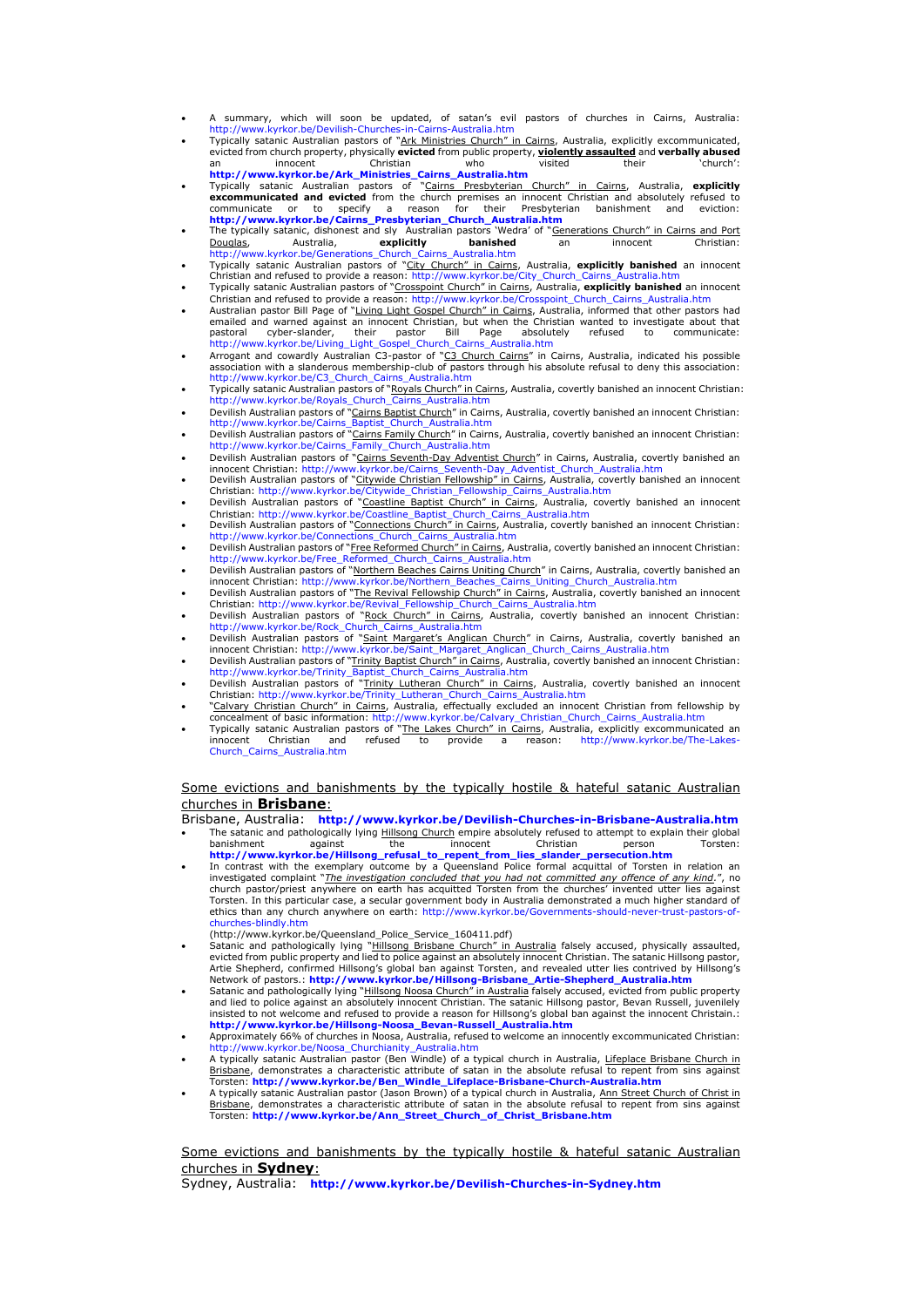- Two typically satanic Australian pastors (Gerard O'Brien & Simon Manchester) of a typical church in Australia, St Thomas Anglican Church in Sydney, demonstrates a characteristic attribute of satan in the absolute refusal to
- repent from sins against Torsten[: http://www.kyrkor.be/St\\_Thomas\\_Anglican\\_Church\\_Sydney\\_Australia.htm](http://www.kyrkor.be/St_Thomas_Anglican_Church_Sydney_Australia.htm) A typically satanic Australian pastor (Justin Moffatt) of a typical church in Australia, Church Hill Anglican Church in Sydney, demonstrates a characteristic attribute of satan in the absolute refusal to repent from sins against Torsten[: http://www.kyrkor.be/Church-Hill-Anglican-Church-Sydney-Australia-160214.htm](http://www.kyrkor.be/Church-Hill-Anglican-Church-Sydney-Australia-160214.htm)
- A typically satanic Australian pastor (Michael Paget) of a typical church in Australia, St Barnabas Anglican Church<br><u>in Sydney</u>, demonstrates a characteristic attribute of satan in the absolute refusal to repent from sins Torsten: **<http://www.kyrkor.be/St-Barnabas-Anglican-Church-Sydney-Australia-160214.htm>**

## Some evictions and banishments by the typically hostile & hateful satanic Australian churches in **Melbourne**:

Melbourne, Australia: **<http://www.kyrkor.be/Devilish-Churches-in-Melbourne.htm>**

- Hillsong Church in Melbourne, Australia, explicitly upholds its excommunication against a Christian: <http://www.kyrkor.be/Hillsong-Melbourne-commitment-to-excommunication.htm> • Anglican "City on a Hill Church" in Melbourne, Australia, explicitly excommunicated and falsely accused a Christian:
- <http://www.kyrkor.be/Anglican-City-on-a-Hill-Church-Melbourne-Australia.htm>
- CrossCulture Church of Christ in Melbourne, Australia, covertly excommunicated a Christian: <http://www.kyrkor.be/Cross-Culture-Church-of-Christ-Melbourne-Australia.htm>

## Some evictions and banishments by the typically hostile & hateful satanic Australian churches in **Adelaide**:

- Adelaide, Australia: **<http://www.kyrkor.be/Devilish-Churches-in-Adelaide-Australia.htm>** • Satanic Adelaide Christian Centre (Sturt Street Church), in Adelaide, Australia, criminally subjected an innocent visitor to **violent physical assault**, evicted the innocent Christian from a public meeting, stalked the Christian on public property, and refused to justify their acts of evil: **<http://www.kyrkor.be/Adelaide-Christian-Centre-Sturt-Street.htm>**
- Satanic Anglican Holy Trinity Church in Adelaide, Australia, excommunicated an innocent Christian and called police for police-assisted eviction from church premises: **[http://www.kyrkor.be/Holy-Trinity-Church-](http://www.kyrkor.be/Holy-Trinity-Church-Adelaide-Australia.htm)[Adelaide-Australia.htm](http://www.kyrkor.be/Holy-Trinity-Church-Adelaide-Australia.htm)**
- Pentecostal "Life Point Church" in Adelaide, Australia, explicitly excommunicated, threatened, and fumed its hatred and hostility against a Christian[: http://www.kyrkor.be/Life-Point-Pentcostal-Church-Adelaide-Australia.htm](http://www.kyrkor.be/Life-Point-Pentcostal-Church-Adelaide-Australia.htm)
- C3 Church Norwood in Adelaide, Australia, explicitly excommunicated a Christian, and demonstrated their inhumanity through their insinuated superiority and incompassion to humanity, expressed in words by "*no common ground to communicate*": <http://www.kyrkor.be/C3-Church-Norwood-Adelaide-Australia.htm>
- Devilish Life Christian Centre "Life Church" in Adelaide, Australia, explicitly excommunicated an innocent Christian: <http://www.kyrkor.be/Life-Church-Christian-Centre-Adelaide-Australia.htm> • Edge Church in Adelaide, Australia, covertly excommunicated an innocent Christian and alluded that the Christian
- was a savage wolf:<http://www.kyrkor.be/Edge-Church-Adelaide.htm> • Hope Church in Adelaide, Australia, covertly excommunicated an innocent Christian: [http://www.kyrkor.be/Hope-](http://www.kyrkor.be/Hope-Church-Adelaide.htm)
- [Church-Adelaide.htm](http://www.kyrkor.be/Hope-Church-Adelaide.htm) • Influencers Church in Adelaide, Australia, initially appeared to covertly excommunicate, but later showed to be prosperity-gospel superficiality with procrastination:<http://www.kyrkor.be/Influencers-Church-Adelaide.htm>
- South Australia Police (SAPOL) regards an innocent visitor to a public gathering of a church in Adelaide as a trespasser, rather than as a victim of evidenced physical assault by the church leaders: **<http://www.kyrkor.be/South-Australia-Police-SAPOL.htm>**
- Adelaide City Council violates human rights: [http://www.kyrkor.be/Adelaide-City-Council-](http://www.kyrkor.be/Adelaide-City-Council-Australia.htm)[Australia.htm](http://www.kyrkor.be/Adelaide-City-Council-Australia.htm)

## Some evictions and banishments by the typically hostile & hateful satanic Australian churches in **Perth**:

Perth, Australia: **<http://www.kyrkor.be/Devilish-Churches-in-Perth-Australia.htm>**

Australian Government and PM support physical assault and violence by their Australian church clergy: **<http://www.kyrkor.be/Western-Australia-Injustice.htm>**

- Catholic 'Disciples of Jesus Covenant Community in Perth', the Catholic Archdiocese of Perth, the Catholic Church in Australia, and the Vatican Roman Catholic Church in Vatican City State, all refused to communicate, refused to investigate, and refused to repent from their sin of inventing lies against an innocent Christian visitor. Leaders of<br>the Catholic Church in Australia invented lies against the innocent Christian, evicted the Christian fro Church premises, banned the Christian from the church, and called the Australian police: **<http://www.kyrkor.be/Catholic-Disciples-of-Jesus-Covenant-Community-Perth-Australia.htm>**
- Perth Catholic CYM, Catholic Archbishop of Perth Timothy Costelloe, the Catholic Archdiocese of Perth, the Catholic Church in Australia, and the Vatican Roman Catholic Church in Vatican City State, all refused to communicate, refused to explain, and refused to repent from their sins of wrongful implications of crime and misconduct against an innocent Christian visitor. The CYM leaders of the Catholic Church permanently banned the innocent Christian<br>from attendance[: http://www.kyrkor.be/Catholic-Archdiocese-of-Perth-Australia.htm](http://www.kyrkor.be/Catholic-Archdiocese-of-Perth-Australia.htm)<br>Victory Life Centre Church i
- excommunicated, interrogated, **intimidated**, threatened, lied, **physically assaulted, violently evicted**, and<br>called police against innocent Christian: [http://www.kyrkor.be/Victory-Life-Centre-Church-Perth-](http://www.kyrkor.be/Victory-Life-Centre-Church-Perth-Australia.htm)**[Australia.htm](http://www.kyrkor.be/Victory-Life-Centre-Church-Perth-Australia.htm)**
- Perth <u>Baptist</u> Church Inc. in Perth, Australia, excommunicated, evicted from church, called for Police-assistance,<br>and threatened an innocent Christian visitor. The Senior Baptist Pastor refused to give a reason for the e **<http://www.kyrkor.be/Perth-Baptist-Church-Australia.htm>**
- St Peters Anglican Church in Perth, Australia, explicitly banned an innocent Christian, falsely accused the heterosexual Christian of inability for meaningful conversations with people, and asserted that the innocent Christian is too radical to attend their Anglican church: [http://www.kyrkor.be/St-Peters-Anglican-Church](http://www.kyrkor.be/St-Peters-Anglican-Church-Perth.htm)erth.htm
- St Mary Magdalene Anglican Church in Perth, Australia, explicitly excommunicated an innocent Christian and threatened to call police if the Christian entered the church premises[: http://www.kyrkor.be/St-Mary-Magdalene-](http://www.kyrkor.be/St-Mary-Magdalene-Anglican-Church-Perth.htm)[Anglican-Church-Perth.htm](http://www.kyrkor.be/St-Mary-Magdalene-Anglican-Church-Perth.htm)
- Champion Lakes Christian Church in Perth, Australia, explicitly excommunicated an innocent Christian and implied<br>a threat of legal prosecution against the Christian as trespasser if the Christian ever visited:<br>http://www
- Subiaco Church in Perth, Australia, explicitly excommunicated an innocent Christian, refused to provide a valid reason, and refused to communicate further[: http://www.kyrkor.be/Subiaco-Church-Perth.htm](http://www.kyrkor.be/Subiaco-Church-Perth.htm)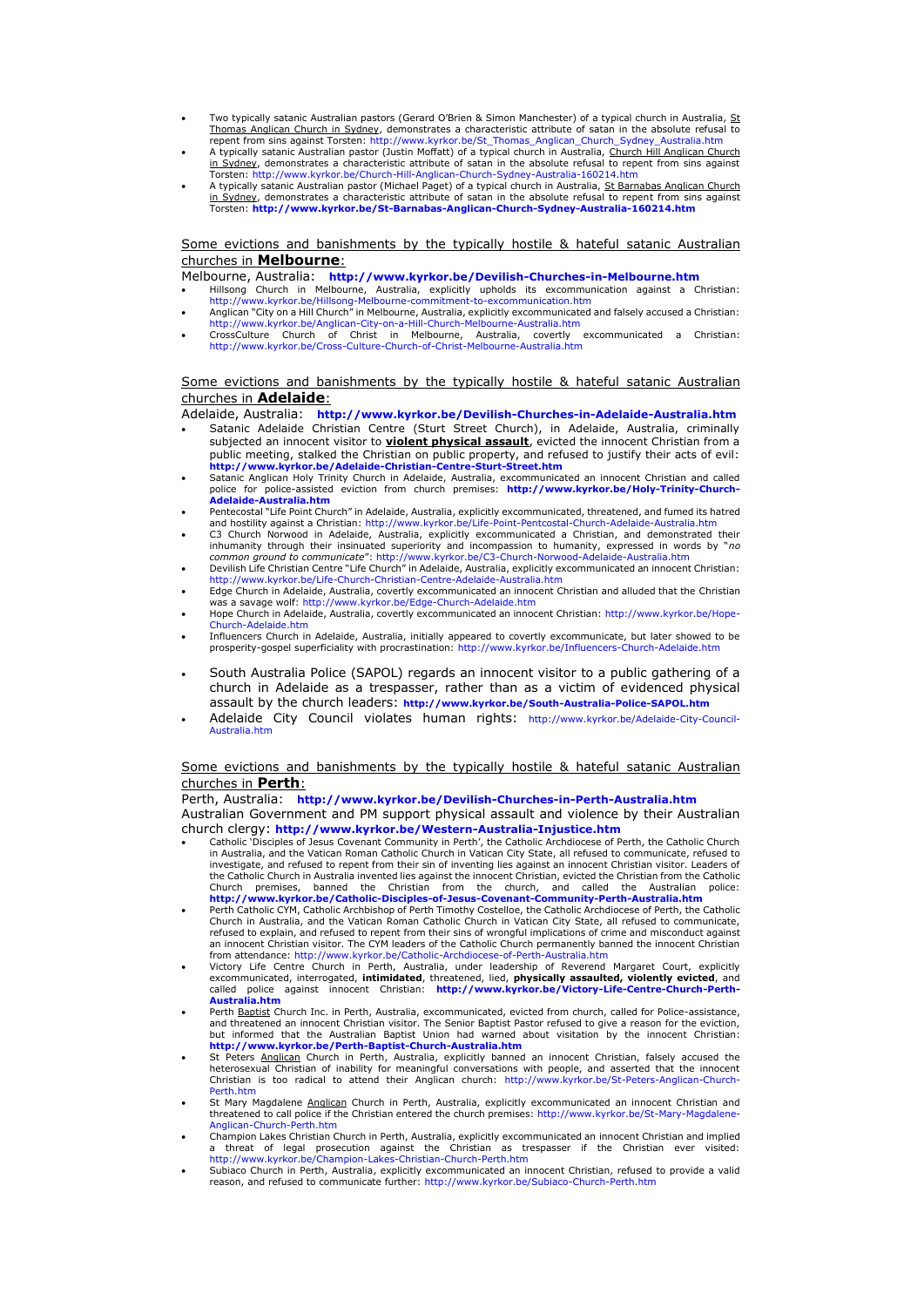- Aflame Community Church Inc. in Perth, Australia, obstructed entry into church and attempted to interrogate an
- innocent Christian for 'regulation' security reasons: <http://www.kyrkor.be/Aflame-Community-Church-Perth.htm><br>Atwell Community Baptist Church in Perth, Australia, explicitly excommunicated an innocent Christian, and<br>demande <http://www.kyrkor.be/Atwell-Community-Baptist-Church-Perth.htm>
- St Matthews Shenton Park Anglican Church in Perth, Australia, explicitly excommunicated an innocent Christian, refused to provide a reason, and refused further communication: [http://www.kyrkor.be/St-Matthews-Shenton-](http://www.kyrkor.be/St-Matthews-Shenton-Park-Anglican-Church-Perth.htm)[Park-Anglican-Church-Perth.htm](http://www.kyrkor.be/St-Matthews-Shenton-Park-Anglican-Church-Perth.htm)
- Ellenbrook Baptist Church in Perth, Australia, explicitly excommunicated an innocent Christian, refused to provide a reason, and refused to communicate[: http://www.kyrkor.be/Ellenbrook-Baptist-Church-Perth.htm](http://www.kyrkor.be/Ellenbrook-Baptist-Church-Perth.htm) • Inglewood Community Church in Perth, Australia, explicitly excommunicated an innocent Christian, refused to
- provide a reason, and refused to communicate:<http://www.kyrkor.be/Inglewood-Community-Church-Perth.htm> • Paradox Church in Perth, Australia, explicitly excommunicated an innocent Christian and refused to provide a
- 
- reason[: http://www.kyrkor.be/Paradox-Church-Perth-Australia.htm](http://www.kyrkor.be/Paradox-Church-Perth-Australia.htm)<br>• Riverton <u>Baptist</u> Community Church in Perth, Australia, implicitly excommunicated an innocent Christian and falsely accused the Christian of inappropriate and uncivil behaviour: [http://www.kyrkor.be/Riverton-Baptist-](http://www.kyrkor.be/Riverton-Baptist-Community-Church-Perth.htm)[Community-Church-Perth.htm](http://www.kyrkor.be/Riverton-Baptist-Community-Church-Perth.htm)
- Quinns Baptist Church in Perth, Australia, implied that an innocent Christian is unfit for attendance in any church, and refused to upfront explain[: http://www.kyrkor.be/Quinns-Baptist-Church-Perth.htm](http://www.kyrkor.be/Quinns-Baptist-Church-Perth.htm) • Perth Christian Life Centre Church in Perth, Australia, covertly excommunicated an innocent Christian with a lie,
- and refused further communication[: http://www.kyrkor.be/Perth-Christian-Life-Centre-Church.htm](http://www.kyrkor.be/Perth-Christian-Life-Centre-Church.htm)
- St Marys Anglican Church in Perth, Australia, scorned an innocent Christian's enquiry as single for Christian fellowship[: http://www.kyrkor.be/St-Marys-Anglican-Church-Perth.htm](http://www.kyrkor.be/St-Marys-Anglican-Church-Perth.htm)
- Perth City Church in Perth, Australia, covertly excommunicated an innocent Christian, refused to provide a reason, and refused to communicate[: http://www.kyrkor.be/Perth-City-Church-Australia.htm](http://www.kyrkor.be/Perth-City-Church-Australia.htm)<br>• Metro Church in Perth, Australia, covertly excommunicated an innocent Christian due to the Christian's emailed
- declaration of interest in seeking to establish heterosexual friendships with Christians, as a basis for commencing<br>a heterosexual Christian marriage of God's choice: <http://www.kyrkor.be/Metro-Church-Perth-Australia.htm>
- New Life Christian Community Church Fremantle in Perth, Australia, discriminatorily segregated a Christian from communication with the opposite gender and covertly excommunicated: [http://www.kyrkor.be/New-Life-](http://www.kyrkor.be/New-Life-Christian-Church-Fremantle-Perth.htm)[Christian-Church-Fremantle-Perth.htm](http://www.kyrkor.be/New-Life-Christian-Church-Fremantle-Perth.htm)
- North Perth Seventh-day Adventist Church in Perth, Australia, objectified a Christian visitor with ritualistic greetings:<http://www.kyrkor.be/North-Perth-Seventh-day-Adventist-Church.htm>
- Grace City Church in Perth, Australia, covertly thwarted with false reason an innocent Christian from fellowship: <http://www.kyrkor.be/Grace-City-Church-Perth.htm>
- YWAM Perth in Australia harshly controlled and slandered against an innocent Christian: <http://www.kyrkor.be/YWAM-Perth-Australia.htm> • MeetUp's Catholic Socials in Perth, Australia, rejected a Christian from socialising with Catholics because the
- 
- Christian is Christian[: http://www.kyrkor.be/MeetUp-Catholic-Socials-Perth-Australia.htm](http://www.kyrkor.be/MeetUp-Catholic-Socials-Perth-Australia.htm)<br>A typically satanic Australian pastor accused the innocent Christian Torsten of not being a Christian, while that<br>Australian pastor p

The city with the lowest proportion of welcoming churches anywhere is Perth, Australia, with only a 0.3% retained invitation.

As a Christian in Australia, **the most unsafe place for me in the Australian urban environments is inside churches**, where the Australian pastors violently and physically assault Christians who are absolutely innocent of any wrongdoing in relation to their churches:

- Australia's violently and physically assaulting Pentecostal church of tennis-playing Rector Margaret Court: <http://www.kyrkor.be/Victory-Life-Centre-Church-Perth-Australia.htm>
- Australia's corrupt WA police force and Australia's physical-assault-indifferent Prime Minister Turnbull: <http://www.kyrkor.be/Western-Australia-Injustice.htm> Australia's PM Turnbull, by the way, declares "*Our best allies in the battle against terrorism are the Muslim community.*" [\(http://goo.gl/viwYJe\)](http://goo.gl/viwYJe)
- Australia's violently and physically assaulting Pentecostal church in Adelaide:
- <http://www.kyrkor.be/Adelaide-Christian-Centre-Sturt-Street.htm> Australia's corrupt and physical-assault-indifferent SA police force declare that prosecution of physical assault committed by pastors is not in the public interest: <http://www.kyrkor.be/South-Australia-Police-SAPOL.htm>

The Federal Government of New Zealand which interrogated, arrested, imprisoned and deported the absolutely innocent person Torsten on Feb.14, 2015, based on invented lies by New Zealand's satanic pastors of churches, are still refusing<br>to fully answer Torsten's inquiries regarding the Federal Government of New Zealand false accusations. by the Federal Government of New Zealand against the absolutely innocent Christian Torsten is based on utter lies – satanically contrived by the churches of New Zealand; lies which were maliciously fabricated, publicly disseminated<br>(cyber bullying), and officially reported to New Zealand Police - by the lying pastors of the churches of [church-lies.htm](http://www.kyrkor.be/New-Zealand-Federal-Governments-satanic-church-lies.htm)

In the cities of Australia and satanic New Zealand, their evil pastors of churches participate in pastoral membershipclubs for lying, defaming, slandering, and persecuting against innocent Christians. One example is the <u>Cairns Christian</u><br><u>Ministers Network (CCMN)</u>, which is designated as the original source and platform for lies, slande pastor, Adem Xhafer, who also is the president of the secretive fraternal membership-club CCMN, absolutely refused to<br>communicate, explain or attempt to justify the lies, slander and defamation by his pastoral club CCMN ag Torsten[: http://www.kyrkor.be/Cairns\\_Christian\\_Ministers\\_Network\\_CCMN\\_Adem-Xhafer.htm](http://www.kyrkor.be/Cairns_Christian_Ministers_Network_CCMN_Adem-Xhafer.htm)

A summary of satan's evil pastors of churches in Cairns, Australia: [http://www.kyrkor.be/Devilish-Churches-in-Cairns-](http://www.kyrkor.be/Devilish-Churches-in-Cairns-Australia.htm)[Australia.htm](http://www.kyrkor.be/Devilish-Churches-in-Cairns-Australia.htm)

Australia's and New Zealand's satanic pastors of churches did everything in their evil capacity to destroy the Christian<br>person Torsten. Satan's Australian and New Zealand pastors/priests of churches evicted/excommunicated every major city, although Torsten is absolutely innocent in relation to all the lies invented by satan's Australian/New Zealand pastors of churches. None of Australia's or New Zealand's satanic pastors of churches repented from their sinful evictions/excommunications and their malicious lies against Torsten.